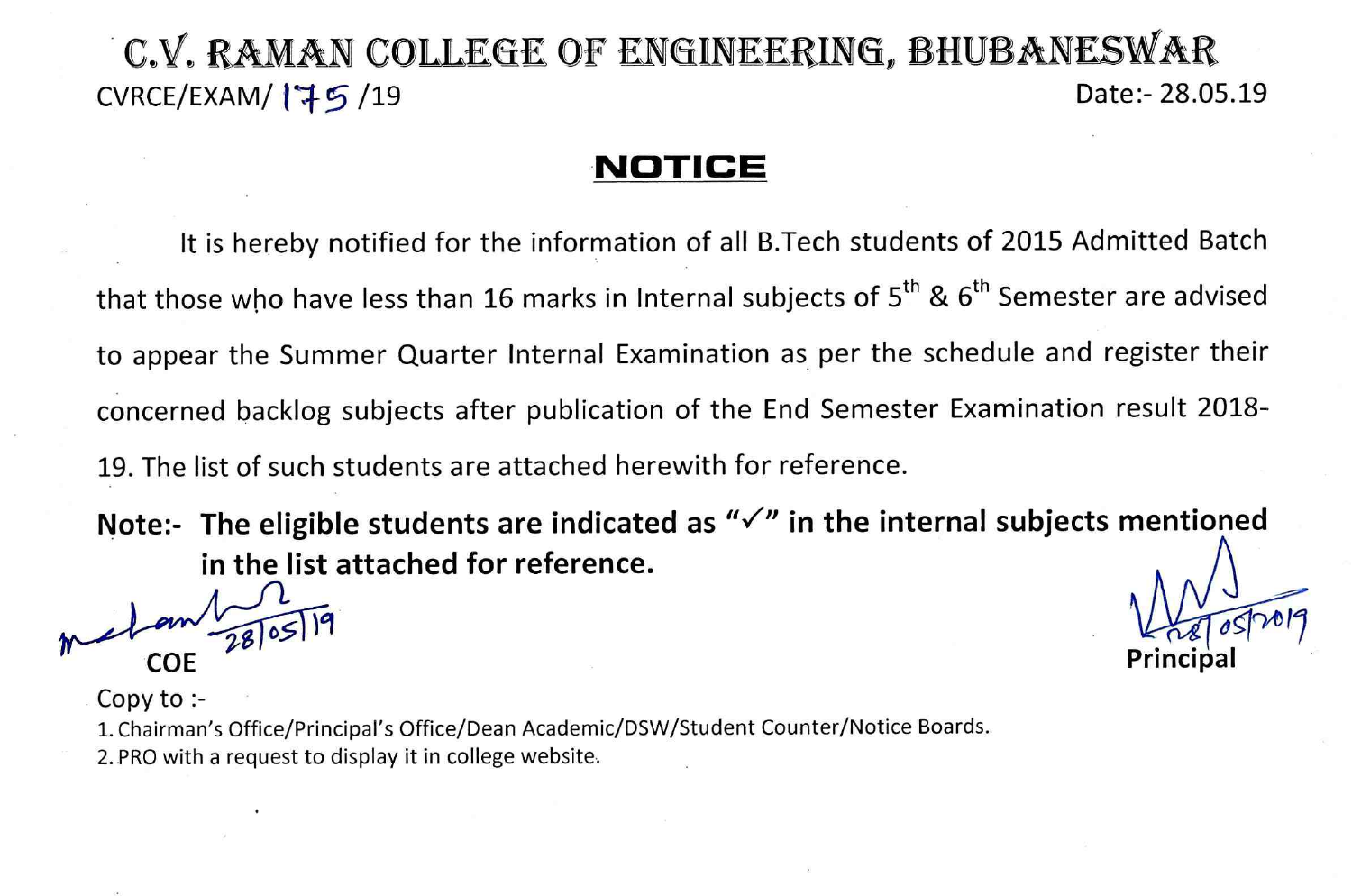## **List of students having less than 16 marks in Internal Examination of 5th Semester B.Tech course.**

| branch    | regn_no            | Code    | paper name                             | Internal             |
|-----------|--------------------|---------|----------------------------------------|----------------------|
| <b>CE</b> | 1501227090         | CE30101 | <b>ADVANCED MECHANICES OF MATERIAL</b> | V                    |
| <b>CE</b> | 1501227094         | CE30101 | <b>ADVANCED MECHANICES OF MATERIAL</b> | ✔                    |
| <b>CE</b> | 1501227154         | CE30101 | <b>ADVANCED MECHANICES OF MATERIAL</b> | V                    |
| <b>CE</b> | 1501227155         | CE30101 | <b>ADVANCED MECHANICES OF MATERIAL</b> | V                    |
| <b>CE</b> | 1501227156         | CE30101 | <b>ADVANCED MECHANICES OF MATERIAL</b> | ✔                    |
| <b>CE</b> | 1501227157         | CE30101 | <b>ADVANCED MECHANICES OF MATERIAL</b> | $\checkmark$         |
| <b>CE</b> | 1501227158         | CE30101 | <b>ADVANCED MECHANICES OF MATERIAL</b> | $\blacktriangledown$ |
| <b>CE</b> | 1501227164         | CE30101 | <b>ADVANCED MECHANICES OF MATERIAL</b> | ✔                    |
| <b>CE</b> | 1501227167         | CE30101 | <b>ADVANCED MECHANICES OF MATERIAL</b> | $\checkmark$         |
| <b>CE</b> | 1501227168         | CE30101 | <b>ADVANCED MECHANICES OF MATERIAL</b> | ✔                    |
| <b>CE</b> | 1501227168         | CE30101 | <b>ADVANCED MECHANICES OF MATERIAL</b> | ✔                    |
| <b>CE</b> | 1501227169         | CE30101 | <b>ADVANCED MECHANICES OF MATERIAL</b> | V                    |
| <b>CE</b> | 1501227169         | CE30101 | <b>ADVANCED MECHANICES OF MATERIAL</b> | $\blacktriangledown$ |
| <b>CE</b> | 1501227170         | CE30101 | <b>ADVANCED MECHANICES OF MATERIAL</b> | ✔                    |
| <b>CE</b> | 1501227171         | CE30101 | <b>ADVANCED MECHANICES OF MATERIAL</b> | ✔                    |
| <b>CE</b> | 1501227172         | CE30101 | <b>ADVANCED MECHANICES OF MATERIAL</b> | ✔                    |
| <b>CE</b> | 1501227173         | CE30101 | <b>ADVANCED MECHANICES OF MATERIAL</b> | ✔                    |
| <b>CE</b> | 1501227173         | CE30101 | <b>ADVANCED MECHANICES OF MATERIAL</b> | V                    |
| <b>CE</b> | 1501227174         | CE30101 | <b>ADVANCED MECHANICES OF MATERIAL</b> | $\checkmark$         |
| <b>CE</b> | 1501227175         | CE30101 | <b>ADVANCED MECHANICES OF MATERIAL</b> | $\checkmark$         |
| <b>CE</b> | 1501227176         | CE30101 | <b>ADVANCED MECHANICES OF MATERIAL</b> | V                    |
| <b>CE</b> | 1501227177         | CE30101 | <b>ADVANCED MECHANICES OF MATERIAL</b> | $\blacktriangledown$ |
| <b>CE</b> | 1501227178         | CE30101 | <b>ADVANCED MECHANICES OF MATERIAL</b> | ✔                    |
| <b>CE</b> | 1501227181         | CE30101 | <b>ADVANCED MECHANICES OF MATERIAL</b> | V                    |
| <b>CE</b> | 1501227183         | CE30101 | <b>ADVANCED MECHANICES OF MATERIAL</b> | V                    |
| <b>CE</b> | 1501227186         | CE30101 | <b>ADVANCED MECHANICES OF MATERIAL</b> | ✔                    |
| <b>CE</b> | 1501227186 CE30101 |         | <b>ADVANCED MECHANICES OF MATERIAL</b> | ✔                    |
| <b>CE</b> | 1501227187         | CE30101 | <b>ADVANCED MECHANICES OF MATERIAL</b> | $\blacktriangledown$ |
| <b>CE</b> | 1501227196 CE30101 |         | ADVANCED MECHANICES OF MATERIAL        | ✔                    |
| <b>CE</b> | 1501227196         | CE30101 | <b>ADVANCED MECHANICES OF MATERIAL</b> | V                    |
| <b>CE</b> | 1501227215         | CE30101 | ADVANCED MECHANICES OF MATERIAL        | Ñ.                   |
| <b>CE</b> | 1501227225         | CE30101 | <b>ADVANCED MECHANICES OF MATERIAL</b> | V                    |
| <b>CE</b> | 1501227233         | CE30101 | <b>ADVANCED MECHANICES OF MATERIAL</b> | V.                   |
| <b>CE</b> | 1501227234         | CE30101 | <b>ADVANCED MECHANICES OF MATERIAL</b> | V                    |
| <b>CE</b> | 1501227234         | CE30101 | <b>ADVANCED MECHANICES OF MATERIAL</b> | ✔                    |
| <b>CE</b> | 1501227887         | CE30101 | <b>ADVANCED MECHANICES OF MATERIAL</b> | ✔                    |
| <b>CE</b> | 1621227002         | CE30101 | ADVANCED MECHANICES OF MATERIAL        | V                    |
| <b>CE</b> | 1621227006         | CE30101 | <b>ADVANCED MECHANICES OF MATERIAL</b> | V                    |
| <b>CE</b> | 1621227013         | CE30101 | <b>ADVANCED MECHANICES OF MATERIAL</b> | V                    |
| <b>CE</b> | 1621227030         | CE30101 | ADVANCED MECHANICES OF MATERIAL        | V                    |
| <b>CE</b> | 1621227033         | CE30101 | <b>ADVANCED MECHANICES OF MATERIAL</b> | ✔                    |
| <b>CE</b> | 1621227037         | CE30101 | <b>ADVANCED MECHANICES OF MATERIAL</b> | V                    |
| <b>CE</b> | 1621227049         | CE30101 | <b>ADVANCED MECHANICES OF MATERIAL</b> | V                    |
| <b>CE</b> | 1621227050         | CE30101 | <b>ADVANCED MECHANICES OF MATERIAL</b> | V                    |
| <b>CE</b> | 1621227054         | CE30101 | <b>ADVANCED MECHANICES OF MATERIAL</b> | V                    |
| <b>CE</b> | 1621227059         | CE30101 | <b>ADVANCED MECHANICES OF MATERIAL</b> | ✔                    |
| <b>CE</b> | 1621227069         | CE30101 | <b>ADVANCED MECHANICES OF MATERIAL</b> | ✔                    |
|           |                    |         |                                        |                      |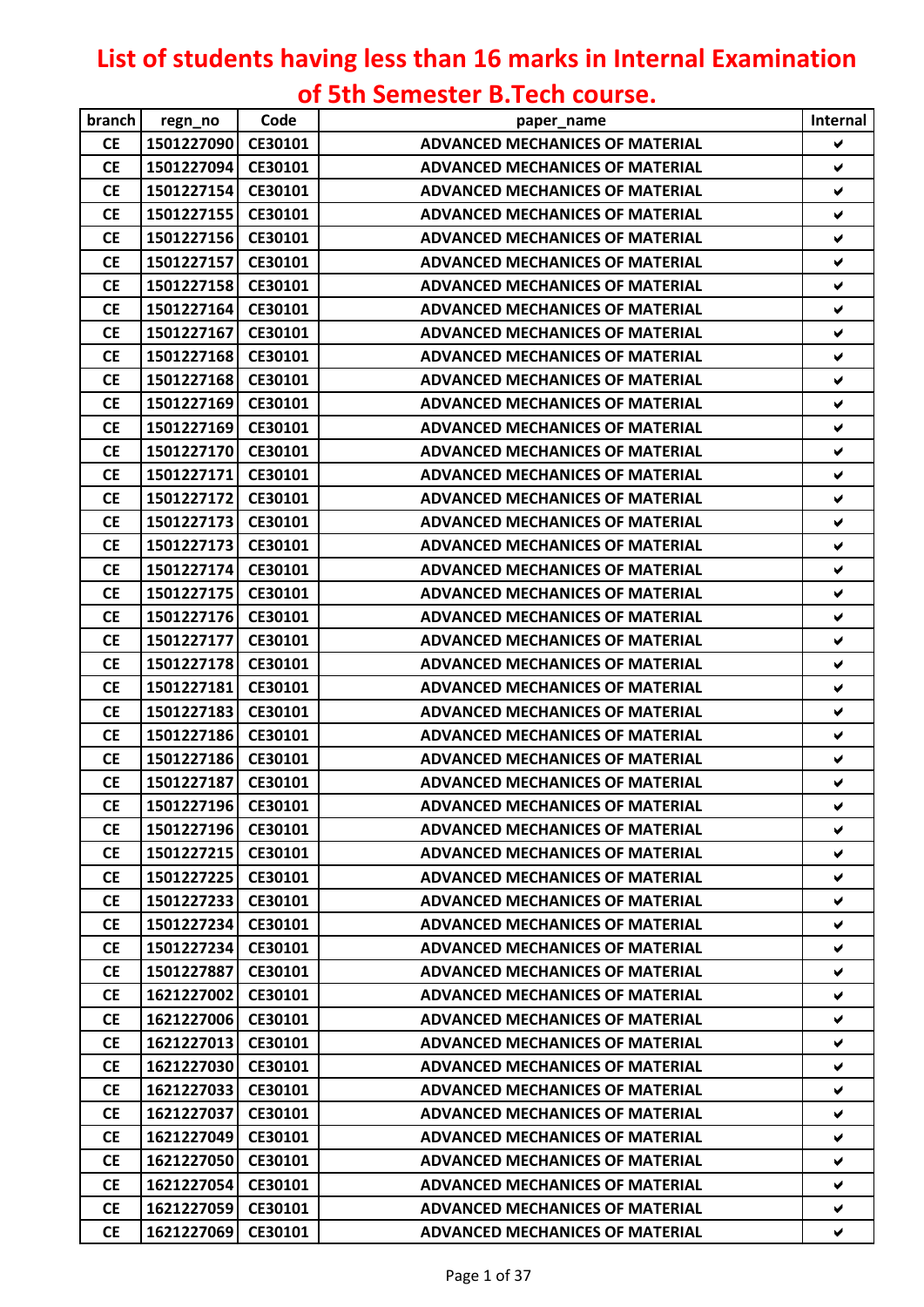| branch     | regn_no            | Code           | paper_name                                 | <b>Internal</b>      |
|------------|--------------------|----------------|--------------------------------------------|----------------------|
| <b>CE</b>  | 1621227077         | CE30101        | <b>ADVANCED MECHANICES OF MATERIAL</b>     | V                    |
| <b>CE</b>  | 1621227089         | CE30101        | <b>ADVANCED MECHANICES OF MATERIAL</b>     | ✔                    |
| <b>CE</b>  | 1621227091         | CE30101        | <b>ADVANCED MECHANICES OF MATERIAL</b>     | V                    |
| <b>AEI</b> | 1501227103         | EI30104        | <b>ANALOG SIGNAL PROCESSING</b>            | ✔                    |
| <b>AEI</b> | 1501227105         | EI30104        | <b>ANALOG SIGNAL PROCESSING</b>            | ✔                    |
| <b>AEI</b> | 1501227114         | EI30104        | <b>ANALOG SIGNAL PROCESSING</b>            | ✔                    |
| <b>AEI</b> | 1501227118         | EI30104        | <b>ANALOG SIGNAL PROCESSING</b>            | $\blacktriangledown$ |
| <b>AEI</b> | 1501227121         | EI30104        | <b>ANALOG SIGNAL PROCESSING</b>            | ✔                    |
| <b>AEI</b> | 1501227122         | EI30104        | <b>ANALOG SIGNAL PROCESSING</b>            | ✔                    |
| <b>AEI</b> | 1501227126         | EI30104        | <b>ANALOG SIGNAL PROCESSING</b>            | ✔                    |
| <b>AEI</b> | 1501227130         | EI30104        | <b>ANALOG SIGNAL PROCESSING</b>            | ✔                    |
| AEI        | 1501227777         | EI30104        | <b>ANALOG SIGNAL PROCESSING</b>            | V                    |
| <b>CSE</b> | 1401227156         | CS30103        | <b>BIG DATA ANALYSIS</b>                   | ✔                    |
| <b>CSE</b> | 1401227198         | CS30103        | <b>BIG DATA ANALYSIS</b>                   | ✔                    |
| <b>CSE</b> | 1401227230         | CS30103        | <b>BIG DATA ANALYSIS</b>                   | V                    |
| IT         | 1501227007         | CS30103        | <b>BIG DATA ANALYSIS</b>                   | ✔                    |
| <b>CSE</b> | 1501227029         | CS30103        | <b>BIG DATA ANALYSIS</b>                   | ✔                    |
| <b>CSE</b> | 1501227253         | CS30103        | <b>BIG DATA ANALYSIS</b>                   | ✔                    |
| <b>CSE</b> | 1501227265         | CS30103        | <b>BIG DATA ANALYSIS</b>                   | ✔                    |
| <b>CSE</b> | 1501227277         | CS30103        | <b>BIG DATA ANALYSIS</b>                   | ✔                    |
| <b>CSE</b> | 1501227288         | CS30103        | <b>BIG DATA ANALYSIS</b>                   | ✔                    |
| <b>CSE</b> | 1501227290         | CS30103        | <b>BIG DATA ANALYSIS</b>                   | ✔                    |
| <b>CSE</b> | 1501227301         |                |                                            | ✔                    |
|            |                    | CS30103        | <b>BIG DATA ANALYSIS</b>                   | $\blacktriangledown$ |
| <b>CSE</b> | 1501227304         | CS30103        | <b>BIG DATA ANALYSIS</b>                   |                      |
| <b>CSE</b> | 1501227306         | CS30103        | <b>BIG DATA ANALYSIS</b>                   | ✔                    |
| <b>CSE</b> | 1501227330         | CS30103        | <b>BIG DATA ANALYSIS</b>                   | ✔                    |
| IT         | 1501227627         | CS30103        | <b>BIG DATA ANALYSIS</b>                   | V                    |
| IT         | 1501227629         | CS30103        | <b>BIG DATA ANALYSIS</b>                   | ✔                    |
| IT         | 1501227637         | CS30103        | <b>BIG DATA ANALYSIS</b>                   | ✔                    |
| IT         | 1501227670         | CS30103        | <b>BIG DATA ANALYSIS</b>                   | ✔                    |
| <b>CSE</b> | 1621227005         | CS30103        | <b>BIG DATA ANALYSIS</b>                   | V                    |
| <b>CSE</b> | 1621227103         | CS30103        | <b>BIG DATA ANALYSIS</b>                   | ✔                    |
| <b>CH</b>  | 1501227146         | CH30109        | <b>CHEMICAL ENGINEERING THERMODYNAMICS</b> | V                    |
| <b>CH</b>  | 1501227151         | <b>CH30109</b> | <b>CHEMICAL ENGINEERING THERMODYNAMICS</b> | ✔                    |
| <b>CH</b>  | 1621227007         | CH30109        | <b>CHEMICAL ENGINEERING THERMODYNAMICS</b> | ✔                    |
| <b>CH</b>  | 1621227072         | CH30109        | <b>CHEMICAL ENGINEERING THERMODYNAMICS</b> | V                    |
| <b>CH</b>  | 1501227134         | <b>CH30108</b> | <b>CHEMICAL REACTION ENGINEERING</b>       | ✔                    |
| <b>CH</b>  | 1501227136         | CH30108        | <b>CHEMICAL REACTION ENGINEERING</b>       | ✔                    |
| <b>CH</b>  | 1501227146         | CH30108        | <b>CHEMICAL REACTION ENGINEERING</b>       | V                    |
| <b>CH</b>  | 1501227151         | CH30108        | <b>CHEMICAL REACTION ENGINEERING</b>       | V                    |
| <b>CH</b>  | 1621227007         | CH30108        | <b>CHEMICAL REACTION ENGINEERING</b>       | ✔                    |
| <b>CH</b>  | 1621227072         | <b>CH30108</b> | <b>CHEMICAL REACTION ENGINEERING</b>       | V                    |
| AEI        | 1501227016 EC31162 |                | <b>COMMUNICATION SYSTEM ENGINEERING</b>    | V                    |
| <b>AEI</b> | 1501227103         | EC31162        | <b>COMMUNICATION SYSTEM ENGINEERING</b>    | ✔                    |
| AEI        | 1501227105         | EC31162        | <b>COMMUNICATION SYSTEM ENGINEERING</b>    | ✔                    |
| AEI        | 1501227114         | EC31162        | <b>COMMUNICATION SYSTEM ENGINEERING</b>    | ✔                    |
| AEI        | 1501227118         | EC31162        | <b>COMMUNICATION SYSTEM ENGINEERING</b>    | V                    |
| AEI        | 1501227122         | EC31162        | <b>COMMUNICATION SYSTEM ENGINEERING</b>    | V                    |
| AEI        | 1501227124         | EC31162        | <b>COMMUNICATION SYSTEM ENGINEERING</b>    | ✔                    |
| <b>AEI</b> | 1501227130         | EC31162        | <b>COMMUNICATION SYSTEM ENGINEERING</b>    | V                    |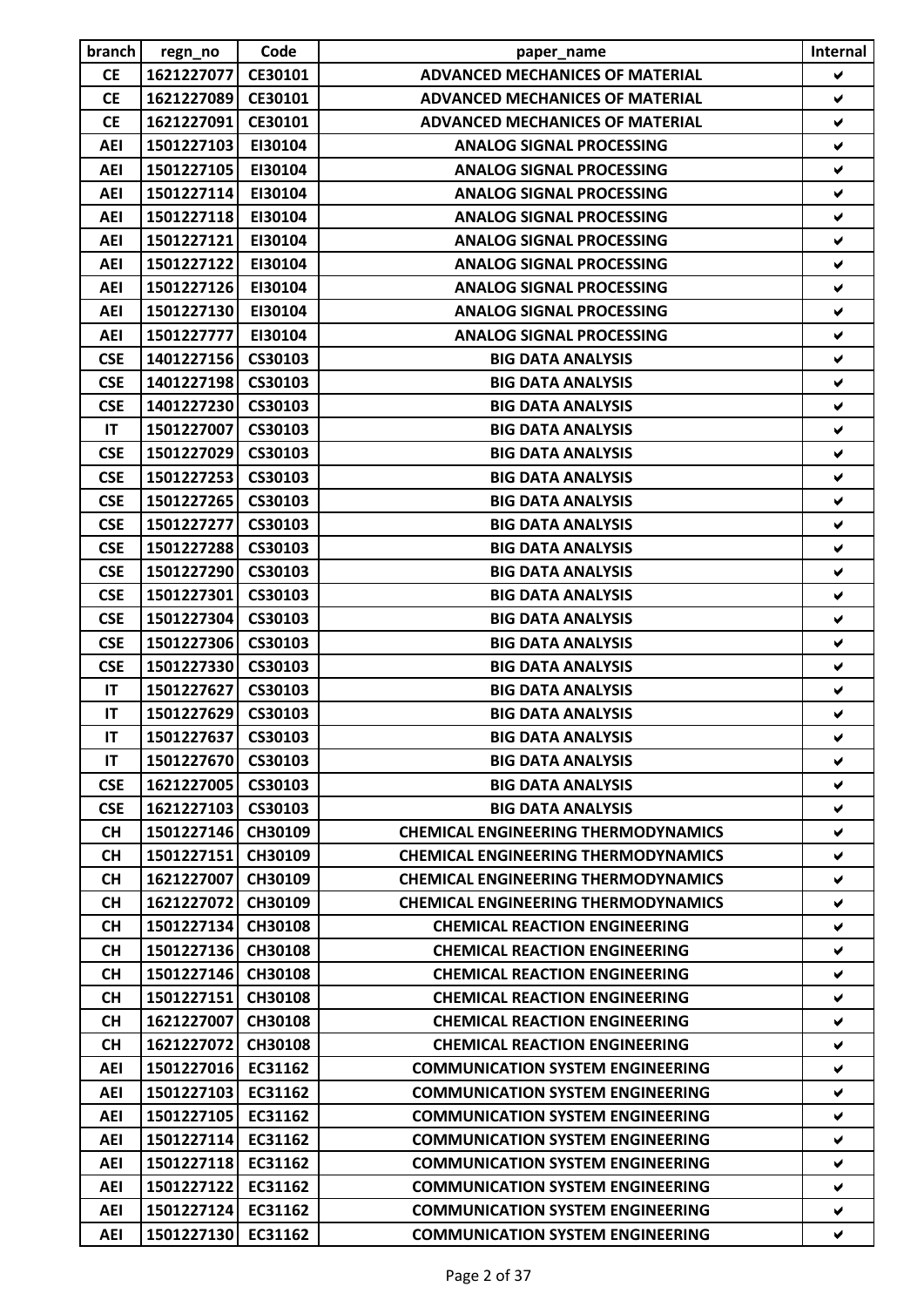| branch     | regn_no            | Code           | paper_name                              | Internal             |
|------------|--------------------|----------------|-----------------------------------------|----------------------|
| AEI        | 1501227777         | EC31162        | <b>COMMUNICATION SYSTEM ENGINEERING</b> | V                    |
| <b>CSE</b> | 1401227156         | CS30106        | <b>COMPUTER ORGANIZATION</b>            | ✔                    |
| <b>CSE</b> | 1401227198         | CS30106        | <b>COMPUTER ORGANIZATION</b>            | V                    |
| <b>CSE</b> | 1401227230         | CS30106        | <b>COMPUTER ORGANIZATION</b>            | ✔                    |
| IT         | 1501227007         | CS30106        | <b>COMPUTER ORGANIZATION</b>            | ✔                    |
| <b>CSE</b> | 1501227019         | CS30106        | <b>COMPUTER ORGANIZATION</b>            | V                    |
| <b>CSE</b> | 1501227023         | CS30106        | <b>COMPUTER ORGANIZATION</b>            | ✔                    |
| <b>CSE</b> | 1501227029         | CS30106        | <b>COMPUTER ORGANIZATION</b>            | ✔                    |
| <b>CSE</b> | 1501227253         | CS30106        | <b>COMPUTER ORGANIZATION</b>            | ✔                    |
| <b>CSE</b> | 1501227253         | CS30106        | <b>COMPUTER ORGANIZATION</b>            | ✔                    |
| <b>CSE</b> | 1501227265         | CS30106        | <b>COMPUTER ORGANIZATION</b>            | ✔                    |
| <b>CSE</b> | 1501227269         | CS30106        | <b>COMPUTER ORGANIZATION</b>            | V                    |
| <b>CSE</b> | 1501227277         | CS30106        | <b>COMPUTER ORGANIZATION</b>            | ✔                    |
| <b>CSE</b> | 1501227288         | CS30106        | <b>COMPUTER ORGANIZATION</b>            | ✔                    |
| <b>CSE</b> | 1501227290         | CS30106        | <b>COMPUTER ORGANIZATION</b>            | $\checkmark$         |
| <b>CSE</b> | 1501227301         | CS30106        | <b>COMPUTER ORGANIZATION</b>            | ✔                    |
| <b>CSE</b> | 1501227303         | CS30106        | <b>COMPUTER ORGANIZATION</b>            | ✔                    |
| <b>CSE</b> | 1501227304         | CS30106        | <b>COMPUTER ORGANIZATION</b>            | V                    |
| <b>CSE</b> | 1501227306         | CS30106        | <b>COMPUTER ORGANIZATION</b>            | ✔                    |
| <b>CSE</b> | 1501227320         | CS30106        | <b>COMPUTER ORGANIZATION</b>            | ✔                    |
| <b>CSE</b> | 1501227330         | CS30106        | <b>COMPUTER ORGANIZATION</b>            | $\blacktriangledown$ |
| <b>CSE</b> | 1501227332         | CS30106        | <b>COMPUTER ORGANIZATION</b>            | ✔                    |
| <b>CSE</b> | 1501227340         | CS30106        | <b>COMPUTER ORGANIZATION</b>            | ✔                    |
| IT         | 1501227627         | CS30106        | <b>COMPUTER ORGANIZATION</b>            | ✔                    |
| IT         | 1501227629         | CS30106        | <b>COMPUTER ORGANIZATION</b>            | ✔                    |
| IT         | 1501227651         | CS30106        | <b>COMPUTER ORGANIZATION</b>            | ✔                    |
| IT         | 1501227656         | CS30106        | <b>COMPUTER ORGANIZATION</b>            | $\blacktriangledown$ |
| IT         | 1501227668         | CS30106        | <b>COMPUTER ORGANIZATION</b>            | ✔                    |
| IT         | 1501227670 CS30106 |                | <b>COMPUTER ORGANIZATION</b>            | ✔                    |
| IT         | 1501227889         | CS30106        | <b>COMPUTER ORGANIZATION</b>            | ✔                    |
| <b>CSE</b> | 1621227005         | CS30106        | <b>COMPUTER ORGANIZATION</b>            | V                    |
| <b>CSE</b> | 1621227092         | CS30106        | <b>COMPUTER ORGANIZATION</b>            | ✔                    |
| <b>CSE</b> | 1621227103         | CS30106        | <b>COMPUTER ORGANIZATION</b>            | V                    |
| <b>CSE</b> | 1401227156         | <b>IT30104</b> | <b>CONCEPTS OF DATA MODELLING</b>       | ✔                    |
| <b>CSE</b> | 1401227198         | <b>IT30104</b> | <b>CONCEPTS OF DATA MODELLING</b>       | ✔                    |
| <b>CSE</b> | 1401227230         | <b>IT30104</b> | <b>CONCEPTS OF DATA MODELLING</b>       | ✔                    |
| IT         | 1501227007         | <b>IT30104</b> | <b>CONCEPTS OF DATA MODELLING</b>       | ✔                    |
| <b>CSE</b> | 1501227023         | <b>IT30104</b> | <b>CONCEPTS OF DATA MODELLING</b>       | V                    |
| <b>CSE</b> | 1501227029         | <b>IT30104</b> | <b>CONCEPTS OF DATA MODELLING</b>       | V                    |
| <b>CSE</b> | 1501227253         | <b>IT30104</b> | <b>CONCEPTS OF DATA MODELLING</b>       | V                    |
| <b>CSE</b> | 1501227265         | <b>IT30104</b> | <b>CONCEPTS OF DATA MODELLING</b>       | ✔                    |
| <b>CSE</b> | 1501227277         | <b>IT30104</b> | <b>CONCEPTS OF DATA MODELLING</b>       | V                    |
| <b>CSE</b> | 1501227288         | <b>IT30104</b> | <b>CONCEPTS OF DATA MODELLING</b>       | ✔                    |
| <b>CSE</b> | 1501227290         | <b>IT30104</b> | <b>CONCEPTS OF DATA MODELLING</b>       | V                    |
| <b>CSE</b> | 1501227301         | <b>IT30104</b> | <b>CONCEPTS OF DATA MODELLING</b>       | ✔                    |
| <b>CSE</b> | 1501227303         | <b>IT30104</b> | <b>CONCEPTS OF DATA MODELLING</b>       | V                    |
| <b>CSE</b> | 1501227304         | <b>IT30104</b> | <b>CONCEPTS OF DATA MODELLING</b>       | ✔                    |
| <b>CSE</b> | 1501227306         | <b>IT30104</b> | <b>CONCEPTS OF DATA MODELLING</b>       | ✔                    |
| <b>CSE</b> | 1501227330         | <b>IT30104</b> | <b>CONCEPTS OF DATA MODELLING</b>       | V                    |
| <b>CSE</b> | 1501227332         | <b>IT30104</b> | <b>CONCEPTS OF DATA MODELLING</b>       | V                    |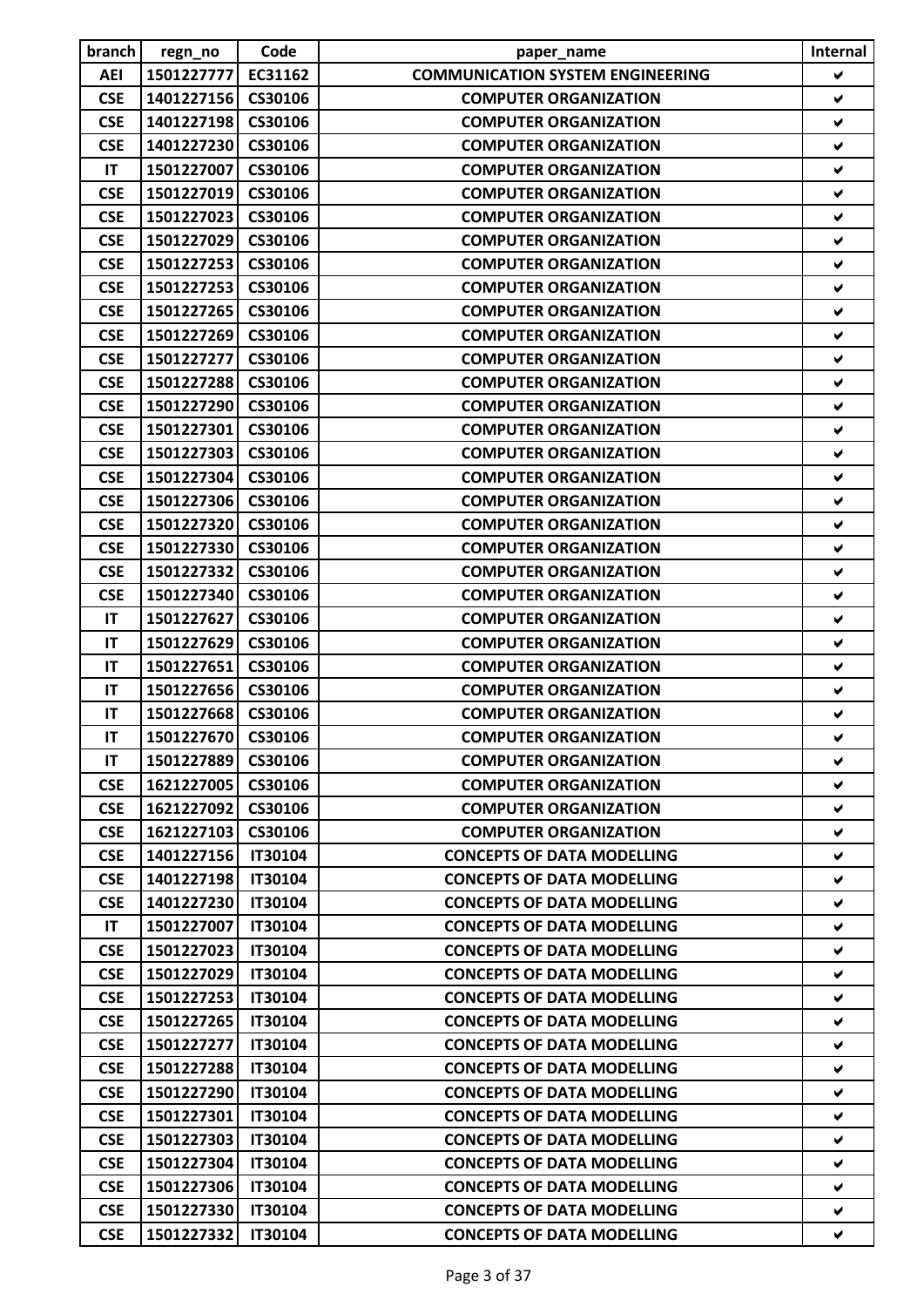| branch                 | regn_no                  | Code           | paper_name                           | Internal             |
|------------------------|--------------------------|----------------|--------------------------------------|----------------------|
| <b>IT</b>              | 1501227627               | <b>IT30104</b> | <b>CONCEPTS OF DATA MODELLING</b>    | V                    |
| IT                     | 1501227629               | <b>IT30104</b> | <b>CONCEPTS OF DATA MODELLING</b>    | ✔                    |
| IT                     | 1501227637               | <b>IT30104</b> | <b>CONCEPTS OF DATA MODELLING</b>    | V                    |
| <b>CSE</b>             | 1621227005               | <b>IT30104</b> | <b>CONCEPTS OF DATA MODELLING</b>    | $\checkmark$         |
| <b>CSE</b>             | 1621227103               | <b>IT30104</b> | <b>CONCEPTS OF DATA MODELLING</b>    | ✔                    |
| EE                     | 1501227071               | EE30109        | <b>CONTROL SYSTEM ENGINEERING -I</b> | V                    |
| EE                     | 1501227082               | EE30109        | <b>CONTROL SYSTEM ENGINEERING -I</b> | ✔                    |
| EE                     | 1501227352               | EE30109        | <b>CONTROL SYSTEM ENGINEERING -I</b> | ✔                    |
| EE                     | 1501227356               | EE30109        | <b>CONTROL SYSTEM ENGINEERING -I</b> | V                    |
| EE                     | 1501227362               | EE30109        | <b>CONTROL SYSTEM ENGINEERING -I</b> | ✔                    |
| <b>EE</b>              | 1501227366               | EE30109        | <b>CONTROL SYSTEM ENGINEERING -I</b> | ✔                    |
| EE                     | 1501227375               | EE30109        | <b>CONTROL SYSTEM ENGINEERING -I</b> | V                    |
| EE                     | 1501227382               | EE30109        | <b>CONTROL SYSTEM ENGINEERING -I</b> | ✔                    |
| EE                     | 1501227383               | EE30109        | <b>CONTROL SYSTEM ENGINEERING -I</b> | ✔                    |
| EE                     | 1501227399               | EE30109        | <b>CONTROL SYSTEM ENGINEERING -I</b> | $\blacktriangledown$ |
| EE                     | 1501227408               | EE30109        | <b>CONTROL SYSTEM ENGINEERING -I</b> | $\blacktriangledown$ |
| EE                     | 1501227429               | EE30109        | <b>CONTROL SYSTEM ENGINEERING -I</b> | ✔                    |
| EE                     | 1501227432               | EE30109        | <b>CONTROL SYSTEM ENGINEERING -I</b> | $\checkmark$         |
| EE                     | 1501227434               | EE30109        | <b>CONTROL SYSTEM ENGINEERING -I</b> | ✔                    |
| EE                     | 1501227435               | EE30109        | <b>CONTROL SYSTEM ENGINEERING -I</b> | ✔                    |
| EE                     | 1501227438               | EE30109        | <b>CONTROL SYSTEM ENGINEERING -I</b> | ✔                    |
| <b>EE</b>              | 1501227445               | EE30109        | <b>CONTROL SYSTEM ENGINEERING -I</b> | $\blacktriangledown$ |
| <b>EE</b>              | 1501227448               | EE30109        | <b>CONTROL SYSTEM ENGINEERING -I</b> | ✔                    |
| EE                     | 1501227453               | EE30109        | <b>CONTROL SYSTEM ENGINEERING -I</b> | V                    |
| EE                     | 1501227786               | EE30109        | <b>CONTROL SYSTEM ENGINEERING -I</b> | ✔                    |
| EE                     | 1501227788               | EE30109        | <b>CONTROL SYSTEM ENGINEERING -I</b> | ✔                    |
| EE                     | 1501227789               | EE30109        | <b>CONTROL SYSTEM ENGINEERING -I</b> | V                    |
| EE                     | 1501227791               | EE30109        | <b>CONTROL SYSTEM ENGINEERING -I</b> | ✔                    |
| EE                     | 1501227793 EE30109       |                | <b>CONTROL SYSTEM ENGINEERING -I</b> |                      |
| EE                     | 1501227796               | EE30109        | <b>CONTROL SYSTEM ENGINEERING -I</b> | ✔<br>✔               |
| EE                     | 1501227798               | EE30109        | <b>CONTROL SYSTEM ENGINEERING -I</b> | ✔                    |
| EE                     |                          | EE30109        |                                      |                      |
|                        | 1501227803               | EE30109        | <b>CONTROL SYSTEM ENGINEERING -I</b> | ✔                    |
| <b>EE</b><br><b>EE</b> | 1501227804<br>1501227809 |                | <b>CONTROL SYSTEM ENGINEERING -I</b> | V                    |
|                        |                          | EE30109        | <b>CONTROL SYSTEM ENGINEERING -I</b> | ✔                    |
| <b>EE</b>              | 1501227814               | EE30109        | <b>CONTROL SYSTEM ENGINEERING -I</b> | ✔                    |
| <b>EE</b>              | 1501227817               | EE30109        | <b>CONTROL SYSTEM ENGINEERING -I</b> | V                    |
| EE<br>EE               | 1501227819<br>1501227827 | EE30109        | <b>CONTROL SYSTEM ENGINEERING -I</b> | ✔<br>V               |
|                        |                          | EE30109        | <b>CONTROL SYSTEM ENGINEERING -I</b> |                      |
| <b>EE</b>              | 1501227829               | EE30109        | <b>CONTROL SYSTEM ENGINEERING -I</b> | V                    |
| EE                     | 1621227058               | EE30109        | <b>CONTROL SYSTEM ENGINEERING -I</b> | V                    |
| EE                     | 1621227068               | EE30109        | <b>CONTROL SYSTEM ENGINEERING -I</b> | $\blacktriangledown$ |
| EE                     | 1621227087               | EE30109        | <b>CONTROL SYSTEM ENGINEERING -I</b> | $\blacktriangledown$ |
| EE                     | 1621227094               | EE30109        | <b>CONTROL SYSTEM ENGINEERING -I</b> | V                    |
| EE                     | 1621227100               | EE30109        | <b>CONTROL SYSTEM ENGINEERING -I</b> | ✔                    |
| <b>EE</b>              | EE16L003                 | EE30109        | <b>CONTROL SYSTEM ENGINEERING -I</b> | ✔                    |
| <b>ETC</b>             | 1501227031               | CS31162        | <b>Data Base Management System</b>   | ✔                    |
| <b>ETC</b>             | 1501227035               | CS31162        | <b>Data Base Management System</b>   | V                    |
| <b>ETC</b>             | 1501227464               | CS31162        | <b>Data Base Management System</b>   | ✔                    |
| <b>ETC</b>             | 1501227469               | CS31162        | <b>Data Base Management System</b>   | ✔                    |
| <b>ETC</b>             | 1501227472               | CS31162        | <b>Data Base Management System</b>   | V                    |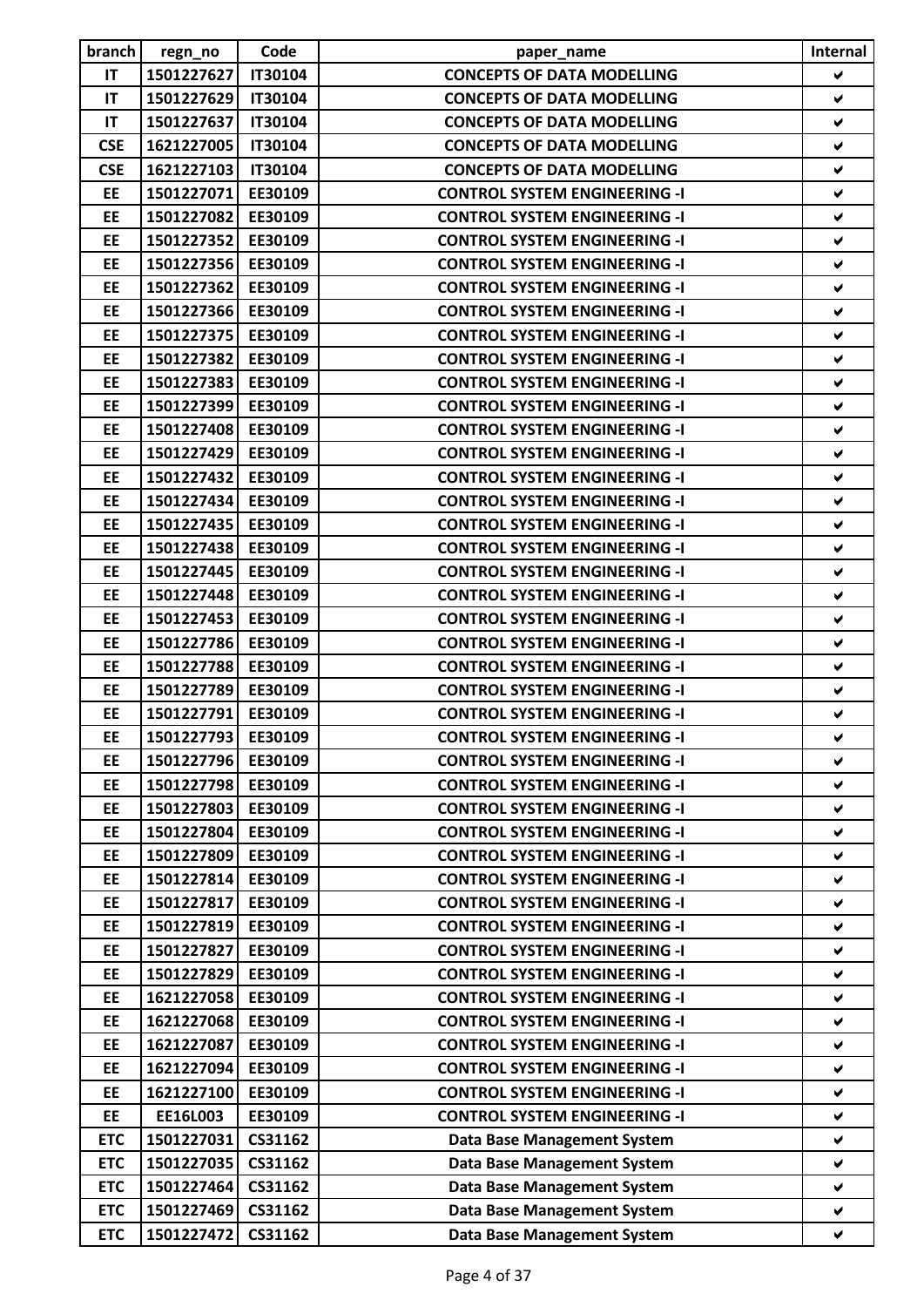| branch     | regn_no    | Code                             | paper name                         | Internal             |
|------------|------------|----------------------------------|------------------------------------|----------------------|
| <b>ETC</b> | 1501227486 | CS31162                          | <b>Data Base Management System</b> | ✔                    |
| <b>ETC</b> | 1501227491 | CS31162                          | <b>Data Base Management System</b> | ✔                    |
| <b>ETC</b> | 1501227501 | CS31162                          | <b>Data Base Management System</b> | V                    |
| <b>ETC</b> | 1501227513 | CS31162                          | <b>Data Base Management System</b> | ✔                    |
| <b>ETC</b> | 1501227536 | CS31162                          | <b>Data Base Management System</b> | $\checkmark$         |
| <b>ETC</b> | 1501227539 | CS31162                          | <b>Data Base Management System</b> | $\checkmark$         |
| <b>ETC</b> | 1501227547 | CS31162                          | <b>Data Base Management System</b> | $\blacktriangledown$ |
| <b>ETC</b> | 1501227551 | CS31162                          | <b>Data Base Management System</b> | ✔                    |
| <b>ETC</b> | 1501227589 | CS31162                          | <b>Data Base Management System</b> | $\blacktriangledown$ |
| <b>ETC</b> | 1501227610 | CS31162                          | <b>Data Base Management System</b> | ✔                    |
| <b>CSE</b> | 1401227156 | <b>IT30108</b>                   | <b>DATA MINING</b>                 | ✔                    |
| <b>CSE</b> | 1401227198 | <b>IT30108</b>                   | <b>DATA MINING</b>                 | $\blacktriangledown$ |
| <b>CSE</b> | 1401227230 | <b>IT30108</b>                   | <b>DATA MINING</b>                 | $\blacktriangledown$ |
| IT         | 1501227007 | <b>IT30108</b>                   | <b>DATA MINING</b>                 | ✔                    |
| <b>CSE</b> | 1501227029 | <b>IT30108</b>                   | <b>DATA MINING</b>                 | ✔                    |
| <b>CSE</b> | 1501227253 | <b>IT30108</b>                   | <b>DATA MINING</b>                 | ✔                    |
| <b>CSE</b> | 1501227262 | <b>IT30108</b>                   | <b>DATA MINING</b>                 | ✔                    |
| <b>CSE</b> | 1501227265 | <b>IT30108</b>                   | <b>DATA MINING</b>                 | $\blacktriangledown$ |
| <b>CSE</b> | 1501227266 | <b>IT30108</b>                   | <b>DATA MINING</b>                 | $\blacktriangledown$ |
| <b>CSE</b> | 1501227277 | <b>IT30108</b>                   | <b>DATA MINING</b>                 | $\checkmark$         |
| <b>CSE</b> | 1501227290 | <b>IT30108</b>                   | <b>DATA MINING</b>                 | $\blacktriangledown$ |
| <b>CSE</b> | 1501227301 | <b>IT30108</b>                   | <b>DATA MINING</b>                 | ✔                    |
| <b>CSE</b> | 1501227304 | <b>IT30108</b>                   | <b>DATA MINING</b>                 | $\blacktriangledown$ |
| <b>CSE</b> | 1501227306 |                                  | <b>DATA MINING</b>                 | $\blacktriangledown$ |
| <b>CSE</b> | 1501227320 | <b>IT30108</b><br><b>IT30108</b> | <b>DATA MINING</b>                 | ✔                    |
| <b>CSE</b> | 1501227330 | <b>IT30108</b>                   |                                    | ✔                    |
| <b>CSE</b> | 1501227332 | <b>IT30108</b>                   | <b>DATA MINING</b>                 |                      |
|            |            |                                  | <b>DATA MINING</b>                 | ✔                    |
| IT         | 1501227627 | <b>IT30108</b>                   | <b>DATA MINING</b>                 | ✔                    |
| IT         | 1501227629 | <b>IT30108</b>                   | <b>DATA MINING</b>                 |                      |
| IT         | 1501227889 | <b>IT30108</b>                   | <b>DATA MINING</b>                 | $\blacktriangledown$ |
| <b>CSE</b> | 1621227005 | <b>IT30108</b>                   | <b>DATA MINING</b>                 | $\blacktriangledown$ |
| <b>CSE</b> | 1621227092 | <b>IT30108</b>                   | <b>DATA MINING</b>                 | V                    |
| <b>CSE</b> | 1621227103 | <b>IT30108</b>                   | <b>DATA MINING</b>                 | $\blacktriangledown$ |
| <b>ME</b>  | 1401227535 | ME30109                          | <b>Design Of Machine Elements</b>  | ✔                    |
| <b>ME</b>  | 1501227049 | ME30109                          | <b>Design Of Machine Elements</b>  | ✔                    |
| <b>ME</b>  | 1501227051 | ME30109                          | <b>Design Of Machine Elements</b>  | V                    |
| <b>ME</b>  | 1501227052 | ME30109                          | <b>Design Of Machine Elements</b>  | ✔                    |
| <b>ME</b>  | 1501227053 | ME30109                          | <b>Design Of Machine Elements</b>  | ✔                    |
| <b>ME</b>  | 1501227056 | ME30109                          | <b>Design Of Machine Elements</b>  | ✔                    |
| <b>ME</b>  | 1501227673 | ME30109                          | <b>Design Of Machine Elements</b>  | ✔                    |
| <b>ME</b>  | 1501227674 | ME30109                          | <b>Design Of Machine Elements</b>  | ✔                    |
| <b>ME</b>  | 1501227675 | ME30109                          | <b>Design Of Machine Elements</b>  | Ŵ.                   |
| <b>ME</b>  | 1501227676 | ME30109                          | <b>Design Of Machine Elements</b>  | $\checkmark$         |
| <b>ME</b>  | 1501227677 | ME30109                          | <b>Design Of Machine Elements</b>  | $\blacktriangledown$ |
| <b>ME</b>  | 1501227678 | ME30109                          | <b>Design Of Machine Elements</b>  | $\blacktriangledown$ |
| <b>ME</b>  | 1501227684 | ME30109                          | <b>Design Of Machine Elements</b>  | ✔                    |
| <b>ME</b>  | 1501227684 | ME30109                          | <b>Design Of Machine Elements</b>  | ✔                    |
| <b>ME</b>  | 1501227690 | ME30109                          | <b>Design Of Machine Elements</b>  | $\blacktriangledown$ |
| <b>ME</b>  | 1501227693 | ME30109                          | <b>Design Of Machine Elements</b>  | ✔                    |
| <b>ME</b>  | 1501227694 | ME30109                          | <b>Design Of Machine Elements</b>  | $\blacktriangledown$ |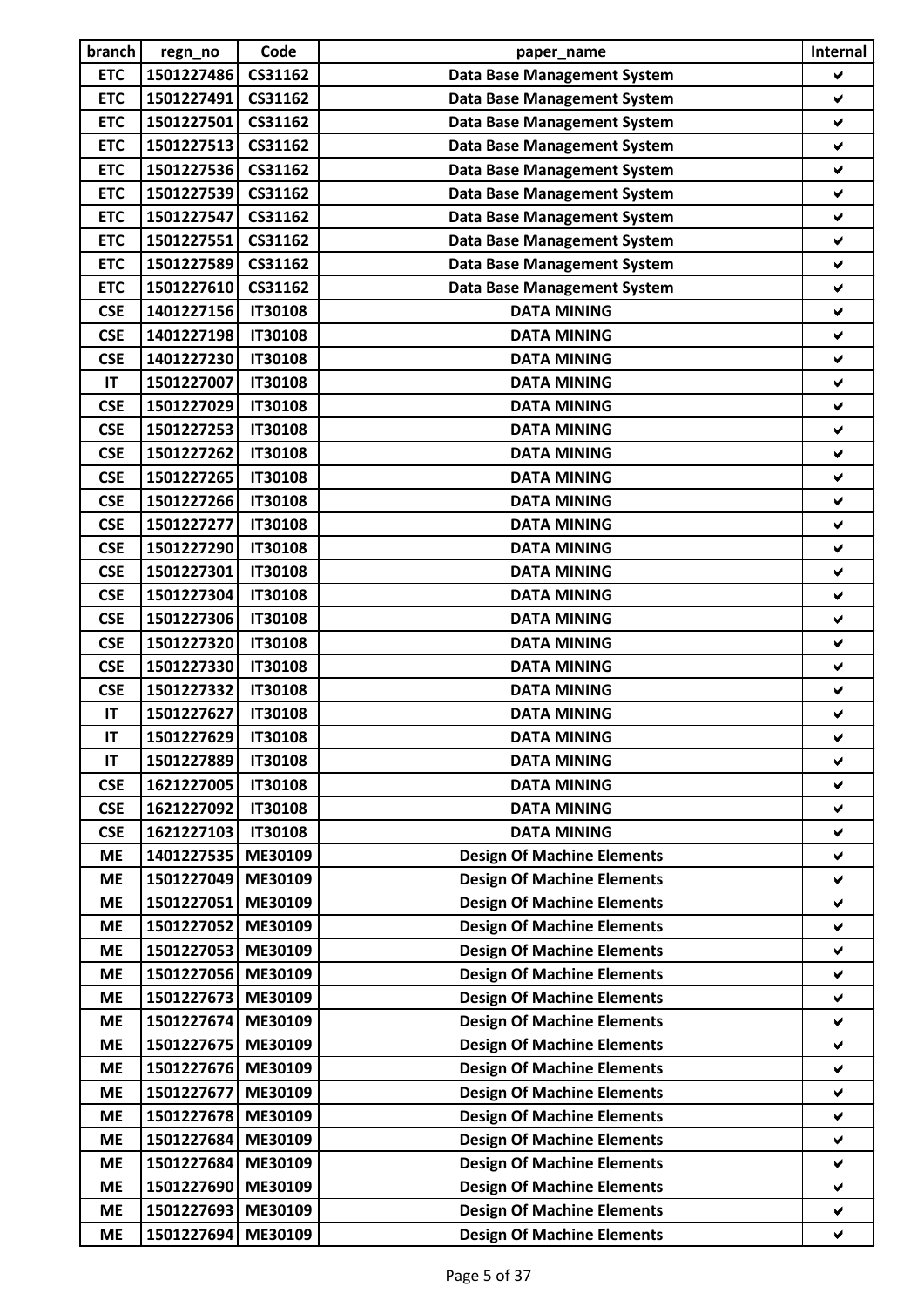| branch     | regn_no            | Code               | paper_name                                                             | Internal             |
|------------|--------------------|--------------------|------------------------------------------------------------------------|----------------------|
| <b>ME</b>  | 1501227699         | ME30109            | <b>Design Of Machine Elements</b>                                      | ✔                    |
| <b>ME</b>  | 1501227704         | ME30109            | <b>Design Of Machine Elements</b>                                      | ✔                    |
| <b>ME</b>  | 1501227708 ME30109 |                    | <b>Design Of Machine Elements</b>                                      | V                    |
| <b>ME</b>  | 1501227709 ME30109 |                    | <b>Design Of Machine Elements</b>                                      | ✔                    |
| <b>ME</b>  | 1501227710         | ME30109            | <b>Design Of Machine Elements</b>                                      | ✔                    |
| <b>ME</b>  | 1501227713         | ME30109            | <b>Design Of Machine Elements</b>                                      | V                    |
| <b>ME</b>  | 1501227714         | ME30109            | <b>Design Of Machine Elements</b>                                      | ✔                    |
| <b>ME</b>  | 1501227719         | ME30109            | <b>Design Of Machine Elements</b>                                      | ✔                    |
| <b>ME</b>  | 1501227722         | ME30109            | <b>Design Of Machine Elements</b>                                      | $\checkmark$         |
| <b>ME</b>  | 1501227723         | ME30109            | <b>Design Of Machine Elements</b>                                      | ✔                    |
| <b>ME</b>  | 1501227731         | ME30109            | <b>Design Of Machine Elements</b>                                      | ✔                    |
| <b>ME</b>  | 1501227743         | ME30109            | <b>Design Of Machine Elements</b>                                      | V                    |
| <b>ME</b>  | 1501227753         | ME30109            | <b>Design Of Machine Elements</b>                                      | ✔                    |
| <b>ME</b>  | 1501227763         | ME30109            | <b>Design Of Machine Elements</b>                                      | ✔                    |
| <b>ME</b>  | 1501227764         | ME30109            | <b>Design Of Machine Elements</b>                                      | V                    |
| <b>ME</b>  | 1501227768         | ME30109            | <b>Design Of Machine Elements</b>                                      | ✔                    |
| <b>ME</b>  | 1501227775         | ME30109            | <b>Design Of Machine Elements</b>                                      | ✔                    |
| <b>ME</b>  | 1501227835         | ME30109            | <b>Design Of Machine Elements</b>                                      | ✔                    |
| <b>ME</b>  | 1501227838         | ME30109            | <b>Design Of Machine Elements</b>                                      | ✔                    |
| <b>ME</b>  | 1501227841         | ME30109            | <b>Design Of Machine Elements</b>                                      | ✔                    |
| <b>ME</b>  | 1501227843         | ME30109            | <b>Design Of Machine Elements</b>                                      | V                    |
| <b>ME</b>  | 1501227845         | ME30109            | <b>Design Of Machine Elements</b>                                      | ✔                    |
| <b>ME</b>  | 1501227848         | ME30109            | <b>Design Of Machine Elements</b>                                      | ✔                    |
| <b>ME</b>  | 1501227850         | ME30109            | <b>Design Of Machine Elements</b>                                      | ✔                    |
| <b>ME</b>  | 1501227852         | ME30109            | <b>Design Of Machine Elements</b>                                      | ✔                    |
| <b>ME</b>  | 1501227859         | ME30109            | <b>Design Of Machine Elements</b>                                      | ✔                    |
| <b>ME</b>  | 1501227864         | ME30109            | <b>Design Of Machine Elements</b>                                      | ✔                    |
| <b>ME</b>  | 1501227868 ME30109 |                    | <b>Design Of Machine Elements</b>                                      | ✔                    |
| <b>ME</b>  | 1501227871 ME30109 |                    | <b>Design Of Machine Elements</b>                                      |                      |
| <b>ME</b>  | 1501227877         | ME30109            | <b>Design Of Machine Elements</b>                                      | ✔                    |
| <b>ME</b>  | 1501227880         | ME30109            | <b>Design Of Machine Elements</b>                                      | V                    |
| <b>ME</b>  | 1621227004         | ME30109            | <b>Design Of Machine Elements</b>                                      | ✔                    |
| <b>ME</b>  | 1621227008         | ME30109            | <b>Design Of Machine Elements</b>                                      | $\checkmark$         |
| <b>ME</b>  | 1621227020         | ME30109            | <b>Design Of Machine Elements</b>                                      | ✔                    |
| <b>ME</b>  | 1621227022         | ME30109            | <b>Design Of Machine Elements</b>                                      | ✔                    |
| <b>ME</b>  | 1621227024         | ME30109            | <b>Design Of Machine Elements</b>                                      | ✔                    |
| <b>ME</b>  | 1621227026         | ME30109            | <b>Design Of Machine Elements</b>                                      | $\blacktriangledown$ |
| <b>ME</b>  | 1621227057         | ME30109            |                                                                        | ✔                    |
|            | 1621227060         |                    | <b>Design Of Machine Elements</b>                                      |                      |
| <b>ME</b>  | 1621227084         | ME30109<br>ME30109 | <b>Design Of Machine Elements</b><br><b>Design Of Machine Elements</b> | ✔<br>✔               |
| <b>ME</b>  |                    |                    |                                                                        |                      |
| <b>ME</b>  | 1621227088         | ME30109            | <b>Design Of Machine Elements</b>                                      | ✔                    |
| <b>ME</b>  | 1621227098         | ME30109            | <b>Design Of Machine Elements</b>                                      | ✔                    |
| <b>ME</b>  | 1621227099         | ME30109            | <b>Design Of Machine Elements</b>                                      | ✔                    |
| <b>ME</b>  | ME150120           | ME30109            | <b>Design Of Machine Elements</b>                                      | ✔                    |
| <b>ETC</b> | 1501227031         | EC30107            | <b>Digital Communication</b>                                           | ✔                    |
| <b>ETC</b> | 1501227035         | EC30107            | <b>Digital Communication</b>                                           | ✔                    |
| <b>ETC</b> | 1501227039         | EC30107            | <b>Digital Communication</b>                                           | V                    |
| <b>ETC</b> | 1501227468         | EC30107            | <b>Digital Communication</b>                                           | ✔                    |
| <b>ETC</b> | 1501227469         | EC30107            | <b>Digital Communication</b>                                           | $\checkmark$         |
| <b>ETC</b> | 1501227472         | EC30107            | <b>Digital Communication</b>                                           | $\blacktriangledown$ |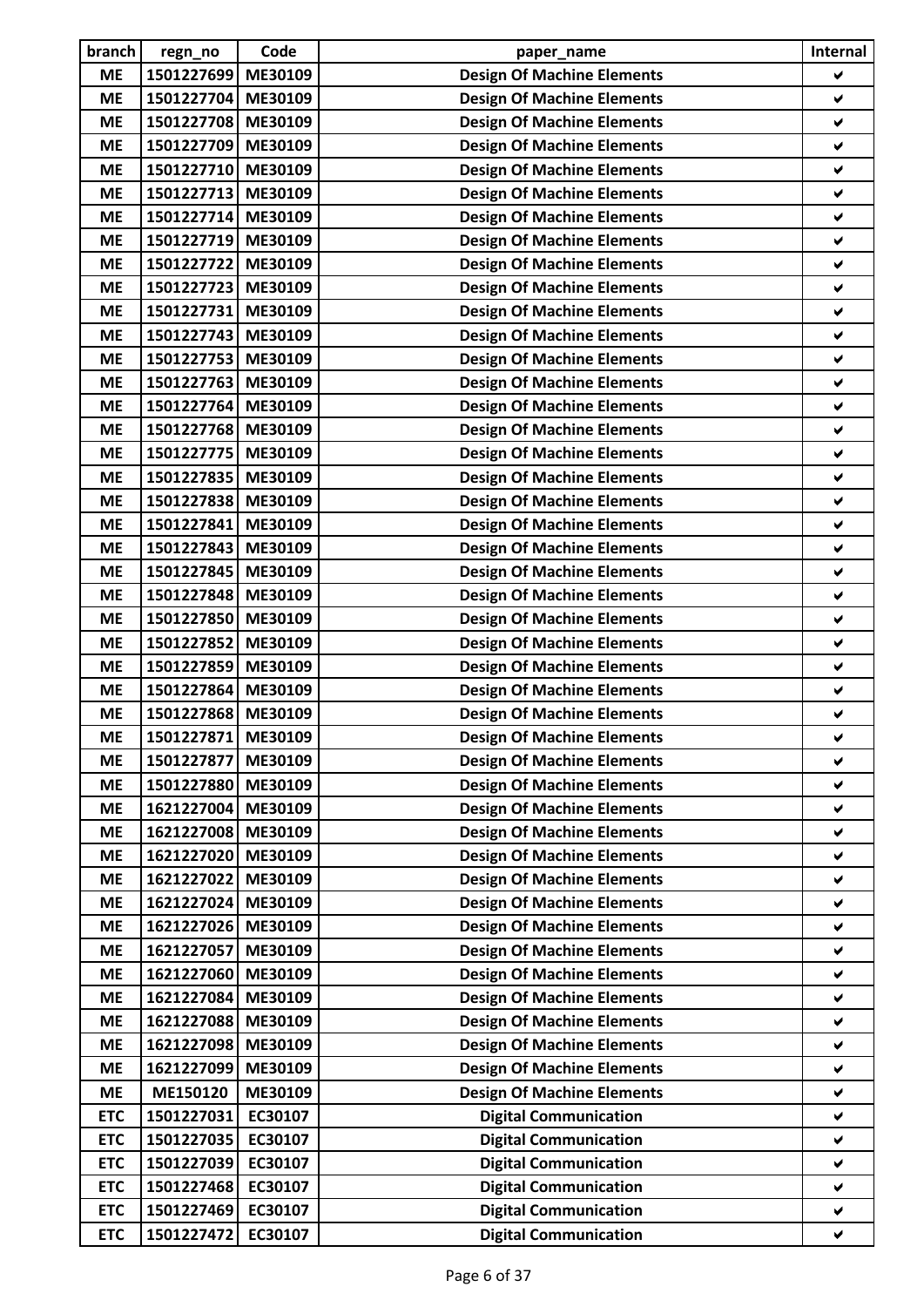| branch     | regn_no            | Code    | paper_name                       | Internal     |
|------------|--------------------|---------|----------------------------------|--------------|
| <b>ETC</b> | 1501227485         | EC30107 | <b>Digital Communication</b>     | ✔            |
| <b>ETC</b> | 1501227486         | EC30107 | <b>Digital Communication</b>     | $\checkmark$ |
| <b>ETC</b> | 1501227491         | EC30107 | <b>Digital Communication</b>     | V            |
| <b>ETC</b> | 1501227501         | EC30107 | <b>Digital Communication</b>     | ✔            |
| <b>ETC</b> | 1501227509         | EC30107 | <b>Digital Communication</b>     | ✔            |
| <b>ETC</b> | 1501227513         | EC30107 | <b>Digital Communication</b>     | ✔            |
| <b>ETC</b> | 1501227536         | EC30107 | <b>Digital Communication</b>     | ✔            |
| <b>ETC</b> | 1501227547         | EC30107 | <b>Digital Communication</b>     | $\checkmark$ |
| <b>ETC</b> | 1501227551         | EC30107 | <b>Digital Communication</b>     | $\checkmark$ |
| EE         | 1501227071         | EC31110 | <b>DIGITAL SIGNAL PROCESSING</b> | ✔            |
| EE         | 1501227073         | EC31110 | <b>DIGITAL SIGNAL PROCESSING</b> | ✔            |
| EE         | 1501227081         | EC31110 | <b>DIGITAL SIGNAL PROCESSING</b> | V            |
| <b>EE</b>  | 1501227082         | EC31110 | <b>DIGITAL SIGNAL PROCESSING</b> | $\checkmark$ |
| <b>EE</b>  | 1501227352         | EC31110 | <b>DIGITAL SIGNAL PROCESSING</b> | ✔            |
| EE         | 1501227356         | EC31110 | <b>DIGITAL SIGNAL PROCESSING</b> | V            |
| EE         | 1501227362         | EC31110 | <b>DIGITAL SIGNAL PROCESSING</b> | ✔            |
| EE         | 1501227366         | EC31110 | <b>DIGITAL SIGNAL PROCESSING</b> | ✔            |
| EE         | 1501227367         | EC31110 | <b>DIGITAL SIGNAL PROCESSING</b> | V            |
| EE         | 1501227374         | EC31110 | <b>DIGITAL SIGNAL PROCESSING</b> | $\checkmark$ |
| EE         | 1501227375         | EC31110 | <b>DIGITAL SIGNAL PROCESSING</b> | ✔            |
| EE         | 1501227382         | EC31110 | <b>DIGITAL SIGNAL PROCESSING</b> | $\checkmark$ |
| EE         | 1501227383         | EC31110 | <b>DIGITAL SIGNAL PROCESSING</b> | $\checkmark$ |
| EE         | 1501227386         | EC31110 | <b>DIGITAL SIGNAL PROCESSING</b> | ✔            |
| <b>EE</b>  | 1501227394         | EC31110 | <b>DIGITAL SIGNAL PROCESSING</b> | $\checkmark$ |
| EE         | 1501227408         | EC31110 | <b>DIGITAL SIGNAL PROCESSING</b> | ✔            |
| EE         | 1501227432         | EC31110 | <b>DIGITAL SIGNAL PROCESSING</b> | ✔            |
| EE         | 1501227434         | EC31110 | <b>DIGITAL SIGNAL PROCESSING</b> | ✔            |
| EE         | 1501227435         | EC31110 | <b>DIGITAL SIGNAL PROCESSING</b> | ✔            |
| EE         | 1501227438 EC31110 |         | <b>DIGITAL SIGNAL PROCESSING</b> |              |
| EE         | 1501227445         | EC31110 | <b>DIGITAL SIGNAL PROCESSING</b> | V            |
| EE         | 1501227448         | EC31110 | <b>DIGITAL SIGNAL PROCESSING</b> | V            |
| <b>EE</b>  | 1501227453         | EC31110 | <b>DIGITAL SIGNAL PROCESSING</b> | V            |
| EE         | 1501227454         | EC31110 | <b>DIGITAL SIGNAL PROCESSING</b> | $\checkmark$ |
| EE         | 1501227456         | EC31110 | <b>DIGITAL SIGNAL PROCESSING</b> | ✔            |
| EE         | 1501227789         | EC31110 | <b>DIGITAL SIGNAL PROCESSING</b> | ✔            |
| <b>EE</b>  | 1501227791         | EC31110 | <b>DIGITAL SIGNAL PROCESSING</b> | V            |
| <b>EE</b>  | 1501227798         | EC31110 | <b>DIGITAL SIGNAL PROCESSING</b> | V            |
| <b>EE</b>  | 1501227803         | EC31110 | <b>DIGITAL SIGNAL PROCESSING</b> | V            |
| <b>EE</b>  | 1501227804         | EC31110 | <b>DIGITAL SIGNAL PROCESSING</b> | Ý.           |
| <b>EE</b>  | 1501227814         | EC31110 | <b>DIGITAL SIGNAL PROCESSING</b> | V            |
| EE         | 1501227819         | EC31110 | <b>DIGITAL SIGNAL PROCESSING</b> | ✔            |
| EE         | 1621227068         | EC31110 | <b>DIGITAL SIGNAL PROCESSING</b> | V            |
| <b>EE</b>  | 1621227087         | EC31110 | <b>DIGITAL SIGNAL PROCESSING</b> | V            |
| EE         | 1621227094         | EC31110 | <b>DIGITAL SIGNAL PROCESSING</b> | ✔            |
| EE         | 1621227100         | EC31110 | <b>DIGITAL SIGNAL PROCESSING</b> | V            |
| EE         | EE16L003           | EC31110 | <b>DIGITAL SIGNAL PROCESSING</b> | ✔            |
| <b>ME</b>  | 1401227535         | ME30111 | <b>Dynamics Of Machines</b>      | V            |
| <b>ME</b>  | 1501227049         | ME30111 | <b>Dynamics Of Machines</b>      | V            |
| <b>ME</b>  | 1501227051         | ME30111 | <b>Dynamics Of Machines</b>      | V            |
| <b>ME</b>  | 1501227052         | ME30111 | <b>Dynamics Of Machines</b>      | V            |
|            |                    |         |                                  |              |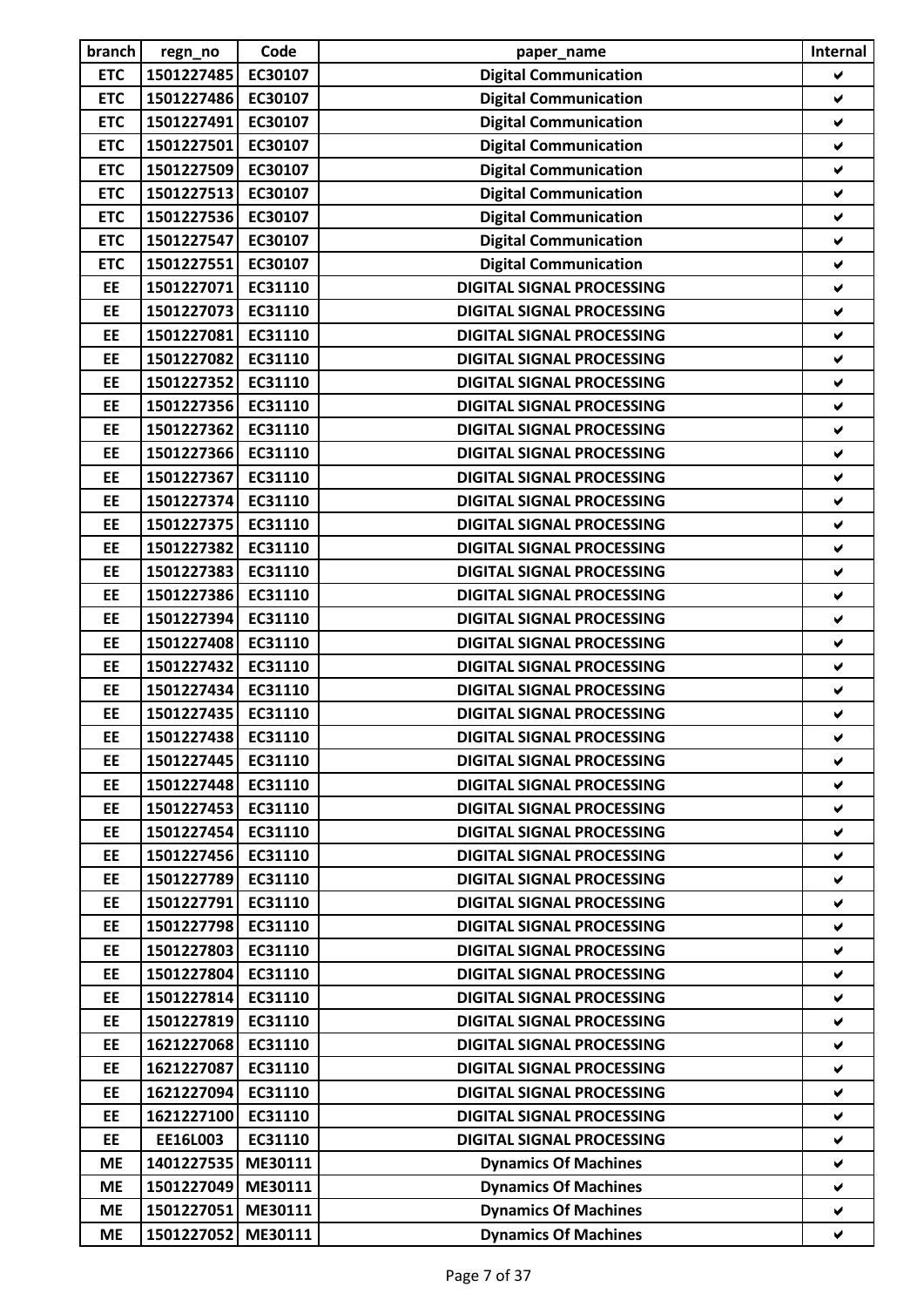| <b>ME</b><br>1501227053<br>ME30111<br><b>Dynamics Of Machines</b><br>✔<br>1501227054<br>ME30111<br><b>Dynamics Of Machines</b><br><b>ME</b><br>✔<br>1501227056<br>ME30111<br><b>Dynamics Of Machines</b><br>V<br><b>ME</b><br>1501227059 ME30111<br><b>Dynamics Of Machines</b><br><b>ME</b><br>V<br>1501227062<br>ME30111<br><b>Dynamics Of Machines</b><br>✔<br><b>ME</b><br><b>Dynamics Of Machines</b><br>1501227065<br>ME30111<br><b>ME</b><br>V<br>1501227672<br>ME30111<br><b>Dynamics Of Machines</b><br><b>ME</b><br>✔<br>1501227673<br>ME30111<br><b>Dynamics Of Machines</b><br><b>ME</b><br>✔<br>1501227674<br>ME30111<br><b>Dynamics Of Machines</b><br>$\checkmark$<br><b>ME</b><br>1501227675<br><b>Dynamics Of Machines</b><br>ME30111<br><b>ME</b><br>V<br>1501227676<br>ME30111<br><b>Dynamics Of Machines</b><br><b>ME</b><br>✔<br>1501227677<br>ME30111<br><b>Dynamics Of Machines</b><br><b>ME</b><br>V<br>1501227678<br>ME30111<br><b>Dynamics Of Machines</b><br><b>ME</b><br>✔<br>1501227683<br>ME30111<br><b>Dynamics Of Machines</b><br><b>ME</b><br>✔<br>ME30111<br><b>Dynamics Of Machines</b><br>1501227684<br>V<br><b>ME</b><br>1501227685<br>ME30111<br><b>Dynamics Of Machines</b><br><b>ME</b><br>V<br>1501227685<br>ME30111<br><b>Dynamics Of Machines</b><br><b>ME</b><br>✔<br>1501227690 ME30111<br><b>Dynamics Of Machines</b><br><b>ME</b><br>V<br><b>Dynamics Of Machines</b><br>1501227692<br>ME30111<br><b>ME</b><br>✔<br>1501227693<br>ME30111<br><b>Dynamics Of Machines</b><br>✔<br><b>ME</b><br>1501227694<br><b>Dynamics Of Machines</b><br>ME30111<br><b>ME</b><br>V<br>1501227696<br>ME30111<br><b>ME</b><br><b>Dynamics Of Machines</b><br>V<br>1501227696<br><b>Dynamics Of Machines</b><br><b>ME</b><br>ME30111<br>✔<br>1501227697<br>ME30111<br><b>Dynamics Of Machines</b><br><b>ME</b><br>✔<br>1501227699<br><b>Dynamics Of Machines</b><br><b>ME</b><br>ME30111<br>✔<br>1501227703<br>ME30111<br><b>Dynamics Of Machines</b><br><b>ME</b><br>✔<br>1501227704<br><b>Dynamics Of Machines</b><br>ME30111<br><b>ME</b><br>✔<br>1501227708 ME30111<br><b>Dynamics Of Machines</b><br><b>ME</b><br>✔<br>1501227709 ME30111<br><b>Dynamics Of Machines</b><br><b>ME</b><br>1501227710 ME30111<br><b>ME</b><br><b>Dynamics Of Machines</b><br>$\blacktriangledown$<br>1501227713 ME30111<br><b>ME</b><br><b>Dynamics Of Machines</b><br>Ñ.<br>1501227714<br>ME30111<br><b>Dynamics Of Machines</b><br><b>ME</b><br>✔<br>1501227718<br>ME30111<br><b>Dynamics Of Machines</b><br><b>ME</b><br>✔<br>1501227719<br>ME30111<br><b>Dynamics Of Machines</b><br><b>ME</b><br>✔<br>1501227722<br>ME30111<br><b>Dynamics Of Machines</b><br><b>ME</b><br>✔<br>1501227723<br>ME30111<br><b>Dynamics Of Machines</b><br><b>ME</b><br>V<br>1501227729<br>ME30111<br><b>Dynamics Of Machines</b><br><b>ME</b><br>✔<br>1501227729<br>ME30111<br><b>Dynamics Of Machines</b><br><b>ME</b><br>V.<br>1501227731<br>ME30111<br><b>ME</b><br><b>Dynamics Of Machines</b><br>Ý.<br>1501227740<br>ME30111<br><b>Dynamics Of Machines</b><br><b>ME</b><br>V<br>1501227743<br>ME30111<br><b>Dynamics Of Machines</b><br><b>ME</b><br>$\blacktriangledown$<br>1501227746 ME30111<br><b>Dynamics Of Machines</b><br><b>ME</b><br>Ý.<br>1501227752<br>ME30111<br><b>Dynamics Of Machines</b><br><b>ME</b><br>$\blacktriangledown$<br>1501227753<br>ME30111<br><b>Dynamics Of Machines</b><br>✔<br><b>ME</b><br>1501227756<br>ME30111<br><b>Dynamics Of Machines</b><br><b>ME</b><br>✔<br>1501227758<br>ME30111<br><b>ME</b><br><b>Dynamics Of Machines</b><br>✔<br>1501227763<br>ME30111<br><b>Dynamics Of Machines</b><br><b>ME</b><br>✔<br>1501227764<br>ME30111<br><b>Dynamics Of Machines</b><br><b>ME</b><br>✔<br>1501227768<br>ME30111<br><b>Dynamics Of Machines</b><br><b>ME</b><br>V<br>1501227775<br>ME30111<br><b>Dynamics Of Machines</b><br><b>ME</b><br>V | branch | regn_no | Code | paper_name | Internal |
|------------------------------------------------------------------------------------------------------------------------------------------------------------------------------------------------------------------------------------------------------------------------------------------------------------------------------------------------------------------------------------------------------------------------------------------------------------------------------------------------------------------------------------------------------------------------------------------------------------------------------------------------------------------------------------------------------------------------------------------------------------------------------------------------------------------------------------------------------------------------------------------------------------------------------------------------------------------------------------------------------------------------------------------------------------------------------------------------------------------------------------------------------------------------------------------------------------------------------------------------------------------------------------------------------------------------------------------------------------------------------------------------------------------------------------------------------------------------------------------------------------------------------------------------------------------------------------------------------------------------------------------------------------------------------------------------------------------------------------------------------------------------------------------------------------------------------------------------------------------------------------------------------------------------------------------------------------------------------------------------------------------------------------------------------------------------------------------------------------------------------------------------------------------------------------------------------------------------------------------------------------------------------------------------------------------------------------------------------------------------------------------------------------------------------------------------------------------------------------------------------------------------------------------------------------------------------------------------------------------------------------------------------------------------------------------------------------------------------------------------------------------------------------------------------------------------------------------------------------------------------------------------------------------------------------------------------------------------------------------------------------------------------------------------------------------------------------------------------------------------------------------------------------------------------------------------------------------------------------------------------------------------------------------------------------------------------------------------------------------------------------------------------------------------------------------------------------------------------------------------------------------------------------------------------------------------------------------------------------------------------------------------------------------------------------------------------------------------------------------------------------------------------------------------------------------------------------------------------------------------------------------------|--------|---------|------|------------|----------|
|                                                                                                                                                                                                                                                                                                                                                                                                                                                                                                                                                                                                                                                                                                                                                                                                                                                                                                                                                                                                                                                                                                                                                                                                                                                                                                                                                                                                                                                                                                                                                                                                                                                                                                                                                                                                                                                                                                                                                                                                                                                                                                                                                                                                                                                                                                                                                                                                                                                                                                                                                                                                                                                                                                                                                                                                                                                                                                                                                                                                                                                                                                                                                                                                                                                                                                                                                                                                                                                                                                                                                                                                                                                                                                                                                                                                                                                                                                |        |         |      |            |          |
|                                                                                                                                                                                                                                                                                                                                                                                                                                                                                                                                                                                                                                                                                                                                                                                                                                                                                                                                                                                                                                                                                                                                                                                                                                                                                                                                                                                                                                                                                                                                                                                                                                                                                                                                                                                                                                                                                                                                                                                                                                                                                                                                                                                                                                                                                                                                                                                                                                                                                                                                                                                                                                                                                                                                                                                                                                                                                                                                                                                                                                                                                                                                                                                                                                                                                                                                                                                                                                                                                                                                                                                                                                                                                                                                                                                                                                                                                                |        |         |      |            |          |
|                                                                                                                                                                                                                                                                                                                                                                                                                                                                                                                                                                                                                                                                                                                                                                                                                                                                                                                                                                                                                                                                                                                                                                                                                                                                                                                                                                                                                                                                                                                                                                                                                                                                                                                                                                                                                                                                                                                                                                                                                                                                                                                                                                                                                                                                                                                                                                                                                                                                                                                                                                                                                                                                                                                                                                                                                                                                                                                                                                                                                                                                                                                                                                                                                                                                                                                                                                                                                                                                                                                                                                                                                                                                                                                                                                                                                                                                                                |        |         |      |            |          |
|                                                                                                                                                                                                                                                                                                                                                                                                                                                                                                                                                                                                                                                                                                                                                                                                                                                                                                                                                                                                                                                                                                                                                                                                                                                                                                                                                                                                                                                                                                                                                                                                                                                                                                                                                                                                                                                                                                                                                                                                                                                                                                                                                                                                                                                                                                                                                                                                                                                                                                                                                                                                                                                                                                                                                                                                                                                                                                                                                                                                                                                                                                                                                                                                                                                                                                                                                                                                                                                                                                                                                                                                                                                                                                                                                                                                                                                                                                |        |         |      |            |          |
|                                                                                                                                                                                                                                                                                                                                                                                                                                                                                                                                                                                                                                                                                                                                                                                                                                                                                                                                                                                                                                                                                                                                                                                                                                                                                                                                                                                                                                                                                                                                                                                                                                                                                                                                                                                                                                                                                                                                                                                                                                                                                                                                                                                                                                                                                                                                                                                                                                                                                                                                                                                                                                                                                                                                                                                                                                                                                                                                                                                                                                                                                                                                                                                                                                                                                                                                                                                                                                                                                                                                                                                                                                                                                                                                                                                                                                                                                                |        |         |      |            |          |
|                                                                                                                                                                                                                                                                                                                                                                                                                                                                                                                                                                                                                                                                                                                                                                                                                                                                                                                                                                                                                                                                                                                                                                                                                                                                                                                                                                                                                                                                                                                                                                                                                                                                                                                                                                                                                                                                                                                                                                                                                                                                                                                                                                                                                                                                                                                                                                                                                                                                                                                                                                                                                                                                                                                                                                                                                                                                                                                                                                                                                                                                                                                                                                                                                                                                                                                                                                                                                                                                                                                                                                                                                                                                                                                                                                                                                                                                                                |        |         |      |            |          |
|                                                                                                                                                                                                                                                                                                                                                                                                                                                                                                                                                                                                                                                                                                                                                                                                                                                                                                                                                                                                                                                                                                                                                                                                                                                                                                                                                                                                                                                                                                                                                                                                                                                                                                                                                                                                                                                                                                                                                                                                                                                                                                                                                                                                                                                                                                                                                                                                                                                                                                                                                                                                                                                                                                                                                                                                                                                                                                                                                                                                                                                                                                                                                                                                                                                                                                                                                                                                                                                                                                                                                                                                                                                                                                                                                                                                                                                                                                |        |         |      |            |          |
|                                                                                                                                                                                                                                                                                                                                                                                                                                                                                                                                                                                                                                                                                                                                                                                                                                                                                                                                                                                                                                                                                                                                                                                                                                                                                                                                                                                                                                                                                                                                                                                                                                                                                                                                                                                                                                                                                                                                                                                                                                                                                                                                                                                                                                                                                                                                                                                                                                                                                                                                                                                                                                                                                                                                                                                                                                                                                                                                                                                                                                                                                                                                                                                                                                                                                                                                                                                                                                                                                                                                                                                                                                                                                                                                                                                                                                                                                                |        |         |      |            |          |
|                                                                                                                                                                                                                                                                                                                                                                                                                                                                                                                                                                                                                                                                                                                                                                                                                                                                                                                                                                                                                                                                                                                                                                                                                                                                                                                                                                                                                                                                                                                                                                                                                                                                                                                                                                                                                                                                                                                                                                                                                                                                                                                                                                                                                                                                                                                                                                                                                                                                                                                                                                                                                                                                                                                                                                                                                                                                                                                                                                                                                                                                                                                                                                                                                                                                                                                                                                                                                                                                                                                                                                                                                                                                                                                                                                                                                                                                                                |        |         |      |            |          |
|                                                                                                                                                                                                                                                                                                                                                                                                                                                                                                                                                                                                                                                                                                                                                                                                                                                                                                                                                                                                                                                                                                                                                                                                                                                                                                                                                                                                                                                                                                                                                                                                                                                                                                                                                                                                                                                                                                                                                                                                                                                                                                                                                                                                                                                                                                                                                                                                                                                                                                                                                                                                                                                                                                                                                                                                                                                                                                                                                                                                                                                                                                                                                                                                                                                                                                                                                                                                                                                                                                                                                                                                                                                                                                                                                                                                                                                                                                |        |         |      |            |          |
|                                                                                                                                                                                                                                                                                                                                                                                                                                                                                                                                                                                                                                                                                                                                                                                                                                                                                                                                                                                                                                                                                                                                                                                                                                                                                                                                                                                                                                                                                                                                                                                                                                                                                                                                                                                                                                                                                                                                                                                                                                                                                                                                                                                                                                                                                                                                                                                                                                                                                                                                                                                                                                                                                                                                                                                                                                                                                                                                                                                                                                                                                                                                                                                                                                                                                                                                                                                                                                                                                                                                                                                                                                                                                                                                                                                                                                                                                                |        |         |      |            |          |
|                                                                                                                                                                                                                                                                                                                                                                                                                                                                                                                                                                                                                                                                                                                                                                                                                                                                                                                                                                                                                                                                                                                                                                                                                                                                                                                                                                                                                                                                                                                                                                                                                                                                                                                                                                                                                                                                                                                                                                                                                                                                                                                                                                                                                                                                                                                                                                                                                                                                                                                                                                                                                                                                                                                                                                                                                                                                                                                                                                                                                                                                                                                                                                                                                                                                                                                                                                                                                                                                                                                                                                                                                                                                                                                                                                                                                                                                                                |        |         |      |            |          |
|                                                                                                                                                                                                                                                                                                                                                                                                                                                                                                                                                                                                                                                                                                                                                                                                                                                                                                                                                                                                                                                                                                                                                                                                                                                                                                                                                                                                                                                                                                                                                                                                                                                                                                                                                                                                                                                                                                                                                                                                                                                                                                                                                                                                                                                                                                                                                                                                                                                                                                                                                                                                                                                                                                                                                                                                                                                                                                                                                                                                                                                                                                                                                                                                                                                                                                                                                                                                                                                                                                                                                                                                                                                                                                                                                                                                                                                                                                |        |         |      |            |          |
|                                                                                                                                                                                                                                                                                                                                                                                                                                                                                                                                                                                                                                                                                                                                                                                                                                                                                                                                                                                                                                                                                                                                                                                                                                                                                                                                                                                                                                                                                                                                                                                                                                                                                                                                                                                                                                                                                                                                                                                                                                                                                                                                                                                                                                                                                                                                                                                                                                                                                                                                                                                                                                                                                                                                                                                                                                                                                                                                                                                                                                                                                                                                                                                                                                                                                                                                                                                                                                                                                                                                                                                                                                                                                                                                                                                                                                                                                                |        |         |      |            |          |
|                                                                                                                                                                                                                                                                                                                                                                                                                                                                                                                                                                                                                                                                                                                                                                                                                                                                                                                                                                                                                                                                                                                                                                                                                                                                                                                                                                                                                                                                                                                                                                                                                                                                                                                                                                                                                                                                                                                                                                                                                                                                                                                                                                                                                                                                                                                                                                                                                                                                                                                                                                                                                                                                                                                                                                                                                                                                                                                                                                                                                                                                                                                                                                                                                                                                                                                                                                                                                                                                                                                                                                                                                                                                                                                                                                                                                                                                                                |        |         |      |            |          |
|                                                                                                                                                                                                                                                                                                                                                                                                                                                                                                                                                                                                                                                                                                                                                                                                                                                                                                                                                                                                                                                                                                                                                                                                                                                                                                                                                                                                                                                                                                                                                                                                                                                                                                                                                                                                                                                                                                                                                                                                                                                                                                                                                                                                                                                                                                                                                                                                                                                                                                                                                                                                                                                                                                                                                                                                                                                                                                                                                                                                                                                                                                                                                                                                                                                                                                                                                                                                                                                                                                                                                                                                                                                                                                                                                                                                                                                                                                |        |         |      |            |          |
|                                                                                                                                                                                                                                                                                                                                                                                                                                                                                                                                                                                                                                                                                                                                                                                                                                                                                                                                                                                                                                                                                                                                                                                                                                                                                                                                                                                                                                                                                                                                                                                                                                                                                                                                                                                                                                                                                                                                                                                                                                                                                                                                                                                                                                                                                                                                                                                                                                                                                                                                                                                                                                                                                                                                                                                                                                                                                                                                                                                                                                                                                                                                                                                                                                                                                                                                                                                                                                                                                                                                                                                                                                                                                                                                                                                                                                                                                                |        |         |      |            |          |
|                                                                                                                                                                                                                                                                                                                                                                                                                                                                                                                                                                                                                                                                                                                                                                                                                                                                                                                                                                                                                                                                                                                                                                                                                                                                                                                                                                                                                                                                                                                                                                                                                                                                                                                                                                                                                                                                                                                                                                                                                                                                                                                                                                                                                                                                                                                                                                                                                                                                                                                                                                                                                                                                                                                                                                                                                                                                                                                                                                                                                                                                                                                                                                                                                                                                                                                                                                                                                                                                                                                                                                                                                                                                                                                                                                                                                                                                                                |        |         |      |            |          |
|                                                                                                                                                                                                                                                                                                                                                                                                                                                                                                                                                                                                                                                                                                                                                                                                                                                                                                                                                                                                                                                                                                                                                                                                                                                                                                                                                                                                                                                                                                                                                                                                                                                                                                                                                                                                                                                                                                                                                                                                                                                                                                                                                                                                                                                                                                                                                                                                                                                                                                                                                                                                                                                                                                                                                                                                                                                                                                                                                                                                                                                                                                                                                                                                                                                                                                                                                                                                                                                                                                                                                                                                                                                                                                                                                                                                                                                                                                |        |         |      |            |          |
|                                                                                                                                                                                                                                                                                                                                                                                                                                                                                                                                                                                                                                                                                                                                                                                                                                                                                                                                                                                                                                                                                                                                                                                                                                                                                                                                                                                                                                                                                                                                                                                                                                                                                                                                                                                                                                                                                                                                                                                                                                                                                                                                                                                                                                                                                                                                                                                                                                                                                                                                                                                                                                                                                                                                                                                                                                                                                                                                                                                                                                                                                                                                                                                                                                                                                                                                                                                                                                                                                                                                                                                                                                                                                                                                                                                                                                                                                                |        |         |      |            |          |
|                                                                                                                                                                                                                                                                                                                                                                                                                                                                                                                                                                                                                                                                                                                                                                                                                                                                                                                                                                                                                                                                                                                                                                                                                                                                                                                                                                                                                                                                                                                                                                                                                                                                                                                                                                                                                                                                                                                                                                                                                                                                                                                                                                                                                                                                                                                                                                                                                                                                                                                                                                                                                                                                                                                                                                                                                                                                                                                                                                                                                                                                                                                                                                                                                                                                                                                                                                                                                                                                                                                                                                                                                                                                                                                                                                                                                                                                                                |        |         |      |            |          |
|                                                                                                                                                                                                                                                                                                                                                                                                                                                                                                                                                                                                                                                                                                                                                                                                                                                                                                                                                                                                                                                                                                                                                                                                                                                                                                                                                                                                                                                                                                                                                                                                                                                                                                                                                                                                                                                                                                                                                                                                                                                                                                                                                                                                                                                                                                                                                                                                                                                                                                                                                                                                                                                                                                                                                                                                                                                                                                                                                                                                                                                                                                                                                                                                                                                                                                                                                                                                                                                                                                                                                                                                                                                                                                                                                                                                                                                                                                |        |         |      |            |          |
|                                                                                                                                                                                                                                                                                                                                                                                                                                                                                                                                                                                                                                                                                                                                                                                                                                                                                                                                                                                                                                                                                                                                                                                                                                                                                                                                                                                                                                                                                                                                                                                                                                                                                                                                                                                                                                                                                                                                                                                                                                                                                                                                                                                                                                                                                                                                                                                                                                                                                                                                                                                                                                                                                                                                                                                                                                                                                                                                                                                                                                                                                                                                                                                                                                                                                                                                                                                                                                                                                                                                                                                                                                                                                                                                                                                                                                                                                                |        |         |      |            |          |
|                                                                                                                                                                                                                                                                                                                                                                                                                                                                                                                                                                                                                                                                                                                                                                                                                                                                                                                                                                                                                                                                                                                                                                                                                                                                                                                                                                                                                                                                                                                                                                                                                                                                                                                                                                                                                                                                                                                                                                                                                                                                                                                                                                                                                                                                                                                                                                                                                                                                                                                                                                                                                                                                                                                                                                                                                                                                                                                                                                                                                                                                                                                                                                                                                                                                                                                                                                                                                                                                                                                                                                                                                                                                                                                                                                                                                                                                                                |        |         |      |            |          |
|                                                                                                                                                                                                                                                                                                                                                                                                                                                                                                                                                                                                                                                                                                                                                                                                                                                                                                                                                                                                                                                                                                                                                                                                                                                                                                                                                                                                                                                                                                                                                                                                                                                                                                                                                                                                                                                                                                                                                                                                                                                                                                                                                                                                                                                                                                                                                                                                                                                                                                                                                                                                                                                                                                                                                                                                                                                                                                                                                                                                                                                                                                                                                                                                                                                                                                                                                                                                                                                                                                                                                                                                                                                                                                                                                                                                                                                                                                |        |         |      |            |          |
|                                                                                                                                                                                                                                                                                                                                                                                                                                                                                                                                                                                                                                                                                                                                                                                                                                                                                                                                                                                                                                                                                                                                                                                                                                                                                                                                                                                                                                                                                                                                                                                                                                                                                                                                                                                                                                                                                                                                                                                                                                                                                                                                                                                                                                                                                                                                                                                                                                                                                                                                                                                                                                                                                                                                                                                                                                                                                                                                                                                                                                                                                                                                                                                                                                                                                                                                                                                                                                                                                                                                                                                                                                                                                                                                                                                                                                                                                                |        |         |      |            |          |
|                                                                                                                                                                                                                                                                                                                                                                                                                                                                                                                                                                                                                                                                                                                                                                                                                                                                                                                                                                                                                                                                                                                                                                                                                                                                                                                                                                                                                                                                                                                                                                                                                                                                                                                                                                                                                                                                                                                                                                                                                                                                                                                                                                                                                                                                                                                                                                                                                                                                                                                                                                                                                                                                                                                                                                                                                                                                                                                                                                                                                                                                                                                                                                                                                                                                                                                                                                                                                                                                                                                                                                                                                                                                                                                                                                                                                                                                                                |        |         |      |            |          |
|                                                                                                                                                                                                                                                                                                                                                                                                                                                                                                                                                                                                                                                                                                                                                                                                                                                                                                                                                                                                                                                                                                                                                                                                                                                                                                                                                                                                                                                                                                                                                                                                                                                                                                                                                                                                                                                                                                                                                                                                                                                                                                                                                                                                                                                                                                                                                                                                                                                                                                                                                                                                                                                                                                                                                                                                                                                                                                                                                                                                                                                                                                                                                                                                                                                                                                                                                                                                                                                                                                                                                                                                                                                                                                                                                                                                                                                                                                |        |         |      |            |          |
|                                                                                                                                                                                                                                                                                                                                                                                                                                                                                                                                                                                                                                                                                                                                                                                                                                                                                                                                                                                                                                                                                                                                                                                                                                                                                                                                                                                                                                                                                                                                                                                                                                                                                                                                                                                                                                                                                                                                                                                                                                                                                                                                                                                                                                                                                                                                                                                                                                                                                                                                                                                                                                                                                                                                                                                                                                                                                                                                                                                                                                                                                                                                                                                                                                                                                                                                                                                                                                                                                                                                                                                                                                                                                                                                                                                                                                                                                                |        |         |      |            |          |
|                                                                                                                                                                                                                                                                                                                                                                                                                                                                                                                                                                                                                                                                                                                                                                                                                                                                                                                                                                                                                                                                                                                                                                                                                                                                                                                                                                                                                                                                                                                                                                                                                                                                                                                                                                                                                                                                                                                                                                                                                                                                                                                                                                                                                                                                                                                                                                                                                                                                                                                                                                                                                                                                                                                                                                                                                                                                                                                                                                                                                                                                                                                                                                                                                                                                                                                                                                                                                                                                                                                                                                                                                                                                                                                                                                                                                                                                                                |        |         |      |            |          |
|                                                                                                                                                                                                                                                                                                                                                                                                                                                                                                                                                                                                                                                                                                                                                                                                                                                                                                                                                                                                                                                                                                                                                                                                                                                                                                                                                                                                                                                                                                                                                                                                                                                                                                                                                                                                                                                                                                                                                                                                                                                                                                                                                                                                                                                                                                                                                                                                                                                                                                                                                                                                                                                                                                                                                                                                                                                                                                                                                                                                                                                                                                                                                                                                                                                                                                                                                                                                                                                                                                                                                                                                                                                                                                                                                                                                                                                                                                |        |         |      |            |          |
|                                                                                                                                                                                                                                                                                                                                                                                                                                                                                                                                                                                                                                                                                                                                                                                                                                                                                                                                                                                                                                                                                                                                                                                                                                                                                                                                                                                                                                                                                                                                                                                                                                                                                                                                                                                                                                                                                                                                                                                                                                                                                                                                                                                                                                                                                                                                                                                                                                                                                                                                                                                                                                                                                                                                                                                                                                                                                                                                                                                                                                                                                                                                                                                                                                                                                                                                                                                                                                                                                                                                                                                                                                                                                                                                                                                                                                                                                                |        |         |      |            |          |
|                                                                                                                                                                                                                                                                                                                                                                                                                                                                                                                                                                                                                                                                                                                                                                                                                                                                                                                                                                                                                                                                                                                                                                                                                                                                                                                                                                                                                                                                                                                                                                                                                                                                                                                                                                                                                                                                                                                                                                                                                                                                                                                                                                                                                                                                                                                                                                                                                                                                                                                                                                                                                                                                                                                                                                                                                                                                                                                                                                                                                                                                                                                                                                                                                                                                                                                                                                                                                                                                                                                                                                                                                                                                                                                                                                                                                                                                                                |        |         |      |            |          |
|                                                                                                                                                                                                                                                                                                                                                                                                                                                                                                                                                                                                                                                                                                                                                                                                                                                                                                                                                                                                                                                                                                                                                                                                                                                                                                                                                                                                                                                                                                                                                                                                                                                                                                                                                                                                                                                                                                                                                                                                                                                                                                                                                                                                                                                                                                                                                                                                                                                                                                                                                                                                                                                                                                                                                                                                                                                                                                                                                                                                                                                                                                                                                                                                                                                                                                                                                                                                                                                                                                                                                                                                                                                                                                                                                                                                                                                                                                |        |         |      |            |          |
|                                                                                                                                                                                                                                                                                                                                                                                                                                                                                                                                                                                                                                                                                                                                                                                                                                                                                                                                                                                                                                                                                                                                                                                                                                                                                                                                                                                                                                                                                                                                                                                                                                                                                                                                                                                                                                                                                                                                                                                                                                                                                                                                                                                                                                                                                                                                                                                                                                                                                                                                                                                                                                                                                                                                                                                                                                                                                                                                                                                                                                                                                                                                                                                                                                                                                                                                                                                                                                                                                                                                                                                                                                                                                                                                                                                                                                                                                                |        |         |      |            |          |
|                                                                                                                                                                                                                                                                                                                                                                                                                                                                                                                                                                                                                                                                                                                                                                                                                                                                                                                                                                                                                                                                                                                                                                                                                                                                                                                                                                                                                                                                                                                                                                                                                                                                                                                                                                                                                                                                                                                                                                                                                                                                                                                                                                                                                                                                                                                                                                                                                                                                                                                                                                                                                                                                                                                                                                                                                                                                                                                                                                                                                                                                                                                                                                                                                                                                                                                                                                                                                                                                                                                                                                                                                                                                                                                                                                                                                                                                                                |        |         |      |            |          |
|                                                                                                                                                                                                                                                                                                                                                                                                                                                                                                                                                                                                                                                                                                                                                                                                                                                                                                                                                                                                                                                                                                                                                                                                                                                                                                                                                                                                                                                                                                                                                                                                                                                                                                                                                                                                                                                                                                                                                                                                                                                                                                                                                                                                                                                                                                                                                                                                                                                                                                                                                                                                                                                                                                                                                                                                                                                                                                                                                                                                                                                                                                                                                                                                                                                                                                                                                                                                                                                                                                                                                                                                                                                                                                                                                                                                                                                                                                |        |         |      |            |          |
|                                                                                                                                                                                                                                                                                                                                                                                                                                                                                                                                                                                                                                                                                                                                                                                                                                                                                                                                                                                                                                                                                                                                                                                                                                                                                                                                                                                                                                                                                                                                                                                                                                                                                                                                                                                                                                                                                                                                                                                                                                                                                                                                                                                                                                                                                                                                                                                                                                                                                                                                                                                                                                                                                                                                                                                                                                                                                                                                                                                                                                                                                                                                                                                                                                                                                                                                                                                                                                                                                                                                                                                                                                                                                                                                                                                                                                                                                                |        |         |      |            |          |
|                                                                                                                                                                                                                                                                                                                                                                                                                                                                                                                                                                                                                                                                                                                                                                                                                                                                                                                                                                                                                                                                                                                                                                                                                                                                                                                                                                                                                                                                                                                                                                                                                                                                                                                                                                                                                                                                                                                                                                                                                                                                                                                                                                                                                                                                                                                                                                                                                                                                                                                                                                                                                                                                                                                                                                                                                                                                                                                                                                                                                                                                                                                                                                                                                                                                                                                                                                                                                                                                                                                                                                                                                                                                                                                                                                                                                                                                                                |        |         |      |            |          |
|                                                                                                                                                                                                                                                                                                                                                                                                                                                                                                                                                                                                                                                                                                                                                                                                                                                                                                                                                                                                                                                                                                                                                                                                                                                                                                                                                                                                                                                                                                                                                                                                                                                                                                                                                                                                                                                                                                                                                                                                                                                                                                                                                                                                                                                                                                                                                                                                                                                                                                                                                                                                                                                                                                                                                                                                                                                                                                                                                                                                                                                                                                                                                                                                                                                                                                                                                                                                                                                                                                                                                                                                                                                                                                                                                                                                                                                                                                |        |         |      |            |          |
|                                                                                                                                                                                                                                                                                                                                                                                                                                                                                                                                                                                                                                                                                                                                                                                                                                                                                                                                                                                                                                                                                                                                                                                                                                                                                                                                                                                                                                                                                                                                                                                                                                                                                                                                                                                                                                                                                                                                                                                                                                                                                                                                                                                                                                                                                                                                                                                                                                                                                                                                                                                                                                                                                                                                                                                                                                                                                                                                                                                                                                                                                                                                                                                                                                                                                                                                                                                                                                                                                                                                                                                                                                                                                                                                                                                                                                                                                                |        |         |      |            |          |
|                                                                                                                                                                                                                                                                                                                                                                                                                                                                                                                                                                                                                                                                                                                                                                                                                                                                                                                                                                                                                                                                                                                                                                                                                                                                                                                                                                                                                                                                                                                                                                                                                                                                                                                                                                                                                                                                                                                                                                                                                                                                                                                                                                                                                                                                                                                                                                                                                                                                                                                                                                                                                                                                                                                                                                                                                                                                                                                                                                                                                                                                                                                                                                                                                                                                                                                                                                                                                                                                                                                                                                                                                                                                                                                                                                                                                                                                                                |        |         |      |            |          |
|                                                                                                                                                                                                                                                                                                                                                                                                                                                                                                                                                                                                                                                                                                                                                                                                                                                                                                                                                                                                                                                                                                                                                                                                                                                                                                                                                                                                                                                                                                                                                                                                                                                                                                                                                                                                                                                                                                                                                                                                                                                                                                                                                                                                                                                                                                                                                                                                                                                                                                                                                                                                                                                                                                                                                                                                                                                                                                                                                                                                                                                                                                                                                                                                                                                                                                                                                                                                                                                                                                                                                                                                                                                                                                                                                                                                                                                                                                |        |         |      |            |          |
|                                                                                                                                                                                                                                                                                                                                                                                                                                                                                                                                                                                                                                                                                                                                                                                                                                                                                                                                                                                                                                                                                                                                                                                                                                                                                                                                                                                                                                                                                                                                                                                                                                                                                                                                                                                                                                                                                                                                                                                                                                                                                                                                                                                                                                                                                                                                                                                                                                                                                                                                                                                                                                                                                                                                                                                                                                                                                                                                                                                                                                                                                                                                                                                                                                                                                                                                                                                                                                                                                                                                                                                                                                                                                                                                                                                                                                                                                                |        |         |      |            |          |
|                                                                                                                                                                                                                                                                                                                                                                                                                                                                                                                                                                                                                                                                                                                                                                                                                                                                                                                                                                                                                                                                                                                                                                                                                                                                                                                                                                                                                                                                                                                                                                                                                                                                                                                                                                                                                                                                                                                                                                                                                                                                                                                                                                                                                                                                                                                                                                                                                                                                                                                                                                                                                                                                                                                                                                                                                                                                                                                                                                                                                                                                                                                                                                                                                                                                                                                                                                                                                                                                                                                                                                                                                                                                                                                                                                                                                                                                                                |        |         |      |            |          |
|                                                                                                                                                                                                                                                                                                                                                                                                                                                                                                                                                                                                                                                                                                                                                                                                                                                                                                                                                                                                                                                                                                                                                                                                                                                                                                                                                                                                                                                                                                                                                                                                                                                                                                                                                                                                                                                                                                                                                                                                                                                                                                                                                                                                                                                                                                                                                                                                                                                                                                                                                                                                                                                                                                                                                                                                                                                                                                                                                                                                                                                                                                                                                                                                                                                                                                                                                                                                                                                                                                                                                                                                                                                                                                                                                                                                                                                                                                |        |         |      |            |          |
|                                                                                                                                                                                                                                                                                                                                                                                                                                                                                                                                                                                                                                                                                                                                                                                                                                                                                                                                                                                                                                                                                                                                                                                                                                                                                                                                                                                                                                                                                                                                                                                                                                                                                                                                                                                                                                                                                                                                                                                                                                                                                                                                                                                                                                                                                                                                                                                                                                                                                                                                                                                                                                                                                                                                                                                                                                                                                                                                                                                                                                                                                                                                                                                                                                                                                                                                                                                                                                                                                                                                                                                                                                                                                                                                                                                                                                                                                                |        |         |      |            |          |
|                                                                                                                                                                                                                                                                                                                                                                                                                                                                                                                                                                                                                                                                                                                                                                                                                                                                                                                                                                                                                                                                                                                                                                                                                                                                                                                                                                                                                                                                                                                                                                                                                                                                                                                                                                                                                                                                                                                                                                                                                                                                                                                                                                                                                                                                                                                                                                                                                                                                                                                                                                                                                                                                                                                                                                                                                                                                                                                                                                                                                                                                                                                                                                                                                                                                                                                                                                                                                                                                                                                                                                                                                                                                                                                                                                                                                                                                                                |        |         |      |            |          |
|                                                                                                                                                                                                                                                                                                                                                                                                                                                                                                                                                                                                                                                                                                                                                                                                                                                                                                                                                                                                                                                                                                                                                                                                                                                                                                                                                                                                                                                                                                                                                                                                                                                                                                                                                                                                                                                                                                                                                                                                                                                                                                                                                                                                                                                                                                                                                                                                                                                                                                                                                                                                                                                                                                                                                                                                                                                                                                                                                                                                                                                                                                                                                                                                                                                                                                                                                                                                                                                                                                                                                                                                                                                                                                                                                                                                                                                                                                |        |         |      |            |          |
|                                                                                                                                                                                                                                                                                                                                                                                                                                                                                                                                                                                                                                                                                                                                                                                                                                                                                                                                                                                                                                                                                                                                                                                                                                                                                                                                                                                                                                                                                                                                                                                                                                                                                                                                                                                                                                                                                                                                                                                                                                                                                                                                                                                                                                                                                                                                                                                                                                                                                                                                                                                                                                                                                                                                                                                                                                                                                                                                                                                                                                                                                                                                                                                                                                                                                                                                                                                                                                                                                                                                                                                                                                                                                                                                                                                                                                                                                                |        |         |      |            |          |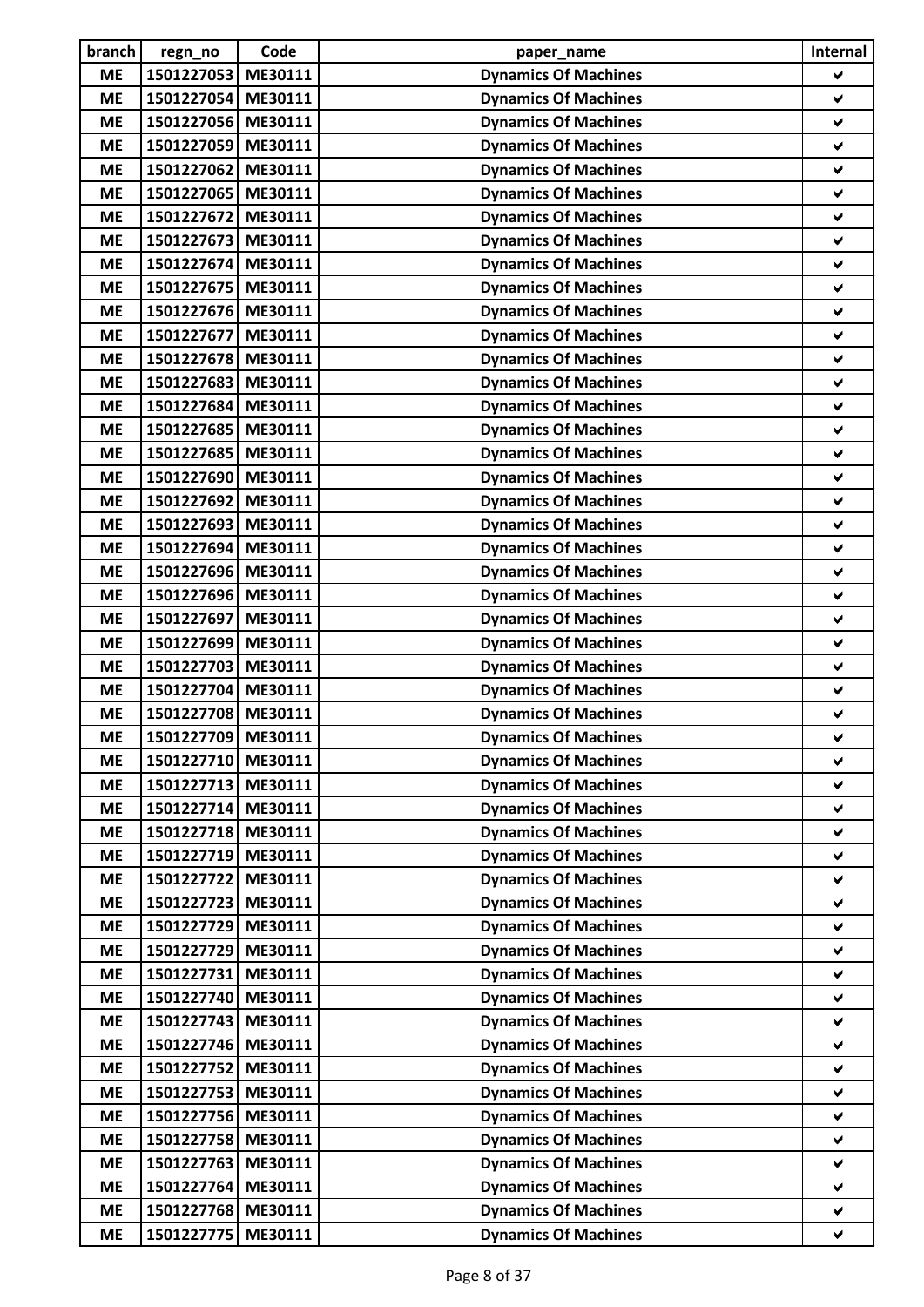| branch     | regn_no            | Code    | paper_name                         | Internal             |
|------------|--------------------|---------|------------------------------------|----------------------|
| <b>ME</b>  | 1501227833         | ME30111 | <b>Dynamics Of Machines</b>        | ✔                    |
| <b>ME</b>  | 1501227835         | ME30111 | <b>Dynamics Of Machines</b>        | ✔                    |
| <b>ME</b>  | 1501227838         | ME30111 | <b>Dynamics Of Machines</b>        | V                    |
| <b>ME</b>  | 1501227841         | ME30111 | <b>Dynamics Of Machines</b>        | V                    |
| <b>ME</b>  | 1501227843         | ME30111 | <b>Dynamics Of Machines</b>        | ✔                    |
| <b>ME</b>  | 1501227847         | ME30111 | <b>Dynamics Of Machines</b>        | V                    |
| <b>ME</b>  | 1501227848         | ME30111 | <b>Dynamics Of Machines</b>        | ✔                    |
| <b>ME</b>  | 1501227850         | ME30111 | <b>Dynamics Of Machines</b>        | ✔                    |
| <b>ME</b>  | 1501227852         | ME30111 | <b>Dynamics Of Machines</b>        | $\checkmark$         |
| <b>ME</b>  | 1501227861         | ME30111 | <b>Dynamics Of Machines</b>        | V                    |
| <b>ME</b>  | 1501227864         | ME30111 | <b>Dynamics Of Machines</b>        | ✔                    |
| <b>ME</b>  | 1501227868         | ME30111 | <b>Dynamics Of Machines</b>        | V                    |
| <b>ME</b>  | 1501227871         | ME30111 | <b>Dynamics Of Machines</b>        | ✔                    |
| <b>ME</b>  | 1501227873         | ME30111 | <b>Dynamics Of Machines</b>        | ✔                    |
| <b>ME</b>  | 1501227874         | ME30111 | <b>Dynamics Of Machines</b>        | V                    |
| <b>ME</b>  | 1501227877         | ME30111 | <b>Dynamics Of Machines</b>        | V                    |
| <b>ME</b>  | 1501227878         | ME30111 | <b>Dynamics Of Machines</b>        | ✔                    |
| <b>ME</b>  | 1501227880         | ME30111 | <b>Dynamics Of Machines</b>        | V                    |
| <b>ME</b>  | 1621227001         | ME30111 | <b>Dynamics Of Machines</b>        | ✔                    |
| <b>ME</b>  | 1621227004         | ME30111 | <b>Dynamics Of Machines</b>        | ✔                    |
| <b>ME</b>  | 1621227008         | ME30111 | <b>Dynamics Of Machines</b>        | V                    |
| <b>ME</b>  | 1621227015         | ME30111 | <b>Dynamics Of Machines</b>        | V                    |
| <b>ME</b>  | 1621227019         | ME30111 | <b>Dynamics Of Machines</b>        | ✔                    |
| <b>ME</b>  | 1621227020         | ME30111 | <b>Dynamics Of Machines</b>        | ✔                    |
| <b>ME</b>  | 1621227022         | ME30111 | <b>Dynamics Of Machines</b>        | ✔                    |
| <b>ME</b>  | 1621227024         | ME30111 | <b>Dynamics Of Machines</b>        | ✔                    |
| <b>ME</b>  | 1621227026 ME30111 |         | <b>Dynamics Of Machines</b>        | ✔                    |
| <b>ME</b>  | 1621227034 ME30111 |         | <b>Dynamics Of Machines</b>        | ✔                    |
| <b>ME</b>  | 1621227042 ME30111 |         | <b>Dynamics Of Machines</b>        |                      |
| <b>ME</b>  | 1621227051         | ME30111 | <b>Dynamics Of Machines</b>        | $\blacktriangledown$ |
| <b>ME</b>  | 1621227053 ME30111 |         | <b>Dynamics Of Machines</b>        | V                    |
| <b>ME</b>  | 1621227056 ME30111 |         | <b>Dynamics Of Machines</b>        | ✔                    |
| <b>ME</b>  | 1621227057         | ME30111 | <b>Dynamics Of Machines</b>        | $\checkmark$         |
| <b>ME</b>  | 1621227060         | ME30111 | <b>Dynamics Of Machines</b>        | ✔                    |
| <b>ME</b>  | 1621227060         | ME30111 | <b>Dynamics Of Machines</b>        | ✔                    |
| <b>ME</b>  | 1621227062         | ME30111 | <b>Dynamics Of Machines</b>        | V                    |
| <b>ME</b>  | 1621227070         | ME30111 | <b>Dynamics Of Machines</b>        | ✔                    |
| <b>ME</b>  | 1621227073         | ME30111 | <b>Dynamics Of Machines</b>        | V                    |
| <b>ME</b>  | 1621227074         | ME30111 | <b>Dynamics Of Machines</b>        | Ý.                   |
| <b>ME</b>  | 1621227080         | ME30111 | <b>Dynamics Of Machines</b>        | V                    |
| <b>ME</b>  | 1621227084         | ME30111 | <b>Dynamics Of Machines</b>        | ✔                    |
| <b>ME</b>  | 1621227086 ME30111 |         | <b>Dynamics Of Machines</b>        | V                    |
| <b>ME</b>  | 1621227088         | ME30111 | <b>Dynamics Of Machines</b>        | ✔                    |
| <b>ME</b>  | 1621227096         | ME30111 | <b>Dynamics Of Machines</b>        | ✔                    |
| <b>ME</b>  | 1621227098         | ME30111 | <b>Dynamics Of Machines</b>        | $\blacktriangledown$ |
| <b>ME</b>  | 1621227099         | ME30111 | <b>Dynamics Of Machines</b>        | ✔                    |
| <b>ME</b>  | ME150120           | ME30111 | <b>Dynamics Of Machines</b>        | ✔                    |
| <b>ETC</b> | 1501227031         | EC30102 | <b>Electromagnetic Engineering</b> | ✔                    |
| <b>ETC</b> | 1501227035         | EC30102 | <b>Electromagnetic Engineering</b> | V                    |
| <b>ETC</b> | 1501227036         | EC30102 | <b>Electromagnetic Engineering</b> | V                    |
|            |                    |         |                                    |                      |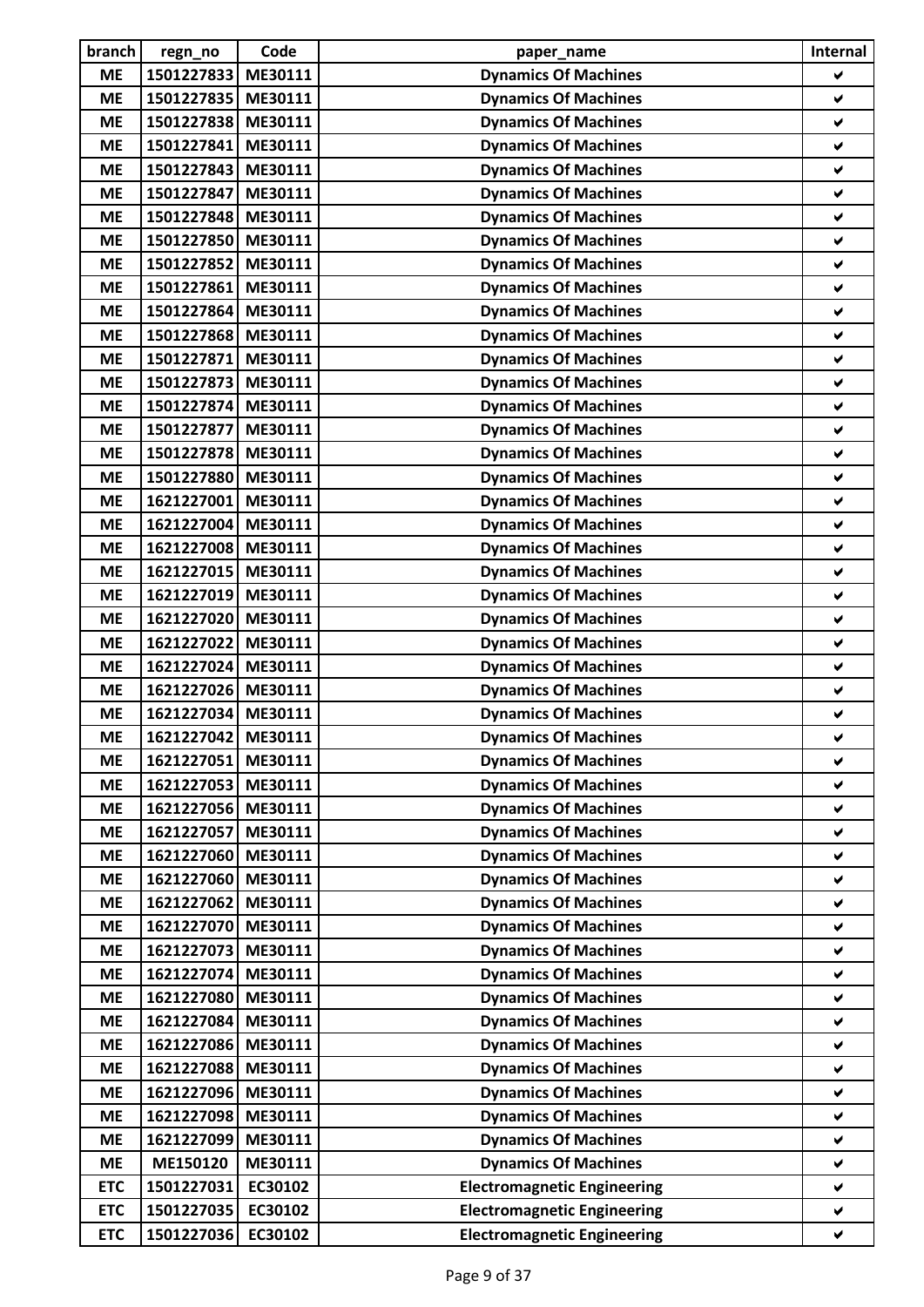| branch     | regn_no            | Code    | paper_name                                         | Internal             |
|------------|--------------------|---------|----------------------------------------------------|----------------------|
| <b>ETC</b> | 1501227039         | EC30102 | <b>Electromagnetic Engineering</b>                 | ✔                    |
| <b>ETC</b> | 1501227043         | EC30102 | <b>Electromagnetic Engineering</b>                 | ✔                    |
| <b>ETC</b> | 1501227464         | EC30102 | <b>Electromagnetic Engineering</b>                 | V                    |
| <b>ETC</b> | 1501227469         | EC30102 | <b>Electromagnetic Engineering</b>                 | ✔                    |
| <b>ETC</b> | 1501227471         | EC30102 | <b>Electromagnetic Engineering</b>                 | ✔                    |
| <b>ETC</b> | 1501227472         | EC30102 | <b>Electromagnetic Engineering</b>                 | ✔                    |
| <b>ETC</b> | 1501227486         | EC30102 | <b>Electromagnetic Engineering</b>                 | ✔                    |
| <b>ETC</b> | 1501227491         | EC30102 | <b>Electromagnetic Engineering</b>                 | ✔                    |
| <b>ETC</b> | 1501227501         | EC30102 | <b>Electromagnetic Engineering</b>                 | V                    |
| <b>ETC</b> | 1501227503         | EC30102 | <b>Electromagnetic Engineering</b>                 | ✔                    |
| <b>ETC</b> | 1501227509         | EC30102 | <b>Electromagnetic Engineering</b>                 | ✔                    |
| <b>ETC</b> | 1501227510         | EC30102 | <b>Electromagnetic Engineering</b>                 | V                    |
| <b>ETC</b> | 1501227513         | EC30102 | <b>Electromagnetic Engineering</b>                 | ✔                    |
| <b>ETC</b> | 1501227528         | EC30102 | <b>Electromagnetic Engineering</b>                 | ✔                    |
| <b>ETC</b> | 1501227529         | EC30102 | <b>Electromagnetic Engineering</b>                 | V                    |
| <b>ETC</b> | 1501227530         | EC30102 | <b>Electromagnetic Engineering</b>                 | ✔                    |
| <b>ETC</b> | 1501227534         | EC30102 | <b>Electromagnetic Engineering</b>                 | ✔                    |
| <b>ETC</b> | 1501227536         | EC30102 | <b>Electromagnetic Engineering</b>                 | $\checkmark$         |
| <b>ETC</b> | 1501227539         | EC30102 | <b>Electromagnetic Engineering</b>                 | ✔                    |
| <b>ETC</b> | 1501227541         | EC30102 | <b>Electromagnetic Engineering</b>                 | ✔                    |
| <b>ETC</b> | 1501227547         | EC30102 | <b>Electromagnetic Engineering</b>                 | V                    |
| <b>ETC</b> | 1501227548         | EC30102 | <b>Electromagnetic Engineering</b>                 | ✔                    |
| <b>ETC</b> | 1501227549         | EC30102 | <b>Electromagnetic Engineering</b>                 | ✔                    |
| <b>ETC</b> | 1501227551         | EC30102 | <b>Electromagnetic Engineering</b>                 | ✔                    |
| <b>ETC</b> | 1501227555         | EC30102 | <b>Electromagnetic Engineering</b>                 | ✔                    |
| <b>ETC</b> | 1501227566         | EC30102 | <b>Electromagnetic Engineering</b>                 | ✔                    |
| <b>ETC</b> | 1501227567         | EC30102 | <b>Electromagnetic Engineering</b>                 | ✔                    |
| <b>ETC</b> | 1501227589         | EC30102 | <b>Electromagnetic Engineering</b>                 | ✔                    |
| <b>ETC</b> | 1501227594 EC30102 |         | <b>Electromagnetic Engineering</b>                 | v                    |
| <b>ETC</b> | 1501227605         | EC30102 | <b>Electromagnetic Engineering</b>                 | V                    |
| <b>ETC</b> | 1501227607         | EC30102 | <b>Electromagnetic Engineering</b>                 | ✔                    |
| <b>ETC</b> | 1501227611         | EC30102 | <b>Electromagnetic Engineering</b>                 | ✔                    |
| <b>ETC</b> | 1621227101         | EC30102 | <b>Electromagnetic Engineering</b>                 | V                    |
| EE         | 1501227071         | EI31101 | ELECTRONICS INSTRUMENTATION AND MEASUREMENT        | ✔                    |
| <b>EE</b>  | 1501227073         | EI31101 | <b>ELECTRONICS INSTRUMENTATION AND MEASUREMENT</b> | ✔                    |
| EE         | 1501227082         | EI31101 | <b>ELECTRONICS INSTRUMENTATION AND MEASUREMENT</b> | V                    |
| EE         | 1501227352         | EI31101 | <b>ELECTRONICS INSTRUMENTATION AND MEASUREMENT</b> | ✔                    |
| EE         | 1501227356         | EI31101 | ELECTRONICS INSTRUMENTATION AND MEASUREMENT        | ✔                    |
| EE         | 1501227362         | EI31101 | <b>ELECTRONICS INSTRUMENTATION AND MEASUREMENT</b> | V                    |
| EE         | 1501227366         | EI31101 | <b>ELECTRONICS INSTRUMENTATION AND MEASUREMENT</b> | V                    |
| EE         | 1501227374         | EI31101 | <b>ELECTRONICS INSTRUMENTATION AND MEASUREMENT</b> | $\blacktriangledown$ |
| EE         | 1501227375         | EI31101 | ELECTRONICS INSTRUMENTATION AND MEASUREMENT        | ✔                    |
| EE         | 1501227382         | EI31101 | <b>ELECTRONICS INSTRUMENTATION AND MEASUREMENT</b> | V                    |
| EE         | 1501227383         | EI31101 | <b>ELECTRONICS INSTRUMENTATION AND MEASUREMENT</b> | ✔                    |
| EE         | 1501227408         | EI31101 | <b>ELECTRONICS INSTRUMENTATION AND MEASUREMENT</b> | ✔                    |
| <b>EE</b>  | 1501227432         | EI31101 | <b>ELECTRONICS INSTRUMENTATION AND MEASUREMENT</b> | V                    |
| EE         | 1501227434         | EI31101 | <b>ELECTRONICS INSTRUMENTATION AND MEASUREMENT</b> | $\blacktriangledown$ |
| EE         | 1501227438         | EI31101 | <b>ELECTRONICS INSTRUMENTATION AND MEASUREMENT</b> | V                    |
| EE         | 1501227445         | EI31101 | <b>ELECTRONICS INSTRUMENTATION AND MEASUREMENT</b> | ✔                    |
| <b>EE</b>  | 1501227448         | EI31101 | ELECTRONICS INSTRUMENTATION AND MEASUREMENT        | ✔                    |
|            |                    |         |                                                    |                      |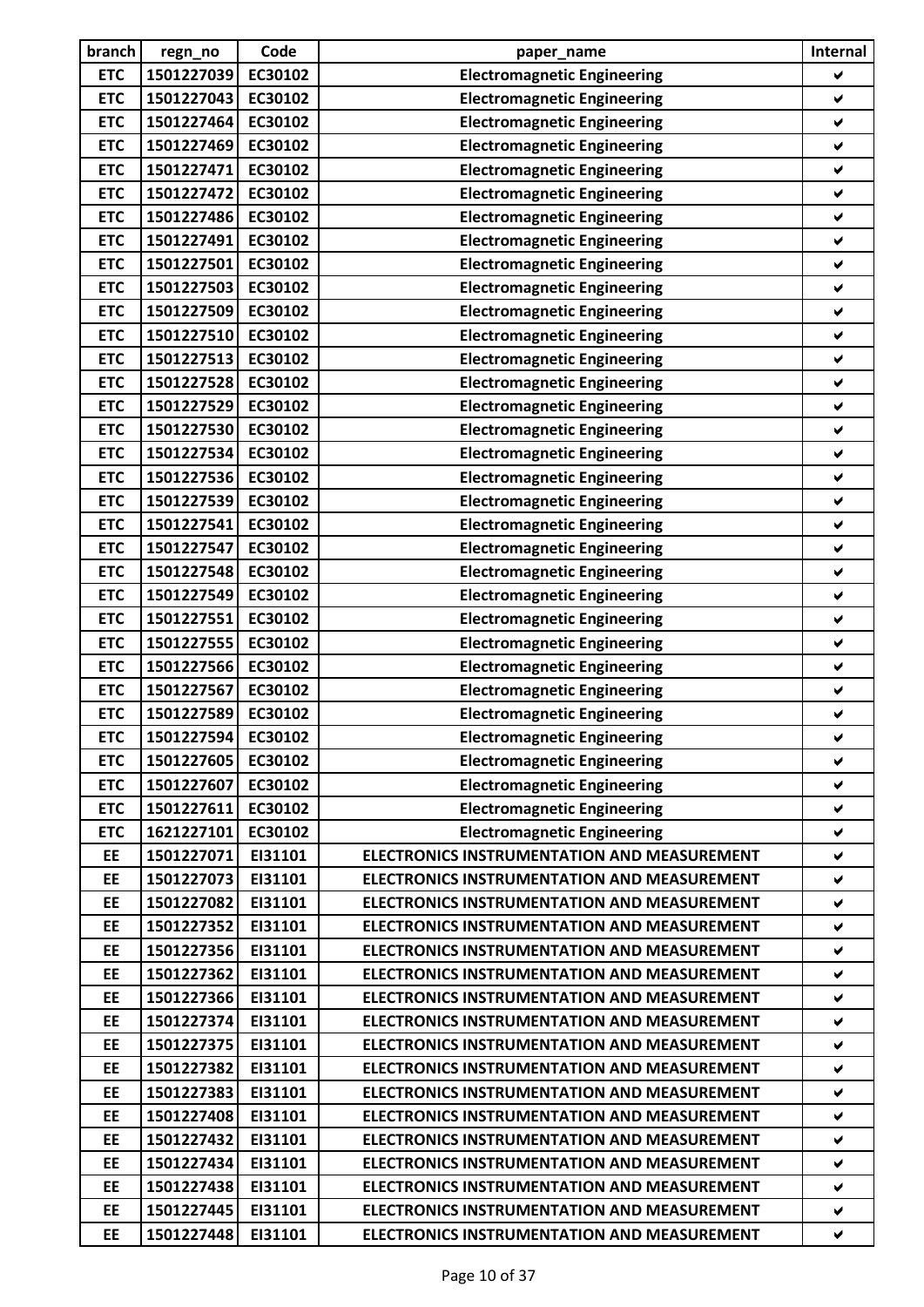| branch    | regn_no    | Code    | paper_name                                         | Internal             |
|-----------|------------|---------|----------------------------------------------------|----------------------|
| EE        | 1501227453 | EI31101 | ELECTRONICS INSTRUMENTATION AND MEASUREMENT        | ✔                    |
| EE        | 1501227786 | EI31101 | <b>ELECTRONICS INSTRUMENTATION AND MEASUREMENT</b> | $\blacktriangledown$ |
| <b>EE</b> | 1501227789 | EI31101 | <b>ELECTRONICS INSTRUMENTATION AND MEASUREMENT</b> | V                    |
| <b>EE</b> | 1501227791 | EI31101 | <b>ELECTRONICS INSTRUMENTATION AND MEASUREMENT</b> | ✔                    |
| <b>EE</b> | 1501227793 | EI31101 | <b>ELECTRONICS INSTRUMENTATION AND MEASUREMENT</b> | ✔                    |
| EE        | 1501227798 | EI31101 | <b>ELECTRONICS INSTRUMENTATION AND MEASUREMENT</b> | V                    |
| EE        | 1501227804 | EI31101 | <b>ELECTRONICS INSTRUMENTATION AND MEASUREMENT</b> | ✔                    |
| EE        | 1501227809 | EI31101 | <b>ELECTRONICS INSTRUMENTATION AND MEASUREMENT</b> | ✔                    |
| EE        | 1501227814 | EI31101 | <b>ELECTRONICS INSTRUMENTATION AND MEASUREMENT</b> | ✔                    |
| EE        | 1621227068 | EI31101 | <b>ELECTRONICS INSTRUMENTATION AND MEASUREMENT</b> | V                    |
| EE        | 1621227087 | EI31101 | <b>ELECTRONICS INSTRUMENTATION AND MEASUREMENT</b> | ✔                    |
| EE        | 1621227094 | EI31101 | <b>ELECTRONICS INSTRUMENTATION AND MEASUREMENT</b> | V                    |
| EE        | 1621227100 | EI31101 | <b>ELECTRONICS INSTRUMENTATION AND MEASUREMENT</b> | ✔                    |
| EE        | EE16L003   | EI31101 | <b>ELECTRONICS INSTRUMENTATION AND MEASUREMENT</b> | ✔                    |
| <b>ME</b> | 1401227535 | ME31110 | <b>Fluid Machinery And Fluid Power Engineering</b> | V                    |
| <b>ME</b> | 1501227051 | ME31110 | <b>Fluid Machinery And Fluid Power Engineering</b> | $\blacktriangledown$ |
| <b>ME</b> | 1501227052 | ME31110 | <b>Fluid Machinery And Fluid Power Engineering</b> | ✔                    |
| <b>ME</b> | 1501227053 | ME31110 | <b>Fluid Machinery And Fluid Power Engineering</b> | V                    |
| <b>ME</b> | 1501227673 | ME31110 | <b>Fluid Machinery And Fluid Power Engineering</b> | ✔                    |
| <b>ME</b> | 1501227674 | ME31110 | <b>Fluid Machinery And Fluid Power Engineering</b> | ✔                    |
| <b>ME</b> | 1501227677 | ME31110 | <b>Fluid Machinery And Fluid Power Engineering</b> | V                    |
| <b>ME</b> | 1501227678 | ME31110 | <b>Fluid Machinery And Fluid Power Engineering</b> | $\checkmark$         |
| <b>ME</b> | 1501227684 | ME31110 | <b>Fluid Machinery And Fluid Power Engineering</b> | ✔                    |
| <b>ME</b> | 1501227690 | ME31110 | <b>Fluid Machinery And Fluid Power Engineering</b> | V                    |
| <b>ME</b> | 1501227693 | ME31110 | <b>Fluid Machinery And Fluid Power Engineering</b> | ✔                    |
| <b>ME</b> | 1501227694 | ME31110 | <b>Fluid Machinery And Fluid Power Engineering</b> | ✔                    |
| <b>ME</b> | 1501227699 | ME31110 | <b>Fluid Machinery And Fluid Power Engineering</b> | ✔                    |
| <b>ME</b> | 1501227709 | ME31110 | <b>Fluid Machinery And Fluid Power Engineering</b> | ✔                    |
| МE        | 1501227714 | ME31110 | <b>Fluid Machinery And Fluid Power Engineering</b> | ✔                    |
| <b>ME</b> | 1501227719 | ME31110 | <b>Fluid Machinery And Fluid Power Engineering</b> | V                    |
| <b>ME</b> | 1501227723 | ME31110 | <b>Fluid Machinery And Fluid Power Engineering</b> | ✔                    |
| <b>ME</b> | 1501227731 | ME31110 | <b>Fluid Machinery And Fluid Power Engineering</b> | ✔                    |
| <b>ME</b> | 1501227743 | ME31110 | <b>Fluid Machinery And Fluid Power Engineering</b> | V                    |
| <b>ME</b> | 1501227753 | ME31110 | <b>Fluid Machinery And Fluid Power Engineering</b> | V                    |
| <b>ME</b> | 1501227763 | ME31110 | <b>Fluid Machinery And Fluid Power Engineering</b> | $\blacktriangledown$ |
| <b>ME</b> | 1501227764 | ME31110 | <b>Fluid Machinery And Fluid Power Engineering</b> | $\checkmark$         |
| <b>ME</b> | 1501227768 | ME31110 | <b>Fluid Machinery And Fluid Power Engineering</b> | V                    |
| <b>ME</b> | 1501227775 | ME31110 | <b>Fluid Machinery And Fluid Power Engineering</b> | ✔                    |
| <b>ME</b> | 1501227835 | ME31110 | <b>Fluid Machinery And Fluid Power Engineering</b> | ✔                    |
| <b>ME</b> | 1501227835 | ME31110 | <b>Fluid Machinery And Fluid Power Engineering</b> | ✔                    |
| <b>ME</b> | 1501227841 | ME31110 | <b>Fluid Machinery And Fluid Power Engineering</b> | ✔                    |
| <b>ME</b> | 1501227843 | ME31110 | <b>Fluid Machinery And Fluid Power Engineering</b> | V                    |
| <b>ME</b> | 1501227848 | ME31110 | <b>Fluid Machinery And Fluid Power Engineering</b> | V                    |
| <b>ME</b> | 1501227850 | ME31110 | <b>Fluid Machinery And Fluid Power Engineering</b> | ✔                    |
| <b>ME</b> | 1501227859 | ME31110 | <b>Fluid Machinery And Fluid Power Engineering</b> | ✔                    |
| <b>ME</b> | 1501227864 | ME31110 | <b>Fluid Machinery And Fluid Power Engineering</b> | $\checkmark$         |
| <b>ME</b> | 1501227877 | ME31110 | <b>Fluid Machinery And Fluid Power Engineering</b> | ✔                    |
| <b>ME</b> | 1501227880 | ME31110 | <b>Fluid Machinery And Fluid Power Engineering</b> | $\blacktriangledown$ |
| <b>ME</b> | 1621227004 | ME31110 | <b>Fluid Machinery And Fluid Power Engineering</b> | ✔                    |
| <b>ME</b> | 1621227022 | ME31110 | <b>Fluid Machinery And Fluid Power Engineering</b> | $\blacktriangledown$ |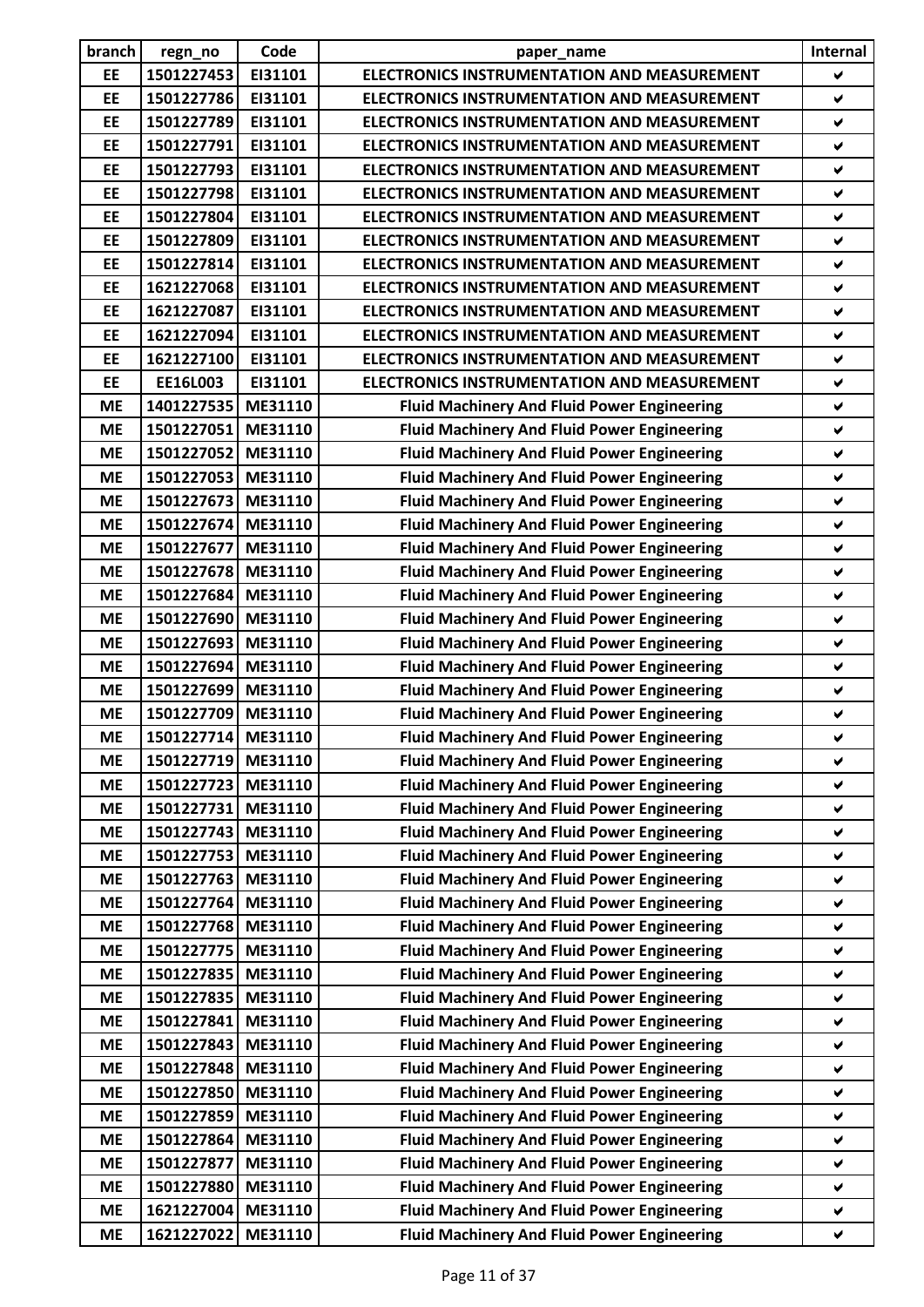| branch    | regn_no            | Code               | paper_name                                         | Internal     |
|-----------|--------------------|--------------------|----------------------------------------------------|--------------|
| <b>ME</b> | 1621227024         | ME31110            | <b>Fluid Machinery And Fluid Power Engineering</b> | ✔            |
| <b>ME</b> | 1621227026         | ME31110            | <b>Fluid Machinery And Fluid Power Engineering</b> | ✔            |
| <b>ME</b> | 1621227034         | ME31110            | <b>Fluid Machinery And Fluid Power Engineering</b> | V            |
| <b>ME</b> | 1621227057         | ME31110            | <b>Fluid Machinery And Fluid Power Engineering</b> | ✔            |
| <b>ME</b> | 1621227060         | ME31110            | <b>Fluid Machinery And Fluid Power Engineering</b> | ✔            |
| <b>ME</b> | 1621227088         | ME31110            | <b>Fluid Machinery And Fluid Power Engineering</b> | $\checkmark$ |
| <b>ME</b> | 1621227098         | ME31110            | <b>Fluid Machinery And Fluid Power Engineering</b> | ✔            |
| <b>ME</b> | ME150120           | ME31110            | <b>Fluid Machinery And Fluid Power Engineering</b> | ✔            |
| <b>CH</b> | 1501227146         | CY31101            | <b>INDUSTRIAL CHEMISTRY</b>                        | $\checkmark$ |
| <b>CH</b> | 1621227007         | CY31101            | <b>INDUSTRIAL CHEMISTRY</b>                        | ✔            |
| <b>CH</b> | 1621227072         | CY31101            | <b>INDUSTRIAL CHEMISTRY</b>                        | ✔            |
| <b>ME</b> | 1401227535         | ME30108            | <b>Internal Combustion Engines</b>                 | V            |
| <b>ME</b> | 1501227051         | ME30108            | <b>Internal Combustion Engines</b>                 | ✔            |
| <b>ME</b> | 1501227053         | ME30108            | <b>Internal Combustion Engines</b>                 | ✔            |
| <b>ME</b> | 1501227673         | ME30108            | <b>Internal Combustion Engines</b>                 | $\checkmark$ |
| <b>ME</b> | 1501227674         | ME30108            | <b>Internal Combustion Engines</b>                 | ✔            |
| <b>ME</b> | 1501227677         | ME30108            | <b>Internal Combustion Engines</b>                 | ✔            |
| <b>ME</b> | 1501227678         | ME30108            | <b>Internal Combustion Engines</b>                 | V            |
| <b>ME</b> | 1501227684         | ME30108            | <b>Internal Combustion Engines</b>                 | ✔            |
| <b>ME</b> | 1501227690         | ME30108            | <b>Internal Combustion Engines</b>                 | ✔            |
| <b>ME</b> | 1501227693         | ME30108            | <b>Internal Combustion Engines</b>                 | V            |
| <b>ME</b> | 1501227694         | ME30108            | <b>Internal Combustion Engines</b>                 | ✔            |
| <b>ME</b> | 1501227710         | ME30108            | <b>Internal Combustion Engines</b>                 | ✔            |
|           |                    |                    |                                                    |              |
| <b>ME</b> | 1501227713         | ME30108<br>ME30108 | <b>Internal Combustion Engines</b>                 | ✔<br>✔       |
| <b>ME</b> | 1501227714         |                    | <b>Internal Combustion Engines</b>                 |              |
| <b>ME</b> | 1501227719         | ME30108<br>ME30108 | <b>Internal Combustion Engines</b>                 | ✔            |
| <b>ME</b> | 1501227723         |                    | <b>Internal Combustion Engines</b>                 | $\checkmark$ |
| <b>ME</b> | 1501227731         | ME30108            | <b>Internal Combustion Engines</b>                 | ✔            |
| <b>ME</b> | 1501227740 ME30108 |                    | <b>Internal Combustion Engines</b>                 | V            |
| <b>ME</b> | 1501227743         | ME30108            | <b>Internal Combustion Engines</b>                 | V            |
| <b>ME</b> | 1501227753         | ME30108            | <b>Internal Combustion Engines</b>                 | ✔            |
| <b>ME</b> | 1501227756         | ME30108            | <b>Internal Combustion Engines</b>                 | ✔            |
| <b>ME</b> | 1501227763         | ME30108            | <b>Internal Combustion Engines</b>                 | ✔            |
| <b>ME</b> | 1501227764         | ME30108            | <b>Internal Combustion Engines</b>                 | ✔            |
| <b>ME</b> | 1501227768         | ME30108            | <b>Internal Combustion Engines</b>                 | V            |
| <b>ME</b> | 1501227775         | ME30108            | <b>Internal Combustion Engines</b>                 | V            |
| <b>ME</b> | 1501227834         | ME30108            | <b>Internal Combustion Engines</b>                 | ✔            |
| <b>ME</b> | 1501227835         | ME30108            | <b>Internal Combustion Engines</b>                 | V            |
| <b>ME</b> | 1501227841         | ME30108            | <b>Internal Combustion Engines</b>                 | ✔            |
| <b>ME</b> | 1501227848         | ME30108            | <b>Internal Combustion Engines</b>                 | ✔            |
| <b>ME</b> | 1501227850         | ME30108            | <b>Internal Combustion Engines</b>                 | ✔            |
| <b>ME</b> | 1501227853         | ME30108            | <b>Internal Combustion Engines</b>                 | ✔            |
| <b>ME</b> | 1501227867         | ME30108            | <b>Internal Combustion Engines</b>                 | ✔            |
| <b>ME</b> | 1501227871         | ME30108            | <b>Internal Combustion Engines</b>                 | ✔            |
| <b>ME</b> | 1501227880         | ME30108            | <b>Internal Combustion Engines</b>                 | ✔            |
| <b>ME</b> | 1621227004         | ME30108            | <b>Internal Combustion Engines</b>                 | ✔            |
| <b>ME</b> | 1621227008         | ME30108            | <b>Internal Combustion Engines</b>                 | V            |
| <b>ME</b> | 1621227022         | ME30108            | <b>Internal Combustion Engines</b>                 | ✔            |
| <b>ME</b> | 1621227024         | ME30108            | <b>Internal Combustion Engines</b>                 | ✔            |
| <b>ME</b> | 1621227026         | ME30108            | <b>Internal Combustion Engines</b>                 | ✔            |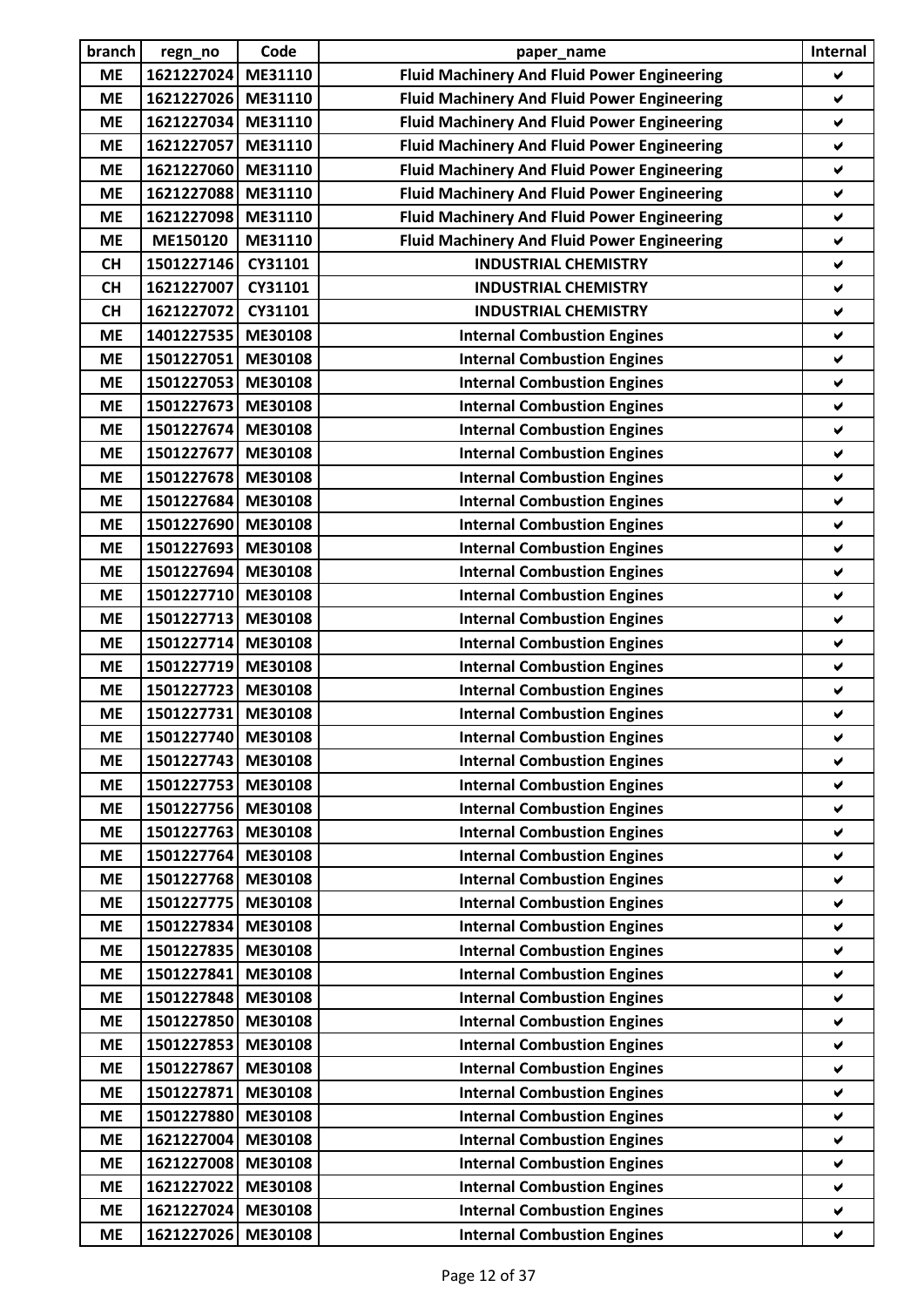| branch     | regn_no            | Code    | paper_name                                          | Internal             |
|------------|--------------------|---------|-----------------------------------------------------|----------------------|
| <b>ME</b>  | 1621227056         | ME30108 | <b>Internal Combustion Engines</b>                  | ✔                    |
| <b>ME</b>  | 1621227057         | ME30108 | <b>Internal Combustion Engines</b>                  | ✔                    |
| <b>ME</b>  | 1621227084         | ME30108 | <b>Internal Combustion Engines</b>                  | V                    |
| <b>ME</b>  | 1621227088         | ME30108 | <b>Internal Combustion Engines</b>                  | ✔                    |
| <b>ME</b>  | 1621227098         | ME30108 | <b>Internal Combustion Engines</b>                  | ✔                    |
| <b>ME</b>  | ME150120           | ME30108 | <b>Internal Combustion Engines</b>                  | $\checkmark$         |
| <b>AEI</b> | 1501227103         | EC30108 | MICROPROCESSOR & MICROCONTROLLER                    | ✔                    |
| <b>AEI</b> | 1501227105         | EC30108 | MICROPROCESSOR & MICROCONTROLLER                    | ✔                    |
| <b>AEI</b> | 1501227114         | EC30108 | <b>MICROPROCESSOR &amp; MICROCONTROLLER</b>         | $\checkmark$         |
| <b>AEI</b> | 1501227116         | EC30108 | MICROPROCESSOR & MICROCONTROLLER                    | ✔                    |
| <b>AEI</b> | 1501227118         | EC30108 | <b>MICROPROCESSOR &amp; MICROCONTROLLER</b>         | ✔                    |
| <b>AEI</b> | 1501227121         | EC30108 | <b>MICROPROCESSOR &amp; MICROCONTROLLER</b>         | V                    |
| <b>AEI</b> | 1501227122         | EC30108 | MICROPROCESSOR & MICROCONTROLLER                    | ✔                    |
| <b>AEI</b> | 1501227130         | EC30108 | MICROPROCESSOR & MICROCONTROLLER                    | ✔                    |
| <b>AEI</b> | 1501227777         | EC30108 | MICROPROCESSOR & MICROCONTROLLER                    | V                    |
| <b>ETC</b> | 1501227031         | EC30108 | <b>Microprocessors And Microcontrollers</b>         | ✔                    |
| <b>ETC</b> | 1501227035         | EC30108 | <b>Microprocessors And Microcontrollers</b>         | ✔                    |
| <b>ETC</b> | 1501227039         | EC30108 | <b>Microprocessors And Microcontrollers</b>         | $\checkmark$         |
| <b>AEI</b> | 1501227103         | EC30108 | <b>Microprocessors And Microcontrollers</b>         | ✔                    |
| <b>AEI</b> | 1501227105         | EC30108 | <b>Microprocessors And Microcontrollers</b>         | ✔                    |
| <b>AEI</b> | 1501227116         | EC30108 | <b>Microprocessors And Microcontrollers</b>         | V                    |
| <b>AEI</b> | 1501227118         | EC30108 | <b>Microprocessors And Microcontrollers</b>         | ✔                    |
| <b>AEI</b> | 1501227121         | EC30108 | <b>Microprocessors And Microcontrollers</b>         | V                    |
| <b>AEI</b> | 1501227130         | EC30108 | <b>Microprocessors And Microcontrollers</b>         | ✔                    |
| <b>ETC</b> | 1501227469         | EC30108 | <b>Microprocessors And Microcontrollers</b>         | ✔                    |
| <b>ETC</b> | 1501227472         | EC30108 | <b>Microprocessors And Microcontrollers</b>         | ✔                    |
| <b>ETC</b> | 1501227491         | EC30108 | <b>Microprocessors And Microcontrollers</b>         | ✔                    |
| <b>ETC</b> | 1501227501         | EC30108 | <b>Microprocessors And Microcontrollers</b>         | ✔                    |
| <b>ETC</b> | 1501227539 EC30108 |         | <b>Microprocessors And Microcontrollers</b>         | v                    |
| <b>ETC</b> | 1501227547         | EC30108 | <b>Microprocessors And Microcontrollers</b>         | V                    |
| <b>ETC</b> | 1501227551         | EC30108 | <b>Microprocessors And Microcontrollers</b>         | ✔                    |
| <b>ETC</b> | 1501227589         | EC30108 | <b>Microprocessors And Microcontrollers</b>         | ✔                    |
| <b>ETC</b> | 1501227600         | EC30108 | <b>Microprocessors And Microcontrollers</b>         | ✔                    |
| <b>ETC</b> | 1501227605         | EC30108 | <b>Microprocessors And Microcontrollers</b>         | ✔                    |
| <b>ETC</b> | 1501227607         | EC30108 | <b>Microprocessors And Microcontrollers</b>         | ✔                    |
| <b>ETC</b> | 1501227610         | EC30108 | <b>Microprocessors And Microcontrollers</b>         | V                    |
| <b>ETC</b> | 1501227611         | EC30108 | <b>Microprocessors And Microcontrollers</b>         | ✔                    |
| <b>ETC</b> | 1621227055         | EC30108 | <b>Microprocessors And Microcontrollers</b>         | ✔                    |
| <b>ETC</b> | 1621227090         | EC30108 | <b>Microprocessors And Microcontrollers</b>         | V                    |
| <b>ETC</b> | 1621227101         | EC30108 | <b>Microprocessors And Microcontrollers</b>         | V                    |
| <b>CH</b>  | 1501227136         | CH30110 | MINERAL PROCESSING ENGINEERING                      | $\checkmark$         |
| <b>CH</b>  | 1501227146         | CH30110 | MINERAL PROCESSING ENGINEERING                      | $\blacktriangledown$ |
| <b>CH</b>  | 1621227007         | CH30110 | MINERAL PROCESSING ENGINEERING                      | V                    |
| <b>CH</b>  | 1621227072         | CH30110 | MINERAL PROCESSING ENGINEERING                      | V                    |
| <b>AEI</b> | 1501227103         | EI30105 | <b>OPTOELECTRONICS DEVICES &amp; INSTUMENTATION</b> | ✔                    |
| <b>AEI</b> | 1501227105         | EI30105 | <b>OPTOELECTRONICS DEVICES &amp; INSTUMENTATION</b> | V                    |
| <b>AEI</b> | 1501227114         | EI30105 | <b>OPTOELECTRONICS DEVICES &amp; INSTUMENTATION</b> | V                    |
| <b>AEI</b> | 1501227118         | EI30105 | <b>OPTOELECTRONICS DEVICES &amp; INSTUMENTATION</b> | ✔                    |
| <b>AEI</b> | 1501227122         | EI30105 | <b>OPTOELECTRONICS DEVICES &amp; INSTUMENTATION</b> | ✔                    |
| <b>AEI</b> | 1501227130         | EI30105 | <b>OPTOELECTRONICS DEVICES &amp; INSTUMENTATION</b> | ✔                    |
|            |                    |         |                                                     |                      |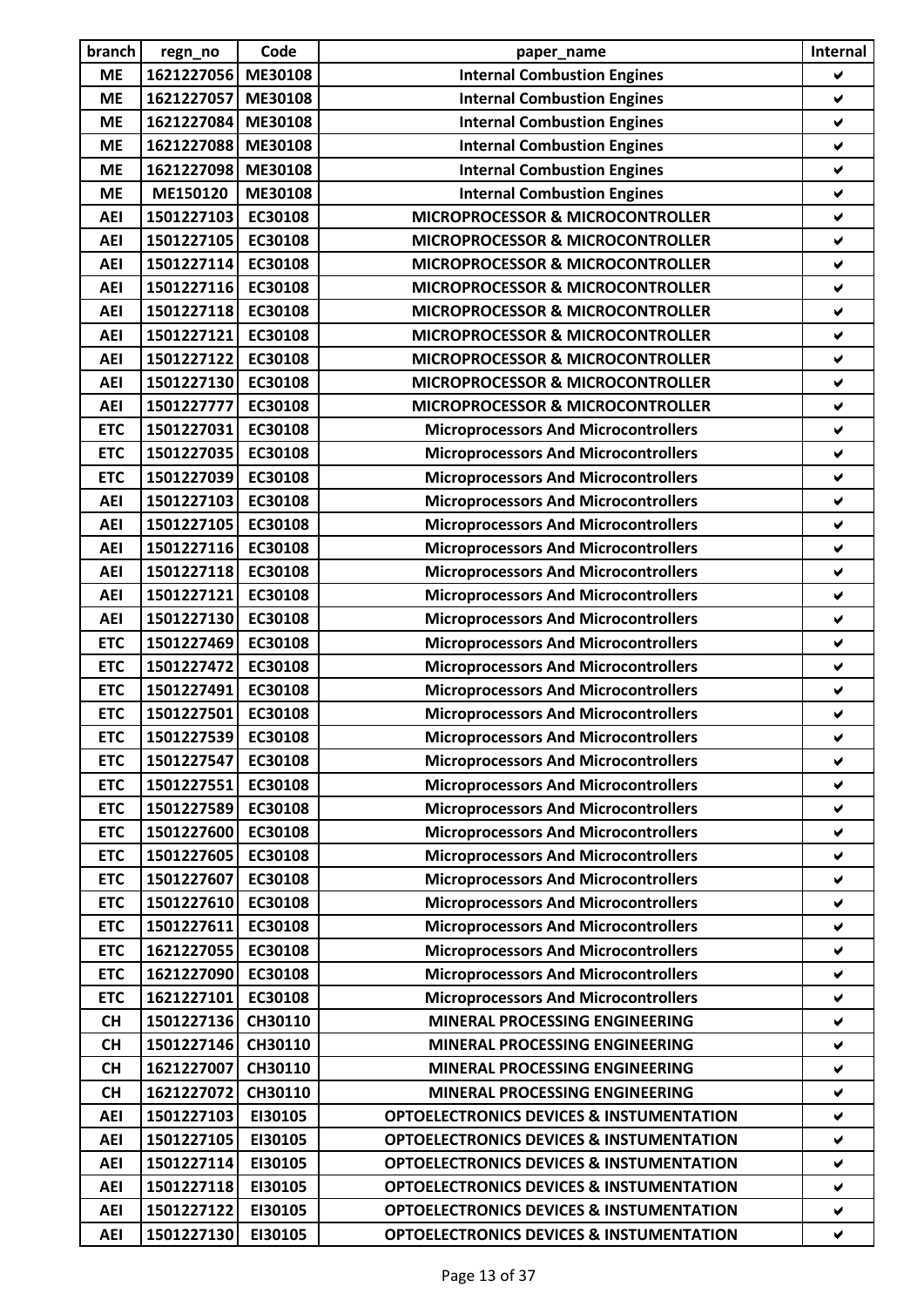| branch    | regn_no    | Code    | paper_name                                          | Internal             |
|-----------|------------|---------|-----------------------------------------------------|----------------------|
| AEI       | 1501227777 | EI30105 | <b>OPTOELECTRONICS DEVICES &amp; INSTUMENTATION</b> | V                    |
| EE        | 1501227070 | EE30107 | <b>POWER ELECTRONICS</b>                            | ✔                    |
| EE        | 1501227071 | EE30107 | <b>POWER ELECTRONICS</b>                            | V                    |
| EE        | 1501227073 | EE30107 | <b>POWER ELECTRONICS</b>                            | $\blacktriangledown$ |
| EE        | 1501227082 | EE30107 | <b>POWER ELECTRONICS</b>                            | ✔                    |
| <b>EE</b> | 1501227352 | EE30107 | <b>POWER ELECTRONICS</b>                            | ✔                    |
| EE        | 1501227356 | EE30107 | <b>POWER ELECTRONICS</b>                            | ✔                    |
| EE        | 1501227360 | EE30107 | <b>POWER ELECTRONICS</b>                            | ✔                    |
| EE        | 1501227362 | EE30107 | <b>POWER ELECTRONICS</b>                            | ✔                    |
| EE        | 1501227366 | EE30107 | <b>POWER ELECTRONICS</b>                            | V                    |
| EE        | 1501227367 | EE30107 | <b>POWER ELECTRONICS</b>                            | ✔                    |
| EE        | 1501227372 | EE30107 | <b>POWER ELECTRONICS</b>                            | ✔                    |
| EE        | 1501227374 | EE30107 | <b>POWER ELECTRONICS</b>                            | ✔                    |
| EE        | 1501227375 | EE30107 | <b>POWER ELECTRONICS</b>                            | V                    |
| EE        | 1501227382 | EE30107 | <b>POWER ELECTRONICS</b>                            | V                    |
| EE        | 1501227383 | EE30107 | <b>POWER ELECTRONICS</b>                            | $\checkmark$         |
| EE        | 1501227408 | EE30107 | <b>POWER ELECTRONICS</b>                            | ✔                    |
| EE        | 1501227429 | EE30107 | <b>POWER ELECTRONICS</b>                            | V                    |
| EE        | 1501227432 | EE30107 | <b>POWER ELECTRONICS</b>                            | ✔                    |
| EE        | 1501227438 | EE30107 | <b>POWER ELECTRONICS</b>                            | ✔                    |
| EE        | 1501227445 | EE30107 | <b>POWER ELECTRONICS</b>                            | ✔                    |
| EE        | 1501227448 | EE30107 | <b>POWER ELECTRONICS</b>                            | ✔                    |
| EE        | 1501227453 | EE30107 | <b>POWER ELECTRONICS</b>                            | ✔                    |
| EE        | 1501227789 | EE30107 | <b>POWER ELECTRONICS</b>                            | ✔                    |
| EE        | 1501227791 | EE30107 | <b>POWER ELECTRONICS</b>                            | ✔                    |
| EE        | 1501227804 | EE30107 | <b>POWER ELECTRONICS</b>                            | ✔                    |
| EE        | 1501227814 | EE30107 | <b>POWER ELECTRONICS</b>                            | V                    |
| EE        | 1621227068 | EE30107 | <b>POWER ELECTRONICS</b>                            | ✔                    |
| EE        | 1621227087 | EE30107 | <b>POWER ELECTRONICS</b>                            | ✔                    |
| <b>EE</b> | 1621227094 | EE30107 | <b>POWER ELECTRONICS</b>                            | ✔                    |
| EE        | 1621227100 | EE30107 | <b>POWER ELECTRONICS</b>                            | V                    |
| <b>EE</b> | EE16L003   | EE30107 | <b>POWER ELECTRONICS</b>                            | V                    |
| EE        | 1501227073 | EE30108 | <b>POWER STATION ENGINEERING &amp; ECONOMY</b>      | ✔                    |
| EE        | 1501227082 | EE30108 | <b>POWER STATION ENGINEERING &amp; ECONOMY</b>      | ✔                    |
| EE        | 1501227352 | EE30108 | <b>POWER STATION ENGINEERING &amp; ECONOMY</b>      | ✔                    |
| EE        | 1501227356 | EE30108 | <b>POWER STATION ENGINEERING &amp; ECONOMY</b>      | ✔                    |
| EE        | 1501227362 | EE30108 | <b>POWER STATION ENGINEERING &amp; ECONOMY</b>      | ✔                    |
| EE        | 1501227366 | EE30108 | <b>POWER STATION ENGINEERING &amp; ECONOMY</b>      | V                    |
| EE        | 1501227375 | EE30108 | <b>POWER STATION ENGINEERING &amp; ECONOMY</b>      | V                    |
| EE        | 1501227382 | EE30108 | <b>POWER STATION ENGINEERING &amp; ECONOMY</b>      | V                    |
| EE        | 1501227383 | EE30108 | <b>POWER STATION ENGINEERING &amp; ECONOMY</b>      | ✔                    |
| EE        | 1501227408 | EE30108 | <b>POWER STATION ENGINEERING &amp; ECONOMY</b>      | V                    |
| <b>EE</b> | 1501227429 | EE30108 | <b>POWER STATION ENGINEERING &amp; ECONOMY</b>      | V                    |
| EE        | 1501227438 | EE30108 | <b>POWER STATION ENGINEERING &amp; ECONOMY</b>      | V                    |
| <b>EE</b> | 1501227445 | EE30108 | <b>POWER STATION ENGINEERING &amp; ECONOMY</b>      | V                    |
| EE        | 1501227448 | EE30108 | <b>POWER STATION ENGINEERING &amp; ECONOMY</b>      | ✔                    |
| EE        | 1501227453 | EE30108 | <b>POWER STATION ENGINEERING &amp; ECONOMY</b>      | ✔                    |
| EE        | 1501227786 | EE30108 | <b>POWER STATION ENGINEERING &amp; ECONOMY</b>      | ✔                    |
| EE        | 1501227791 | EE30108 | <b>POWER STATION ENGINEERING &amp; ECONOMY</b>      | ✔                    |
| <b>EE</b> | 1501227793 | EE30108 | <b>POWER STATION ENGINEERING &amp; ECONOMY</b>      | V                    |
|           |            |         |                                                     |                      |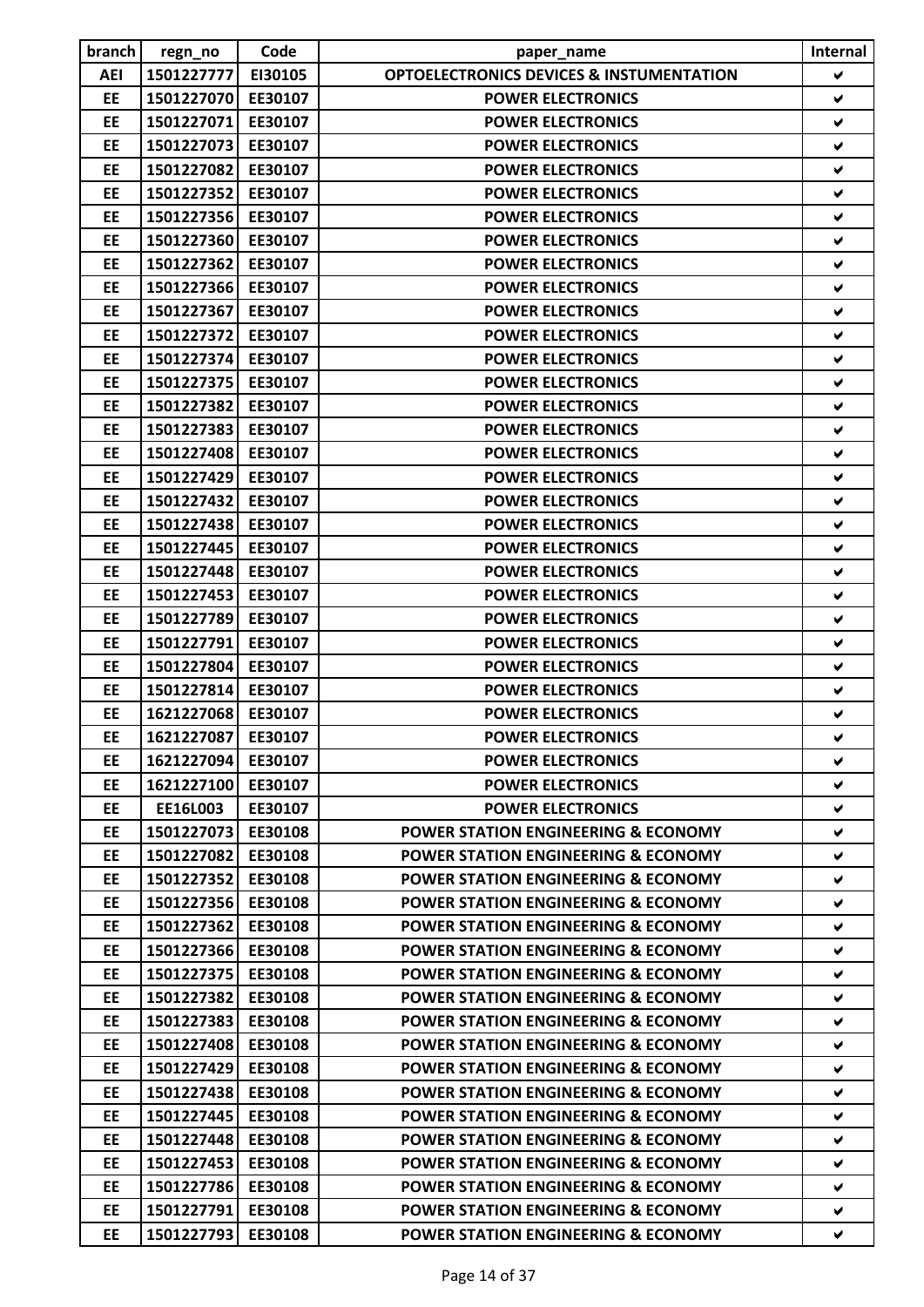| branch    | regn_no            | Code    | paper_name                                     | Internal             |
|-----------|--------------------|---------|------------------------------------------------|----------------------|
| EE        | 1501227798         | EE30108 | <b>POWER STATION ENGINEERING &amp; ECONOMY</b> | $\blacktriangledown$ |
| EE        | 1501227803         | EE30108 | <b>POWER STATION ENGINEERING &amp; ECONOMY</b> | ✔                    |
| EE        | 1501227804         | EE30108 | <b>POWER STATION ENGINEERING &amp; ECONOMY</b> | V                    |
| EE        | 1501227814         | EE30108 | <b>POWER STATION ENGINEERING &amp; ECONOMY</b> | $\checkmark$         |
| EE        | 1621227068         | EE30108 | <b>POWER STATION ENGINEERING &amp; ECONOMY</b> | $\checkmark$         |
| EE        | 1621227087         | EE30108 | <b>POWER STATION ENGINEERING &amp; ECONOMY</b> | $\checkmark$         |
| EE        | 1621227094         | EE30108 | <b>POWER STATION ENGINEERING &amp; ECONOMY</b> | $\checkmark$         |
| EE        | 1621227100         | EE30108 | <b>POWER STATION ENGINEERING &amp; ECONOMY</b> | ✔                    |
| EE        | EE16L003           | EE30108 | <b>POWER STATION ENGINEERING &amp; ECONOMY</b> | $\checkmark$         |
| <b>CH</b> | 1501227134         | CH30107 | <b>PROCESS HEAT TRANSFER</b>                   | $\blacktriangledown$ |
| <b>CH</b> | 1501227136 CH30107 |         | <b>PROCESS HEAT TRANSFER</b>                   | $\checkmark$         |
| <b>CH</b> | 1501227144         | CH30107 | <b>PROCESS HEAT TRANSFER</b>                   | V                    |
| <b>CH</b> | 1501227146         | CH30107 | <b>PROCESS HEAT TRANSFER</b>                   | $\checkmark$         |
| <b>CH</b> | 1501227151         | CH30107 | <b>PROCESS HEAT TRANSFER</b>                   | ✔                    |
| <b>CH</b> | 1621227007         | CH30107 | <b>PROCESS HEAT TRANSFER</b>                   | $\checkmark$         |
| <b>CH</b> | 1621227072         | CH30107 | <b>PROCESS HEAT TRANSFER</b>                   | $\checkmark$         |
| <b>ME</b> | 1401227535 ME31112 |         | <b>Production Metallurgy</b>                   | $\checkmark$         |
| <b>ME</b> | 1501227674 ME31112 |         | <b>Production Metallurgy</b>                   | $\checkmark$         |
| <b>ME</b> | 1501227677         | ME31112 | <b>Production Metallurgy</b>                   | $\checkmark$         |
| <b>ME</b> | 1501227690         | ME31112 | <b>Production Metallurgy</b>                   | $\checkmark$         |
| <b>ME</b> | 1501227694         | ME31112 | <b>Production Metallurgy</b>                   | $\checkmark$         |
| <b>ME</b> | 1501227709 ME31112 |         | <b>Production Metallurgy</b>                   | $\checkmark$         |
| <b>ME</b> | 1501227714 ME31112 |         | <b>Production Metallurgy</b>                   | $\checkmark$         |
| <b>ME</b> | 1501227719         | ME31112 | <b>Production Metallurgy</b>                   | $\checkmark$         |
| <b>ME</b> | 1501227720 ME31112 |         | <b>Production Metallurgy</b>                   | ✔                    |
| <b>ME</b> | 1501227723 ME31112 |         | <b>Production Metallurgy</b>                   | ✔                    |
| <b>ME</b> | 1501227731 ME31112 |         | <b>Production Metallurgy</b>                   | ✔                    |
| <b>ME</b> | 1501227743 ME31112 |         | <b>Production Metallurgy</b>                   | $\checkmark$         |
| <b>ME</b> | 1501227753 ME31112 |         | <b>Production Metallurgy</b>                   |                      |
| <b>ME</b> | 1501227763         | ME31112 | <b>Production Metallurgy</b>                   | V<br>V               |
| <b>ME</b> |                    | ME31112 |                                                | ✔                    |
|           | 1501227764         | ME31112 | <b>Production Metallurgy</b>                   |                      |
| <b>ME</b> | 1501227768         | ME31112 | <b>Production Metallurgy</b>                   | V                    |
| <b>ME</b> | 1501227775         |         | <b>Production Metallurgy</b>                   | V                    |
| <b>ME</b> | 1501227835         | ME31112 | <b>Production Metallurgy</b>                   | V                    |
| <b>ME</b> | 1501227848         | ME31112 | <b>Production Metallurgy</b>                   | V                    |
| <b>ME</b> | 1501227850         | ME31112 | <b>Production Metallurgy</b>                   | V                    |
| <b>ME</b> | 1501227859         | ME31112 | <b>Production Metallurgy</b>                   | ✔                    |
| <b>ME</b> | 1501227877         | ME31112 | <b>Production Metallurgy</b>                   | V                    |
| <b>ME</b> | 1501227878         | ME31112 | <b>Production Metallurgy</b>                   | V                    |
| <b>ME</b> | 1501227880         | ME31112 | <b>Production Metallurgy</b>                   | V                    |
| <b>ME</b> | 1621227004         | ME31112 | <b>Production Metallurgy</b>                   | $\blacktriangledown$ |
| <b>ME</b> | 1621227008         | ME31112 | <b>Production Metallurgy</b>                   | $\blacktriangledown$ |
| <b>ME</b> | 1621227015         | ME31112 | <b>Production Metallurgy</b>                   | V                    |
| <b>ME</b> | 1621227022         | ME31112 | <b>Production Metallurgy</b>                   | $\blacktriangledown$ |
| <b>ME</b> | 1621227024         | ME31112 | <b>Production Metallurgy</b>                   | $\blacktriangledown$ |
| <b>ME</b> | 1621227026         | ME31112 | <b>Production Metallurgy</b>                   | V                    |
| <b>ME</b> | 1621227057         | ME31112 | <b>Production Metallurgy</b>                   | V                    |
| <b>ME</b> | 1621227060         | ME31112 | <b>Production Metallurgy</b>                   | V                    |
| <b>ME</b> | 1621227060         | ME31112 | <b>Production Metallurgy</b>                   | ✔                    |
| <b>ME</b> | 1621227086         | ME31112 | <b>Production Metallurgy</b>                   | V                    |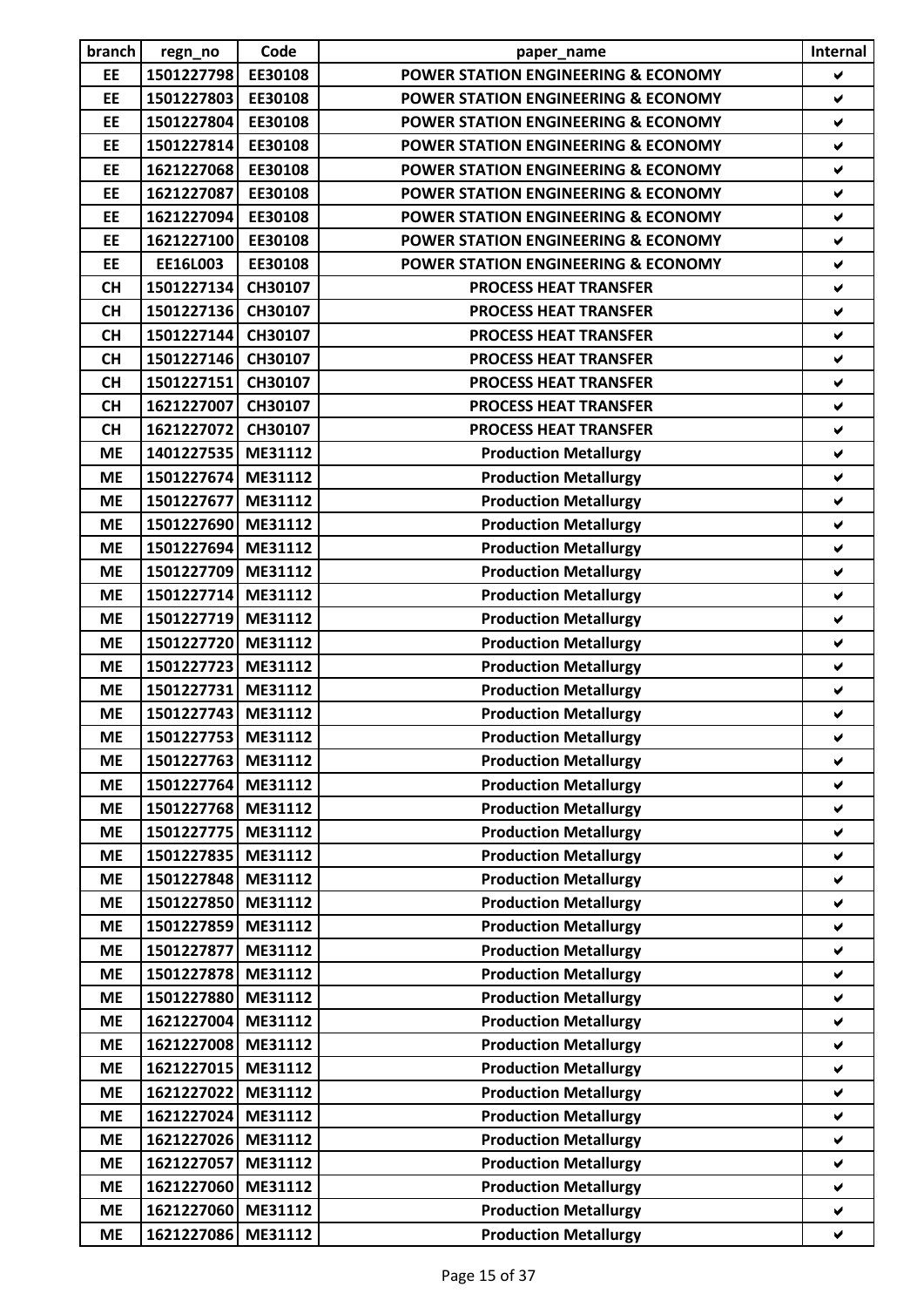| branch     | regn_no            | Code    | paper_name                    | Internal             |
|------------|--------------------|---------|-------------------------------|----------------------|
| <b>ME</b>  | ME150120           | ME31112 | <b>Production Metallurgy</b>  | V                    |
| <b>CE</b>  | 1501227090         | CE30102 | <b>R.C.C. STRUCTURES</b>      | ✔                    |
| <b>CE</b>  | 1501227157         | CE30102 | <b>R.C.C. STRUCTURES</b>      | V                    |
| <b>CE</b>  | 1501227158         | CE30102 | <b>R.C.C. STRUCTURES</b>      | $\blacktriangledown$ |
| <b>CE</b>  | 1501227164         | CE30102 | <b>R.C.C. STRUCTURES</b>      | ✔                    |
| <b>CE</b>  | 1501227166         | CE30102 | <b>R.C.C. STRUCTURES</b>      | V                    |
| <b>CE</b>  | 1501227168         | CE30102 | <b>R.C.C. STRUCTURES</b>      | V                    |
| <b>CE</b>  | 1501227168         | CE30102 | <b>R.C.C. STRUCTURES</b>      | ✔                    |
| <b>CE</b>  | 1501227169         | CE30102 | <b>R.C.C. STRUCTURES</b>      | V                    |
| <b>CE</b>  | 1501227169         | CE30102 | <b>R.C.C. STRUCTURES</b>      | ✔                    |
| <b>CE</b>  | 1501227170         | CE30102 | <b>R.C.C. STRUCTURES</b>      | ✔                    |
| <b>CE</b>  | 1501227173         | CE30102 | <b>R.C.C. STRUCTURES</b>      | V                    |
| <b>CE</b>  | 1501227173         | CE30102 | <b>R.C.C. STRUCTURES</b>      | ✔                    |
| <b>CE</b>  | 1501227174         | CE30102 | <b>R.C.C. STRUCTURES</b>      | V                    |
| <b>CE</b>  | 1501227177         | CE30102 | <b>R.C.C. STRUCTURES</b>      | $\checkmark$         |
| <b>CE</b>  | 1501227178         | CE30102 | <b>R.C.C. STRUCTURES</b>      | ✔                    |
| <b>CE</b>  | 1501227187         | CE30102 | <b>R.C.C. STRUCTURES</b>      | ✔                    |
| <b>CE</b>  | 1501227188         | CE30102 | <b>R.C.C. STRUCTURES</b>      | ✔                    |
| <b>CE</b>  | 1501227196         | CE30102 | <b>R.C.C. STRUCTURES</b>      | V                    |
| <b>CE</b>  | 1501227215         | CE30102 | <b>R.C.C. STRUCTURES</b>      | ✔                    |
| <b>CE</b>  | 1501227225         | CE30102 | <b>R.C.C. STRUCTURES</b>      | V                    |
| <b>CE</b>  | 1501227233         | CE30102 | <b>R.C.C. STRUCTURES</b>      | V                    |
| <b>CE</b>  | 1501227234         | CE30102 | <b>R.C.C. STRUCTURES</b>      | V                    |
| <b>CE</b>  | 1501227234         | CE30102 | <b>R.C.C. STRUCTURES</b>      | ✔                    |
| <b>CE</b>  | 1501227887         | CE30102 | <b>R.C.C. STRUCTURES</b>      | ✔                    |
| <b>CE</b>  | 1621227049         | CE30102 | <b>R.C.C. STRUCTURES</b>      | V                    |
| <b>CE</b>  | 1621227050         | CE30102 | <b>R.C.C. STRUCTURES</b>      | $\blacktriangledown$ |
| <b>CE</b>  | 1621227077         | CE30102 | <b>R.C.C. STRUCTURES</b>      | $\checkmark$         |
| <b>CE</b>  | 1621227091 CE30102 |         | <b>R.C.C. STRUCTURES</b>      | ✔                    |
| <b>AEI</b> | 1501227777         | EI30103 | <b>SENSOR &amp; ACTUATORS</b> | V                    |
| <b>CE</b>  | 1501227090         | CE32171 | <b>SURVEYING-II</b>           | V                    |
| <b>CE</b>  | 1501227157         | CE32171 | <b>SURVEYING-II</b>           | V                    |
| <b>CE</b>  | 1501227158         | CE32171 | <b>SURVEYING-II</b>           | V                    |
| <b>CE</b>  | 1501227160         | CE32171 | <b>SURVEYING-II</b>           | ✔                    |
| <b>CE</b>  | 1501227164         | CE32171 | <b>SURVEYING-II</b>           | V                    |
| <b>CE</b>  | 1501227166         | CE32171 | <b>SURVEYING-II</b>           | V                    |
| <b>CE</b>  | 1501227168         | CE32171 | <b>SURVEYING-II</b>           | V                    |
| <b>CE</b>  | 1501227168         | CE32171 | <b>SURVEYING-II</b>           | V                    |
| <b>CE</b>  | 1501227169         | CE32171 | <b>SURVEYING-II</b>           | V                    |
| <b>CE</b>  | 1501227169         | CE32171 | <b>SURVEYING-II</b>           | V                    |
| <b>CE</b>  | 1501227170         | CE32171 | <b>SURVEYING-II</b>           | ✔                    |
| <b>CE</b>  | 1501227171         | CE32171 | <b>SURVEYING-II</b>           | V                    |
| <b>CE</b>  | 1501227172         | CE32171 | <b>SURVEYING-II</b>           | V                    |
| <b>CE</b>  | 1501227173         | CE32171 | <b>SURVEYING-II</b>           | V                    |
| <b>CE</b>  | 1501227173         | CE32171 | <b>SURVEYING-II</b>           | V                    |
| <b>CE</b>  | 1501227174         | CE32171 | <b>SURVEYING-II</b>           | V                    |
| <b>CE</b>  | 1501227175         | CE32171 | <b>SURVEYING-II</b>           | V                    |
| <b>CE</b>  | 1501227181         | CE32171 | <b>SURVEYING-II</b>           | V                    |
| <b>CE</b>  | 1501227183         | CE32171 | <b>SURVEYING-II</b>           | V                    |
| <b>CE</b>  | 1501227186         | CE32171 | <b>SURVEYING-II</b>           | V                    |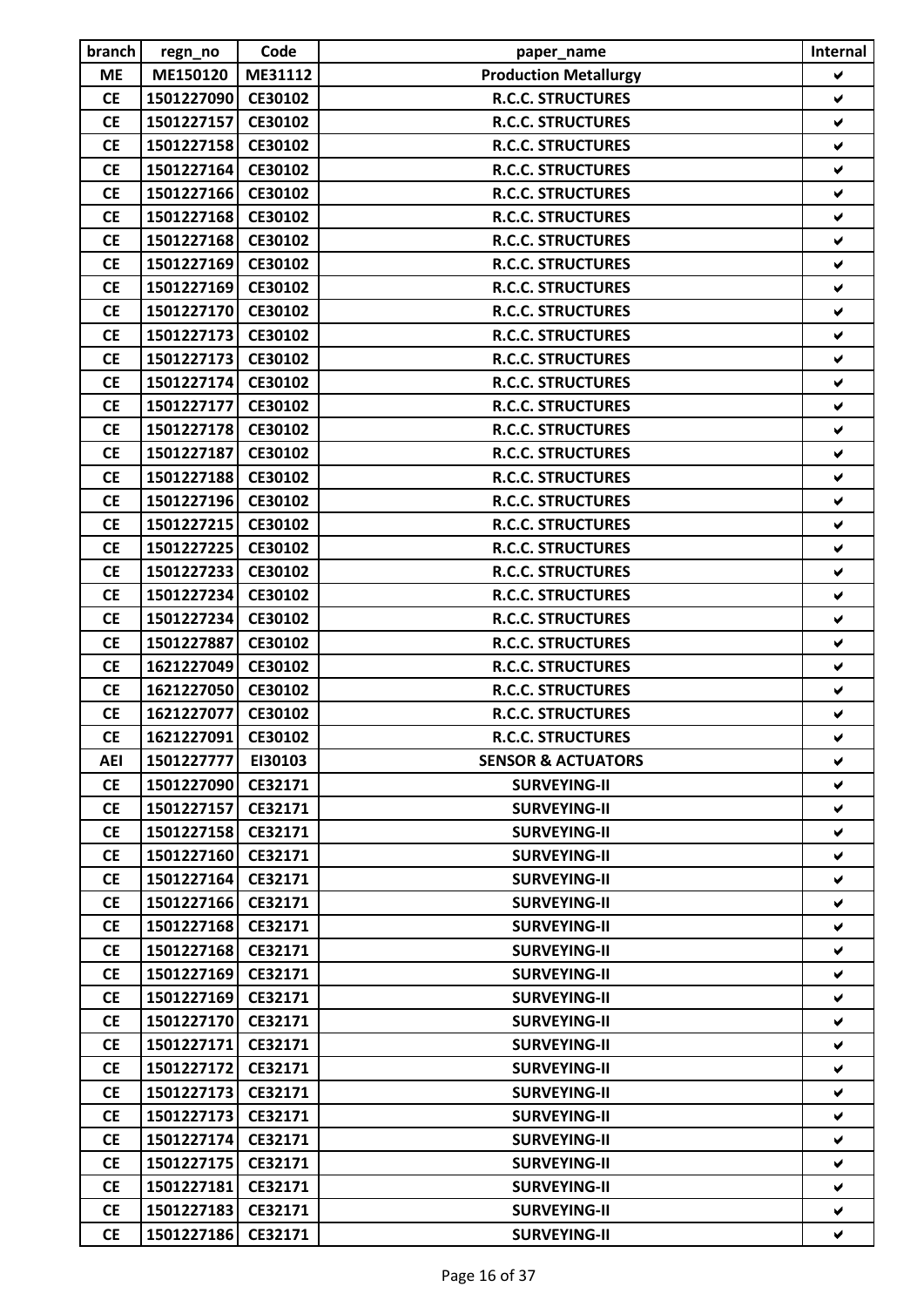| branch     | regn_no                  | Code           | paper_name                   | Internal             |
|------------|--------------------------|----------------|------------------------------|----------------------|
| <b>CE</b>  | 1501227187               | CE32171        | <b>SURVEYING-II</b>          | V                    |
| <b>CE</b>  | 1501227196               | CE32171        | <b>SURVEYING-II</b>          | ✔                    |
| <b>CE</b>  | 1501227203               | CE32171        | <b>SURVEYING-II</b>          | ✔                    |
| <b>CE</b>  | 1501227204               | CE32171        | <b>SURVEYING-II</b>          | V                    |
| <b>CE</b>  | 1501227208               | CE32171        | <b>SURVEYING-II</b>          | ✔                    |
| <b>CE</b>  | 1501227209               | CE32171        | <b>SURVEYING-II</b>          | ✔                    |
| <b>CE</b>  | 1501227215               | CE32171        | <b>SURVEYING-II</b>          | ✔                    |
| <b>CE</b>  | 1501227225               | CE32171        | <b>SURVEYING-II</b>          | ✔                    |
| <b>CE</b>  | 1501227233               | CE32171        | <b>SURVEYING-II</b>          | ✔                    |
| <b>CE</b>  | 1501227234               | CE32171        | <b>SURVEYING-II</b>          | ✔                    |
| <b>CE</b>  | 1501227234               | CE32171        | <b>SURVEYING-II</b>          | ✔                    |
| <b>CE</b>  | 1501227887               | CE32171        | <b>SURVEYING-II</b>          | $\blacktriangledown$ |
| <b>CE</b>  | 1621227037               | CE32171        | <b>SURVEYING-II</b>          | ✔                    |
| <b>CE</b>  | 1621227049               | CE32171        | <b>SURVEYING-II</b>          | ✔                    |
| <b>CE</b>  | 1621227077               | CE32171        | <b>SURVEYING-II</b>          | ✔                    |
| <b>CE</b>  | 1621227091               | CE32171        | <b>SURVEYING-II</b>          | ✔                    |
| <b>CSE</b> | 1401227156               | CS30108        | <b>THEORY OF COMPUTATION</b> | ✔                    |
| <b>CSE</b> | 1401227198               | CS30108        | <b>THEORY OF COMPUTATION</b> | V                    |
| <b>CSE</b> | 1401227230               | CS30108        | <b>THEORY OF COMPUTATION</b> | V                    |
| IT         | 1501227007               | CS30108        | <b>THEORY OF COMPUTATION</b> | ✔                    |
| <b>CSE</b> | 1501227019               | CS30108        | <b>THEORY OF COMPUTATION</b> | ✔                    |
| <b>CSE</b> | 1501227022               | CS30108        | <b>THEORY OF COMPUTATION</b> | ✔                    |
| <b>CSE</b> | 1501227023               | CS30108        | <b>THEORY OF COMPUTATION</b> | ✔                    |
| <b>CSE</b> | 1501227027               | CS30108        | <b>THEORY OF COMPUTATION</b> | ✔                    |
| <b>CSE</b> | 1501227029               | CS30108        | <b>THEORY OF COMPUTATION</b> | ✔                    |
| <b>CSE</b> |                          | CS30108        | <b>THEORY OF COMPUTATION</b> | ✔                    |
| <b>CSE</b> | 1501227030<br>1501227253 | CS30108        | <b>THEORY OF COMPUTATION</b> | ✔                    |
|            |                          |                |                              |                      |
| <b>CSE</b> | 1501227253               | CS30108        | <b>THEORY OF COMPUTATION</b> | ✔                    |
| <b>CSE</b> | 1501227255 CS30108       |                | <b>THEORY OF COMPUTATION</b> | V                    |
| <b>CSE</b> | 1501227265               | <b>CS30108</b> | <b>THEORY OF COMPUTATION</b> | V                    |
| <b>CSE</b> | 1501227265               | CS30108        | <b>THEORY OF COMPUTATION</b> | ✔                    |
| <b>CSE</b> | 1501227266               | CS30108        | <b>THEORY OF COMPUTATION</b> | ✔                    |
| <b>CSE</b> | 1501227269               | <b>CS30108</b> | <b>THEORY OF COMPUTATION</b> | V                    |
| <b>CSE</b> | 1501227277               | CS30108        | <b>THEORY OF COMPUTATION</b> | V                    |
| <b>CSE</b> | 1501227288               | <b>CS30108</b> | <b>THEORY OF COMPUTATION</b> | V                    |
| <b>CSE</b> | 1501227290               | CS30108        | <b>THEORY OF COMPUTATION</b> | V                    |
| <b>CSE</b> | 1501227301               | <b>CS30108</b> | <b>THEORY OF COMPUTATION</b> | V                    |
| <b>CSE</b> | 1501227303               | <b>CS30108</b> | <b>THEORY OF COMPUTATION</b> | V                    |
| <b>CSE</b> | 1501227304               | <b>CS30108</b> | <b>THEORY OF COMPUTATION</b> | V                    |
| <b>CSE</b> | 1501227306               | <b>CS30108</b> | <b>THEORY OF COMPUTATION</b> | V                    |
| <b>CSE</b> | 1501227320               | <b>CS30108</b> | <b>THEORY OF COMPUTATION</b> | ✔                    |
| <b>CSE</b> | 1501227330               | CS30108        | <b>THEORY OF COMPUTATION</b> | V                    |
| <b>CSE</b> | 1501227332               | <b>CS30108</b> | <b>THEORY OF COMPUTATION</b> | V                    |
| <b>CSE</b> | 1501227340               | <b>CS30108</b> | <b>THEORY OF COMPUTATION</b> | ✔                    |
| IT         | 1501227627               | CS30108        | <b>THEORY OF COMPUTATION</b> | V                    |
| IT         | 1501227629               | <b>CS30108</b> | <b>THEORY OF COMPUTATION</b> | V                    |
| IT         | 1501227637               | CS30108        | <b>THEORY OF COMPUTATION</b> | V                    |
| IT         | 1501227658               | <b>CS30108</b> | <b>THEORY OF COMPUTATION</b> | V                    |
| IT         | 1501227670               | CS30108        | <b>THEORY OF COMPUTATION</b> | V                    |
| <b>CSE</b> | 1621227005               | <b>CS30108</b> | <b>THEORY OF COMPUTATION</b> | V                    |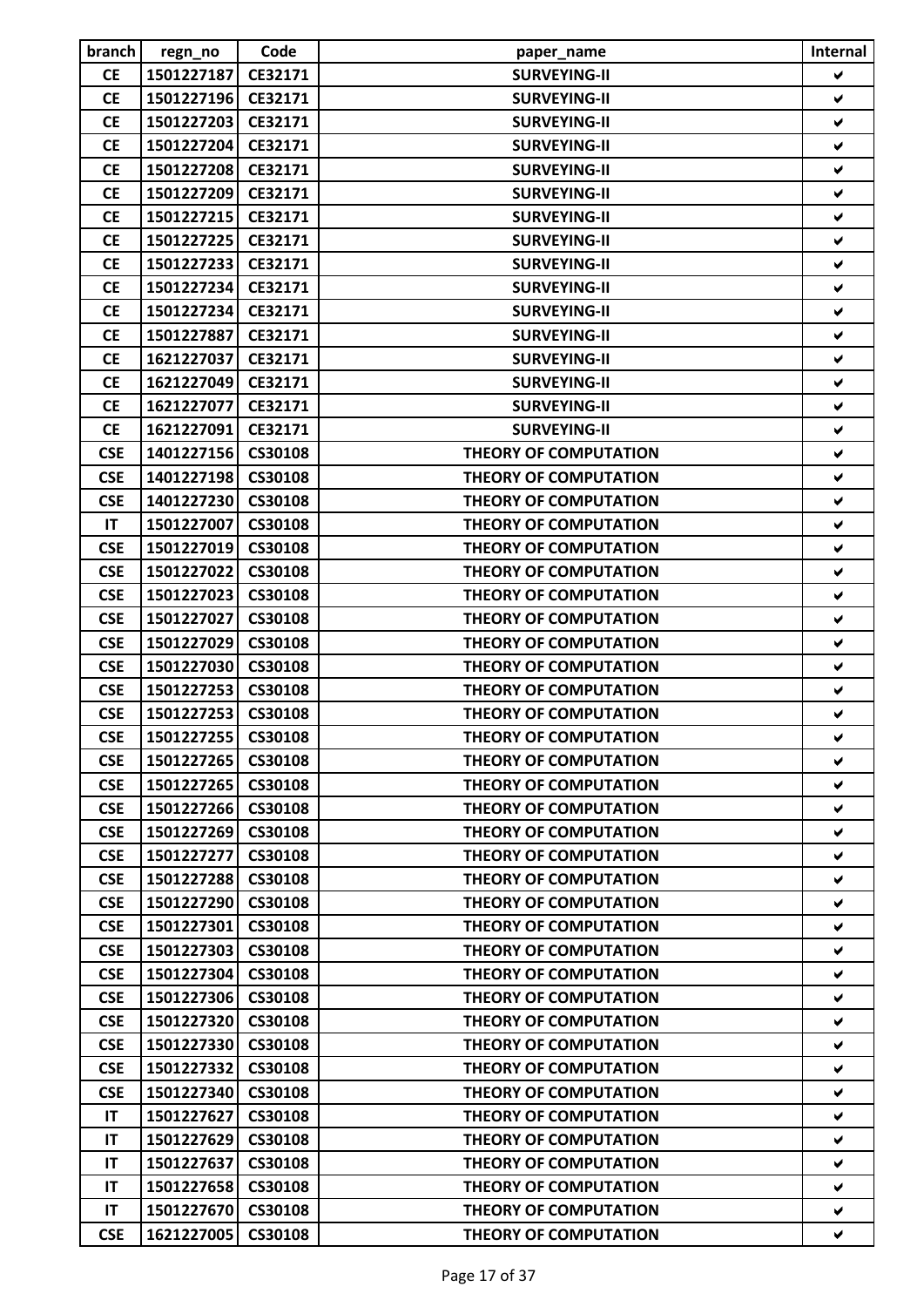| branch                 | regn_no            | Code    | paper_name                   | Internal             |
|------------------------|--------------------|---------|------------------------------|----------------------|
| <b>CSE</b>             | 1621227092         | CS30108 | <b>THEORY OF COMPUTATION</b> | V                    |
| <b>CSE</b>             | 1621227103         | CS30108 | <b>THEORY OF COMPUTATION</b> | ✔                    |
| <b>CE</b>              | 1501227090 CE30105 |         | <b>TRANSPORTATION ENGG-I</b> | ✔                    |
| <b>CE</b>              | 1501227157         | CE30105 | <b>TRANSPORTATION ENGG-I</b> | ✔                    |
| <b>CE</b>              | 1501227160         | CE30105 | <b>TRANSPORTATION ENGG-I</b> | ✔                    |
| <b>CE</b>              | 1501227164         | CE30105 | <b>TRANSPORTATION ENGG-I</b> | ✔                    |
| <b>CE</b>              | 1501227168         | CE30105 | <b>TRANSPORTATION ENGG-I</b> | ✔                    |
| <b>CE</b>              | 1501227169         | CE30105 | <b>TRANSPORTATION ENGG-I</b> | ✔                    |
| <b>CE</b>              | 1501227169         | CE30105 | <b>TRANSPORTATION ENGG-I</b> | V                    |
| <b>CE</b>              | 1501227170 CE30105 |         | <b>TRANSPORTATION ENGG-I</b> | ✔                    |
| <b>CE</b>              | 1501227171         | CE30105 | <b>TRANSPORTATION ENGG-I</b> | ✔                    |
| <b>CE</b>              | 1501227173         | CE30105 | <b>TRANSPORTATION ENGG-I</b> | $\blacktriangledown$ |
| <b>CE</b>              | 1501227173         | CE30105 | <b>TRANSPORTATION ENGG-I</b> | ✔                    |
| <b>CE</b>              | 1501227174         | CE30105 | <b>TRANSPORTATION ENGG-I</b> | ✔                    |
| <b>CE</b>              | 1501227176 CE30105 |         | <b>TRANSPORTATION ENGG-I</b> | ✔                    |
| <b>CE</b>              | 1501227177         | CE30105 | <b>TRANSPORTATION ENGG-I</b> | ✔                    |
| <b>CE</b>              | 1501227178         | CE30105 | <b>TRANSPORTATION ENGG-I</b> | ✔                    |
| <b>CE</b>              | 1501227179         | CE30105 | <b>TRANSPORTATION ENGG-I</b> | V                    |
| <b>CE</b>              | 1501227181         | CE30105 | <b>TRANSPORTATION ENGG-I</b> | $\blacktriangledown$ |
| <b>CE</b>              | 1501227187         | CE30105 | <b>TRANSPORTATION ENGG-I</b> | ✔                    |
| <b>CE</b>              | 1501227204         | CE30105 | <b>TRANSPORTATION ENGG-I</b> | ✔                    |
| <b>CE</b>              | 1501227208         | CE30105 | <b>TRANSPORTATION ENGG-I</b> | ✔                    |
| <b>CE</b>              | 1501227215         | CE30105 | <b>TRANSPORTATION ENGG-I</b> | ✔                    |
| <b>CE</b>              | 1501227225         | CE30105 | <b>TRANSPORTATION ENGG-I</b> | $\blacktriangledown$ |
| <b>CE</b>              | 1501227226 CE30105 |         | <b>TRANSPORTATION ENGG-I</b> | ✔                    |
| <b>CE</b>              | 1501227228         | CE30105 | <b>TRANSPORTATION ENGG-I</b> | ✔                    |
| <b>CE</b>              | 1501227231         | CE30105 | <b>TRANSPORTATION ENGG-I</b> | V                    |
| <b>CE</b>              | 1501227233 CE30105 |         |                              |                      |
|                        | 1501227234 CE30105 |         | <b>TRANSPORTATION ENGG-I</b> | ✔                    |
| <b>CE</b><br><b>CE</b> |                    |         | <b>TRANSPORTATION ENGG-I</b> | $\blacktriangledown$ |
|                        | 1501227234         | CE30105 | <b>TRANSPORTATION ENGG-I</b> |                      |
| <b>CE</b>              | 1501227778         | CE30105 | <b>TRANSPORTATION ENGG-I</b> | V                    |
| <b>CE</b>              | 1501227887         | CE30105 | <b>TRANSPORTATION ENGG-I</b> | ✔                    |
| <b>CE</b>              | 1621227037         | CE30105 | <b>TRANSPORTATION ENGG-I</b> | ✔                    |
| <b>CE</b>              | 1621227045         | CE30105 | <b>TRANSPORTATION ENGG-I</b> | ✔                    |
| <b>CE</b>              | 1621227049         | CE30105 | <b>TRANSPORTATION ENGG-I</b> | ✔                    |
| <b>CE</b>              | 1621227050         | CE30105 | <b>TRANSPORTATION ENGG-I</b> | $\blacktriangledown$ |
| <b>CE</b>              | 1621227064         | CE30105 | <b>TRANSPORTATION ENGG-I</b> | V                    |
| <b>CE</b>              | 1621227076         | CE30105 | <b>TRANSPORTATION ENGG-I</b> | ✔                    |
| <b>CE</b>              | 1621227077         | CE30105 | <b>TRANSPORTATION ENGG-I</b> | V                    |
| <b>CE</b>              | 1621227089         | CE30105 | <b>TRANSPORTATION ENGG-I</b> | V                    |
| <b>CE</b>              | 1621227091         | CE30105 | <b>TRANSPORTATION ENGG-I</b> | ✔                    |
| <b>ETC</b>             | 1501227031         | EC30106 | <b>VLSI Design</b>           | V                    |
| <b>ETC</b>             | 1501227035         | EC30106 | <b>VLSI Design</b>           | V                    |
| <b>ETC</b>             | 1501227039         | EC30106 | <b>VLSI Design</b>           | ✔                    |
| <b>ETC</b>             | 1501227464         | EC30106 | <b>VLSI Design</b>           | ✔                    |
| <b>ETC</b>             | 1501227469         | EC30106 | <b>VLSI Design</b>           | V                    |
| <b>ETC</b>             | 1501227472         | EC30106 | <b>VLSI Design</b>           | V                    |
| <b>ETC</b>             | 1501227484         | EC30106 | <b>VLSI Design</b>           | V                    |
| <b>ETC</b>             | 1501227486         | EC30106 | <b>VLSI Design</b>           | ✔                    |
| <b>ETC</b>             | 1501227491         | EC30106 | <b>VLSI Design</b>           | V                    |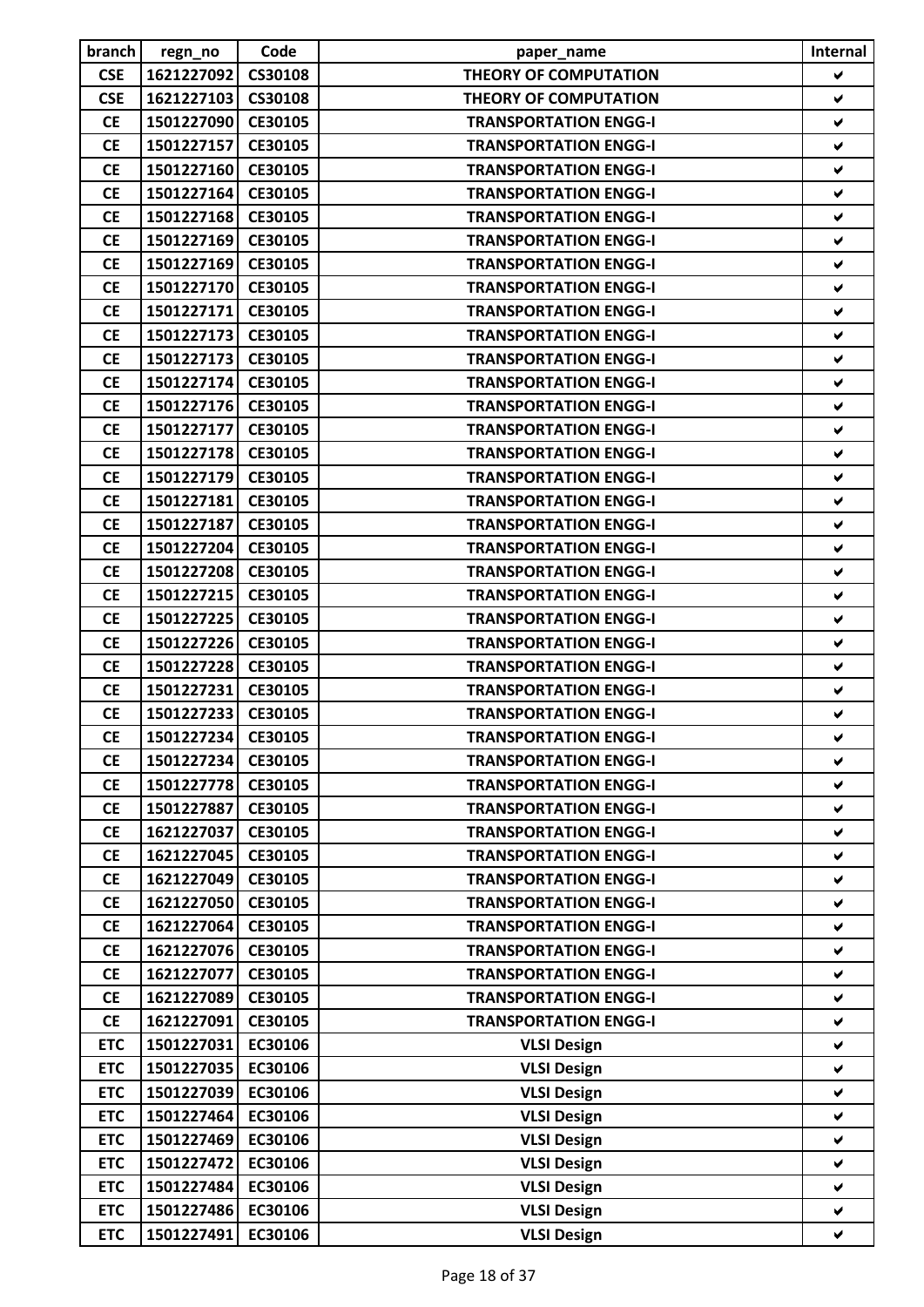| branch     | regn_no            | Code           | paper_name                               | Internal             |
|------------|--------------------|----------------|------------------------------------------|----------------------|
| <b>ETC</b> | 1501227501         | EC30106        | <b>VLSI Design</b>                       | V                    |
| <b>ETC</b> | 1501227503         | EC30106        | <b>VLSI Design</b>                       | ✔                    |
| <b>ETC</b> | 1501227513         | EC30106        | <b>VLSI Design</b>                       | ✔                    |
| <b>ETC</b> | 1501227536         | EC30106        | <b>VLSI Design</b>                       | ✔                    |
| <b>ETC</b> | 1501227539         | EC30106        | <b>VLSI Design</b>                       | ✔                    |
| <b>ETC</b> | 1501227547         | EC30106        | <b>VLSI Design</b>                       | $\checkmark$         |
| <b>ETC</b> | 1501227548         | EC30106        | <b>VLSI Design</b>                       | $\checkmark$         |
| <b>ETC</b> | 1501227551         | EC30106        | <b>VLSI Design</b>                       | ✔                    |
| <b>ETC</b> | 1501227560         | EC30106        | <b>VLSI Design</b>                       | $\checkmark$         |
| <b>ETC</b> | 1501227566         | EC30106        | <b>VLSI Design</b>                       | ✔                    |
| <b>ETC</b> | 1501227567         | EC30106        | <b>VLSI Design</b>                       | ✔                    |
| <b>ETC</b> | 1501227577         | EC30106        | <b>VLSI Design</b>                       | V                    |
| <b>ETC</b> | 1501227589         | EC30106        | <b>VLSI Design</b>                       | V                    |
| <b>ETC</b> | 1501227591         | EC30106        | <b>VLSI Design</b>                       | ✔                    |
| <b>ETC</b> | 1501227594         | EC30106        | <b>VLSI Design</b>                       | V                    |
| <b>ETC</b> | 1501227605         | EC30106        | <b>VLSI Design</b>                       | V                    |
| <b>ETC</b> | 1501227607         | EC30106        | <b>VLSI Design</b>                       | ✔                    |
| <b>ETC</b> | 1501227610         | EC30106        | <b>VLSI Design</b>                       | V                    |
| <b>ETC</b> | 1621227055         | EC30106        | <b>VLSI Design</b>                       | $\checkmark$         |
| <b>ETC</b> | 1621227090         | EC30106        | <b>VLSI Design</b>                       | ✔                    |
| <b>ETC</b> | 1621227095         | EC30106        | <b>VLSI Design</b>                       | V                    |
| <b>ETC</b> | 1621227101         | EC30106        | <b>VLSI Design</b>                       | V                    |
| <b>CE</b>  | 1501227086         | CE30103        | <b>WATER SUPPLY &amp; SANITARY ENGG.</b> | ✔                    |
| <b>CE</b>  | 1501227088         | CE30103        | <b>WATER SUPPLY &amp; SANITARY ENGG.</b> | $\checkmark$         |
| <b>CE</b>  | 1501227090         | CE30103        | <b>WATER SUPPLY &amp; SANITARY ENGG.</b> | V                    |
| <b>CE</b>  | 1501227092         | CE30103        | <b>WATER SUPPLY &amp; SANITARY ENGG.</b> | ✔                    |
| <b>CE</b>  | 1501227094         | CE30103        | <b>WATER SUPPLY &amp; SANITARY ENGG.</b> | V                    |
| <b>CE</b>  | 1501227157         | CE30103        | <b>WATER SUPPLY &amp; SANITARY ENGG.</b> | $\blacktriangledown$ |
| <b>CE</b>  | 1501227162 CE30103 |                | <b>WATER SUPPLY &amp; SANITARY ENGG.</b> |                      |
| <b>CE</b>  | 1501227163         | CE30103        | WATER SUPPLY & SANITARY ENGG.            | V.                   |
| <b>CE</b>  | 1501227164 CE30103 |                | <b>WATER SUPPLY &amp; SANITARY ENGG.</b> | V.                   |
|            |                    | CE30103        | <b>WATER SUPPLY &amp; SANITARY ENGG.</b> | V                    |
| <b>CE</b>  | 1501227168         | CE30103        |                                          |                      |
| <b>CE</b>  | 1501227169         |                | WATER SUPPLY & SANITARY ENGG.            | V                    |
| <b>CE</b>  | 1501227170 CE30103 |                | <b>WATER SUPPLY &amp; SANITARY ENGG.</b> | ✔                    |
| <b>CE</b>  | 1501227171         | CE30103        | WATER SUPPLY & SANITARY ENGG.            | ✔                    |
| <b>CE</b>  | 1501227173         | CE30103        | <b>WATER SUPPLY &amp; SANITARY ENGG.</b> | v.                   |
| <b>CE</b>  | 1501227174         | CE30103        | WATER SUPPLY & SANITARY ENGG.            | ✔                    |
| <b>CE</b>  | 1501227175         | CE30103        | <b>WATER SUPPLY &amp; SANITARY ENGG.</b> | V                    |
| <b>CE</b>  | 1501227176 CE30103 |                | WATER SUPPLY & SANITARY ENGG.            | V                    |
| <b>CE</b>  | 1501227177         | CE30103        | WATER SUPPLY & SANITARY ENGG.            | v                    |
| <b>CE</b>  | 1501227178         | CE30103        | <b>WATER SUPPLY &amp; SANITARY ENGG.</b> | V                    |
| <b>CE</b>  | 1501227179         | <b>CE30103</b> | WATER SUPPLY & SANITARY ENGG.            | V                    |
| <b>CE</b>  | 1501227181         | CE30103        | WATER SUPPLY & SANITARY ENGG.            | ✔                    |
| <b>CE</b>  | 1501227183         | CE30103        | <b>WATER SUPPLY &amp; SANITARY ENGG.</b> | V.                   |
| <b>CE</b>  | 1501227184         | CE30103        | <b>WATER SUPPLY &amp; SANITARY ENGG.</b> | V                    |
| <b>CE</b>  | 1501227186         | CE30103        | WATER SUPPLY & SANITARY ENGG.            | V                    |
| <b>CE</b>  | 1501227187         | CE30103        | <b>WATER SUPPLY &amp; SANITARY ENGG.</b> | V                    |
| <b>CE</b>  | 1501227188         | CE30103        | WATER SUPPLY & SANITARY ENGG.            | v                    |
| <b>CE</b>  | 1501227195         | CE30103        | <b>WATER SUPPLY &amp; SANITARY ENGG.</b> | ✔                    |
| <b>CE</b>  | 1501227196         | CE30103        | WATER SUPPLY & SANITARY ENGG.            | V                    |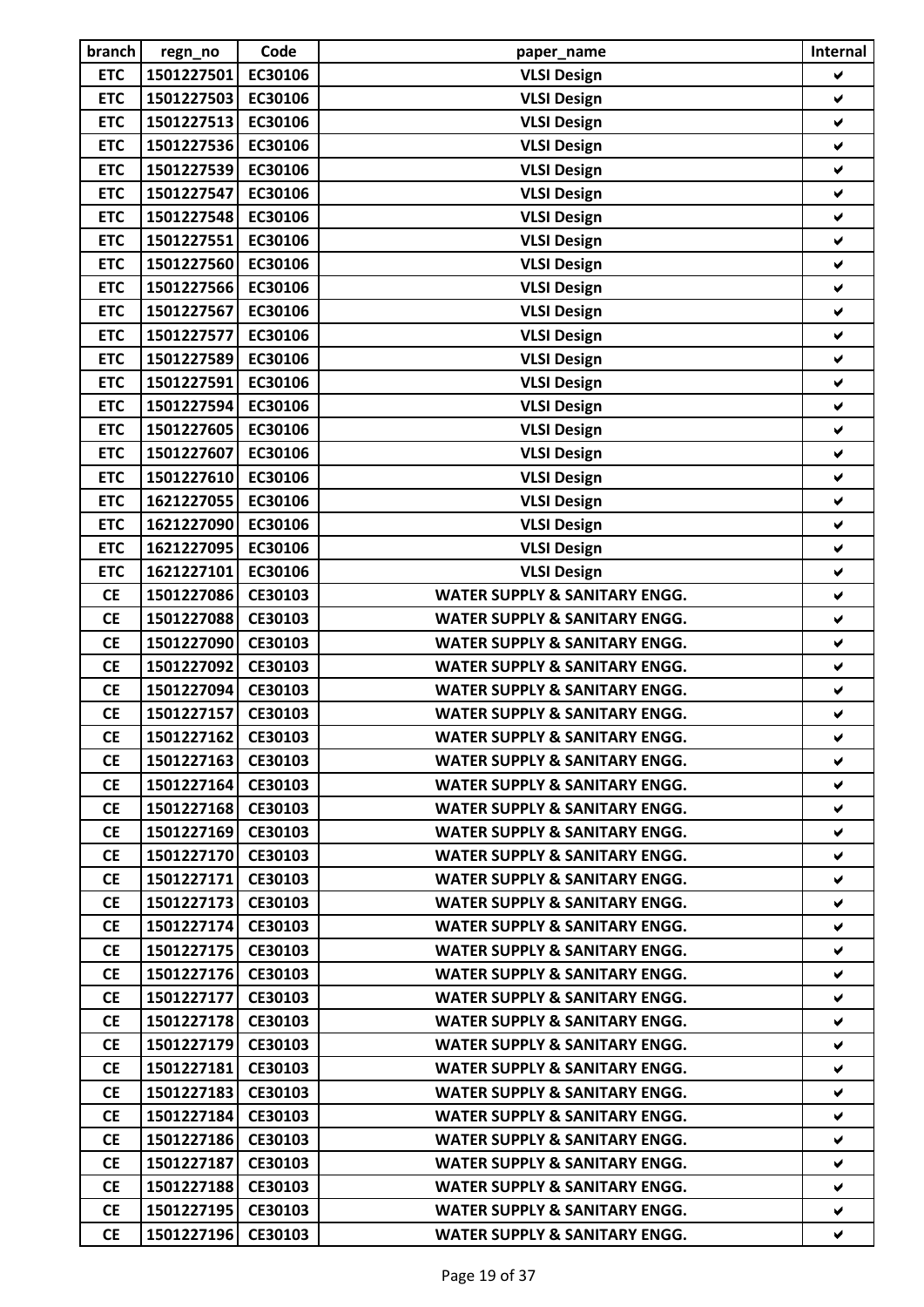| branch    | regn_no            | Code    | paper_name                               | Internal             |
|-----------|--------------------|---------|------------------------------------------|----------------------|
| <b>CE</b> | 1501227199 CE30103 |         | <b>WATER SUPPLY &amp; SANITARY ENGG.</b> | V                    |
| <b>CE</b> | 1501227201         | CE30103 | <b>WATER SUPPLY &amp; SANITARY ENGG.</b> | ✔                    |
| <b>CE</b> | 1501227202 CE30103 |         | <b>WATER SUPPLY &amp; SANITARY ENGG.</b> | V                    |
| <b>CE</b> | 1501227203 CE30103 |         | <b>WATER SUPPLY &amp; SANITARY ENGG.</b> | $\blacktriangledown$ |
| <b>CE</b> | 1501227204 CE30103 |         | <b>WATER SUPPLY &amp; SANITARY ENGG.</b> | $\blacktriangledown$ |
| <b>CE</b> | 1501227205         | CE30103 | <b>WATER SUPPLY &amp; SANITARY ENGG.</b> | ✔                    |
| <b>CE</b> | 1501227208 CE30103 |         | <b>WATER SUPPLY &amp; SANITARY ENGG.</b> | V                    |
| <b>CE</b> | 1501227213 CE30103 |         | <b>WATER SUPPLY &amp; SANITARY ENGG.</b> | ✔                    |
| <b>CE</b> | 1501227215 CE30103 |         | <b>WATER SUPPLY &amp; SANITARY ENGG.</b> | V                    |
| <b>CE</b> | 1501227219 CE30103 |         | <b>WATER SUPPLY &amp; SANITARY ENGG.</b> | ✔                    |
| <b>CE</b> | 1501227225 CE30103 |         | <b>WATER SUPPLY &amp; SANITARY ENGG.</b> | ✔                    |
| <b>CE</b> | 1501227226 CE30103 |         | <b>WATER SUPPLY &amp; SANITARY ENGG.</b> | V                    |
| <b>CE</b> | 1501227228 CE30103 |         | <b>WATER SUPPLY &amp; SANITARY ENGG.</b> | ✔                    |
| <b>CE</b> | 1501227231 CE30103 |         | <b>WATER SUPPLY &amp; SANITARY ENGG.</b> | ✔                    |
| <b>CE</b> | 1501227233 CE30103 |         | <b>WATER SUPPLY &amp; SANITARY ENGG.</b> | V                    |
| <b>CE</b> | 1501227234 CE30103 |         | WATER SUPPLY & SANITARY ENGG.            | V                    |
| <b>CE</b> | 1501227238 CE30103 |         | <b>WATER SUPPLY &amp; SANITARY ENGG.</b> | ✔                    |
| <b>CE</b> | 1501227887         | CE30103 | <b>WATER SUPPLY &amp; SANITARY ENGG.</b> | V                    |
| <b>CE</b> | 1621227006 CE30103 |         | <b>WATER SUPPLY &amp; SANITARY ENGG.</b> | ✔                    |
| <b>CE</b> | 1621227013         | CE30103 | <b>WATER SUPPLY &amp; SANITARY ENGG.</b> | ✔                    |
| <b>CE</b> | 1621227030 CE30103 |         | <b>WATER SUPPLY &amp; SANITARY ENGG.</b> | ✔                    |
| <b>CE</b> | 1621227037         | CE30103 | <b>WATER SUPPLY &amp; SANITARY ENGG.</b> | V                    |
| <b>CE</b> | 1621227045 CE30103 |         | <b>WATER SUPPLY &amp; SANITARY ENGG.</b> | V                    |
| <b>CE</b> | 1621227049 CE30103 |         | <b>WATER SUPPLY &amp; SANITARY ENGG.</b> | V                    |
| <b>CE</b> | 1621227050 CE30103 |         | <b>WATER SUPPLY &amp; SANITARY ENGG.</b> | ✔                    |
| <b>CE</b> | 1621227052 CE30103 |         | WATER SUPPLY & SANITARY ENGG.            | ✔                    |
| <b>CE</b> | 1621227054 CE30103 |         | <b>WATER SUPPLY &amp; SANITARY ENGG.</b> | V                    |
| <b>CE</b> | 1621227059 CE30103 |         | <b>WATER SUPPLY &amp; SANITARY ENGG.</b> | ✔                    |
| <b>CE</b> | 1621227064 CE30103 |         | <b>WATER SUPPLY &amp; SANITARY ENGG.</b> |                      |
| <b>CE</b> | 1621227069         | CE30103 | <b>WATER SUPPLY &amp; SANITARY ENGG.</b> | V.                   |
| <b>CE</b> | 1621227076         | CE30103 | WATER SUPPLY & SANITARY ENGG.            | ✔                    |
| <b>CE</b> | 1621227077         | CE30103 | <b>WATER SUPPLY &amp; SANITARY ENGG.</b> | V                    |
| <b>CE</b> | 1621227089         | CE30103 | <b>WATER SUPPLY &amp; SANITARY ENGG.</b> | V.                   |
| <b>CE</b> | 1621227091         | CE30103 | <b>WATER SUPPLY &amp; SANITARY ENGG.</b> | V                    |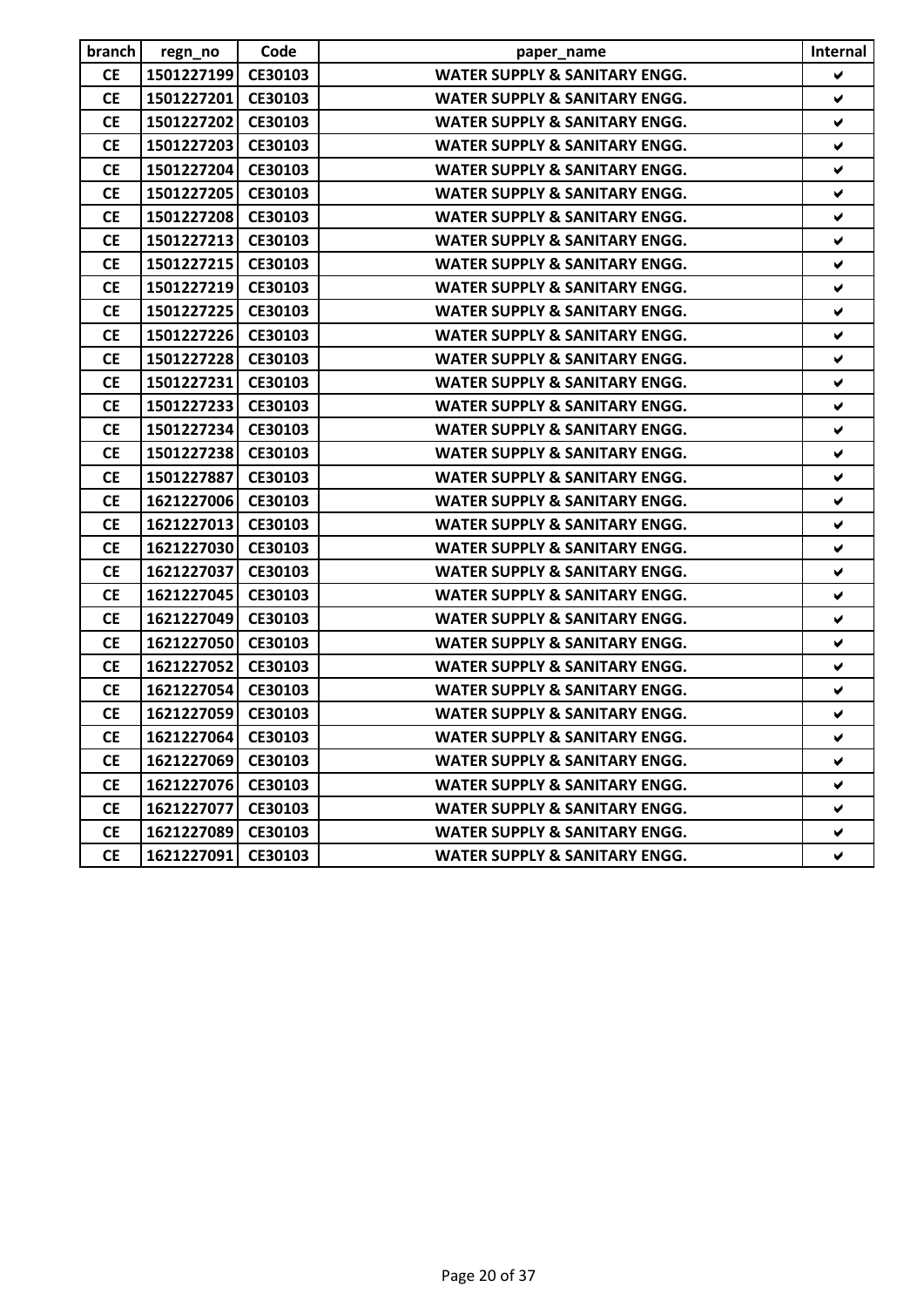## **List of students having less than 16 marks in Internal Examination of 6th Semester B.Tech course.**

| branch     | regn_no            | Code    | paper_name                            | Internal             |
|------------|--------------------|---------|---------------------------------------|----------------------|
| <b>CSE</b> | 1401227156         | CS30114 | <b>ADVANCED COMPUTER ARCHITECTURE</b> | ✔                    |
| <b>CSE</b> | 1401227198         | CS30114 | <b>ADVANCED COMPUTER ARCHITECTURE</b> | $\blacktriangledown$ |
| <b>CSE</b> | 1401227230         | CS30114 | <b>ADVANCED COMPUTER ARCHITECTURE</b> | $\blacktriangledown$ |
| <b>CSE</b> | 1501227023         | CS30114 | <b>ADVANCED COMPUTER ARCHITECTURE</b> | ✔                    |
| <b>CSE</b> | 1501227029         | CS30114 | <b>ADVANCED COMPUTER ARCHITECTURE</b> | V                    |
| <b>CSE</b> | 1501227253         | CS30114 | <b>ADVANCED COMPUTER ARCHITECTURE</b> | $\blacktriangledown$ |
| <b>CSE</b> | 1501227262         | CS30114 | <b>ADVANCED COMPUTER ARCHITECTURE</b> | ✔                    |
| <b>CSE</b> | 1501227265         | CS30114 | <b>ADVANCED COMPUTER ARCHITECTURE</b> | V                    |
| <b>CSE</b> | 1501227266         | CS30114 | <b>ADVANCED COMPUTER ARCHITECTURE</b> | ✔                    |
| <b>CSE</b> | 1501227269         | CS30114 | <b>ADVANCED COMPUTER ARCHITECTURE</b> | ✔                    |
| <b>CSE</b> | 1501227277         | CS30114 | <b>ADVANCED COMPUTER ARCHITECTURE</b> | V                    |
| <b>CSE</b> | 1501227290         | CS30114 | <b>ADVANCED COMPUTER ARCHITECTURE</b> | ✔                    |
| <b>CSE</b> | 1501227301         | CS30114 | <b>ADVANCED COMPUTER ARCHITECTURE</b> | ✔                    |
| <b>CSE</b> | 1501227303         | CS30114 | <b>ADVANCED COMPUTER ARCHITECTURE</b> | V                    |
| <b>CSE</b> | 1501227304         | CS30114 | <b>ADVANCED COMPUTER ARCHITECTURE</b> | $\blacktriangledown$ |
| <b>CSE</b> | 1501227306         | CS30114 | <b>ADVANCED COMPUTER ARCHITECTURE</b> | ✔                    |
| <b>CSE</b> | 1501227320         | CS30114 | <b>ADVANCED COMPUTER ARCHITECTURE</b> | $\checkmark$         |
| <b>CSE</b> | 1501227330         | CS30114 | <b>ADVANCED COMPUTER ARCHITECTURE</b> | ✔                    |
| <b>CSE</b> | 1501227332         | CS30114 | <b>ADVANCED COMPUTER ARCHITECTURE</b> | ✔                    |
| IT         | 1501227627         | CS30114 | <b>ADVANCED COMPUTER ARCHITECTURE</b> | V                    |
| IT         | 1501227629         | CS30114 | <b>ADVANCED COMPUTER ARCHITECTURE</b> | ✔                    |
| IT         | 1501227637         | CS30114 | <b>ADVANCED COMPUTER ARCHITECTURE</b> | ✔                    |
| IT         | 1501227670         | CS30114 | <b>ADVANCED COMPUTER ARCHITECTURE</b> | ✔                    |
| <b>CSE</b> | 1621227005         | CS30114 | <b>ADVANCED COMPUTER ARCHITECTURE</b> | ✔                    |
| <b>CSE</b> | 1621227103         | CS30114 | <b>ADVANCED COMPUTER ARCHITECTURE</b> | ✔                    |
| <b>ME</b>  | 1401227535         | ME30114 | <b>ADVANCED MECHANICS OF SOLIDS</b>   | V                    |
| <b>ME</b>  | 1501227674         | ME30114 | <b>ADVANCED MECHANICS OF SOLIDS</b>   | $\checkmark$         |
| <b>ME</b>  | 1501227694         | ME30114 | <b>ADVANCED MECHANICS OF SOLIDS</b>   | $\checkmark$         |
| ME         | 1501227709 ME30114 |         | <b>ADVANCED MECHANICS OF SOLIDS</b>   | ✔                    |
| МE         | 1501227714 ME30114 |         | <b>ADVANCED MECHANICS OF SOLIDS</b>   | ✔                    |
| <b>ME</b>  | 1501227719 ME30114 |         | <b>ADVANCED MECHANICS OF SOLIDS</b>   | V                    |
| <b>ME</b>  | 1501227723         | ME30114 | <b>ADVANCED MECHANICS OF SOLIDS</b>   | V.                   |
| <b>ME</b>  | 1501227731         | ME30114 | <b>ADVANCED MECHANICS OF SOLIDS</b>   | v                    |
| <b>ME</b>  | 1501227748         | ME30114 | <b>ADVANCED MECHANICS OF SOLIDS</b>   | ✔                    |
| МE         | 1501227763         | ME30114 | <b>ADVANCED MECHANICS OF SOLIDS</b>   | V                    |
| ME         | 1501227764         | ME30114 | <b>ADVANCED MECHANICS OF SOLIDS</b>   | V                    |
| <b>ME</b>  | 1501227768         | ME30114 | <b>ADVANCED MECHANICS OF SOLIDS</b>   | V                    |
| <b>ME</b>  | 1501227775         | ME30114 | <b>ADVANCED MECHANICS OF SOLIDS</b>   | ✔                    |
| <b>ME</b>  | 1501227841         | ME30114 | <b>ADVANCED MECHANICS OF SOLIDS</b>   | V                    |
| <b>ME</b>  | 1501227843         | ME30114 | <b>ADVANCED MECHANICS OF SOLIDS</b>   | V                    |
| <b>ME</b>  | 1501227847         | ME30114 | <b>ADVANCED MECHANICS OF SOLIDS</b>   | V.                   |
| <b>ME</b>  | 1501227848         | ME30114 | <b>ADVANCED MECHANICS OF SOLIDS</b>   | V                    |
| <b>ME</b>  | 1501227850         | ME30114 | <b>ADVANCED MECHANICS OF SOLIDS</b>   | V                    |
| <b>ME</b>  | 1501227868         | ME30114 | <b>ADVANCED MECHANICS OF SOLIDS</b>   | v                    |
| <b>ME</b>  | 1621227004         | ME30114 | <b>ADVANCED MECHANICS OF SOLIDS</b>   | V                    |
| <b>ME</b>  | 1621227008         | ME30114 | <b>ADVANCED MECHANICS OF SOLIDS</b>   | V                    |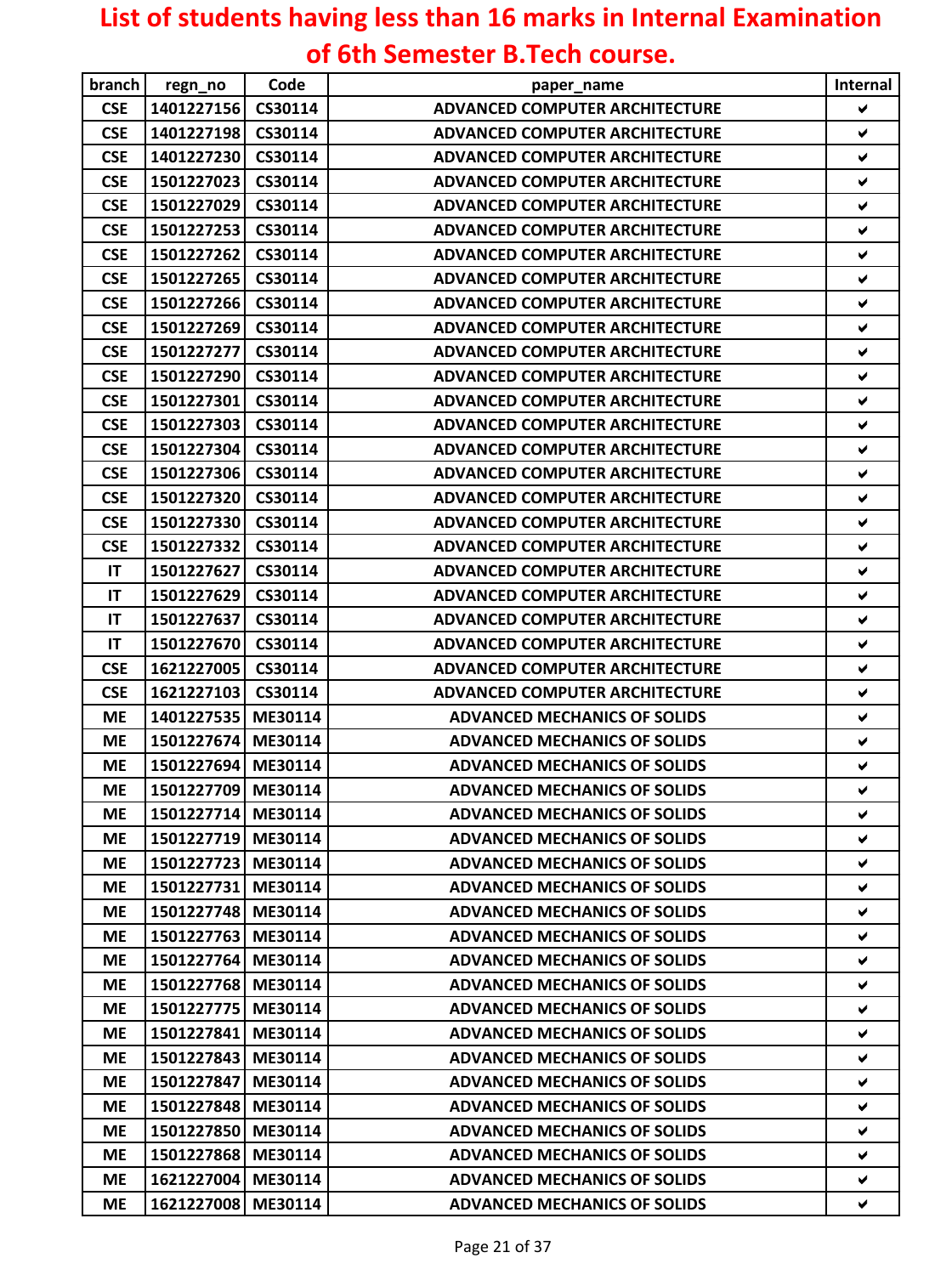| branch     | regn_no              | Code    | paper_name                                             | Internal             |
|------------|----------------------|---------|--------------------------------------------------------|----------------------|
| ME         | 1621227022           | ME30114 | <b>ADVANCED MECHANICS OF SOLIDS</b>                    | V                    |
| <b>ME</b>  | 1621227024           | ME30114 | <b>ADVANCED MECHANICS OF SOLIDS</b>                    | ✔                    |
| <b>ME</b>  | 1621227026           | ME30114 | <b>ADVANCED MECHANICS OF SOLIDS</b>                    | V                    |
| <b>ME</b>  | 1621227057           | ME30114 | <b>ADVANCED MECHANICS OF SOLIDS</b>                    | ✔                    |
| <b>ME</b>  | 1621227060           | ME30114 | <b>ADVANCED MECHANICS OF SOLIDS</b>                    | ✔                    |
| <b>ME</b>  | 1621227088           | ME30114 | <b>ADVANCED MECHANICS OF SOLIDS</b>                    | ✔                    |
| <b>ME</b>  | 1621227098           | ME30114 | <b>ADVANCED MECHANICS OF SOLIDS</b>                    | ✔                    |
| <b>ME</b>  | ME150120             | ME30114 | <b>ADVANCED MECHANICS OF SOLIDS</b>                    | ✔                    |
| <b>AEI</b> | 1501227130           | EI30106 | <b>BIOMEDICAL INSTRUMENTATION</b>                      | ✔                    |
| <b>AEI</b> | 1501227777           | EI30106 | <b>BIOMEDICAL INSTRUMENTATION</b>                      | ✔                    |
| <b>CSE</b> | 1401227156           | CS30112 | <b>COMPILER DESIGN</b>                                 | ✔                    |
| <b>CSE</b> | 1401227198           | CS30112 | <b>COMPILER DESIGN</b>                                 | V                    |
| <b>CSE</b> | 1401227230           | CS30112 | <b>COMPILER DESIGN</b>                                 | ✔                    |
| <b>CSE</b> | 1501227023           | CS30112 | <b>COMPILER DESIGN</b>                                 | ✔                    |
| <b>CSE</b> | 1501227029           | CS30112 | <b>COMPILER DESIGN</b>                                 | ✔                    |
| <b>CSE</b> | 1501227253           | CS30112 | <b>COMPILER DESIGN</b>                                 | ✔                    |
| <b>CSE</b> | 1501227262           | CS30112 | <b>COMPILER DESIGN</b>                                 | ✔                    |
| <b>CSE</b> | 1501227265           | CS30112 | <b>COMPILER DESIGN</b>                                 | ✔                    |
| <b>CSE</b> | 1501227266 CS30112   |         | <b>COMPILER DESIGN</b>                                 | ✔                    |
| <b>CSE</b> | 1501227269           | CS30112 | <b>COMPILER DESIGN</b>                                 | ✔                    |
| <b>CSE</b> | 1501227277           | CS30112 | <b>COMPILER DESIGN</b>                                 | ✔                    |
| <b>CSE</b> | 1501227290           | CS30112 | <b>COMPILER DESIGN</b>                                 | ✔                    |
| <b>CSE</b> | 1501227298           | CS30112 | <b>COMPILER DESIGN</b>                                 | ✔                    |
| <b>CSE</b> | 1501227301           | CS30112 | <b>COMPILER DESIGN</b>                                 | $\blacktriangledown$ |
| <b>CSE</b> | 1501227303           | CS30112 | <b>COMPILER DESIGN</b>                                 | ✔                    |
| <b>CSE</b> | 1501227304           | CS30112 | <b>COMPILER DESIGN</b>                                 | ✔                    |
| <b>CSE</b> | 1501227306           | CS30112 | <b>COMPILER DESIGN</b>                                 | V                    |
| <b>CSE</b> | 1501227330           | CS30112 | <b>COMPILER DESIGN</b>                                 | ✔                    |
| <b>CSE</b> | 1501227332           | CS30112 | <b>COMPILER DESIGN</b>                                 | ✔                    |
| <b>CSE</b> | 1501227340           | CS30112 | <b>COMPILER DESIGN</b>                                 | ✔                    |
| <b>CSE</b> | 1621227005           | CS30112 | <b>COMPILER DESIGN</b>                                 | V                    |
| <b>CSE</b> | 1621227092           | CS30112 | <b>COMPILER DESIGN</b>                                 | ✔                    |
| <b>CSE</b> | 1621227103           | CS30112 | <b>COMPILER DESIGN</b>                                 | V                    |
| <b>ME</b>  | 1401227535 MA31109   |         | <b>COMPUTATIONAL METHODS IN MECHANICAL ENGINEERING</b> | ✔                    |
| <b>ME</b>  | 1501227674 MA31109   |         | <b>COMPUTATIONAL METHODS IN MECHANICAL ENGINEERING</b> | ✔                    |
| <b>ME</b>  | 1501227680 MA31109   |         | <b>COMPUTATIONAL METHODS IN MECHANICAL ENGINEERING</b> | V                    |
| <b>ME</b>  | 1501227684           | MA31109 | <b>COMPUTATIONAL METHODS IN MECHANICAL ENGINEERING</b> | ✔                    |
| <b>ME</b>  | 1501227690 MA31109   |         | <b>COMPUTATIONAL METHODS IN MECHANICAL ENGINEERING</b> | V                    |
| <b>ME</b>  | 1501227694 MA31109   |         | <b>COMPUTATIONAL METHODS IN MECHANICAL ENGINEERING</b> | V                    |
| <b>ME</b>  | 1501227709           | MA31109 | <b>COMPUTATIONAL METHODS IN MECHANICAL ENGINEERING</b> | V                    |
| <b>ME</b>  | 1501227714 MA31109   |         | <b>COMPUTATIONAL METHODS IN MECHANICAL ENGINEERING</b> | ✔                    |
| <b>ME</b>  | 1501227719 MA31109   |         | <b>COMPUTATIONAL METHODS IN MECHANICAL ENGINEERING</b> | V                    |
| <b>ME</b>  | 1501227723 MA31109   |         | <b>COMPUTATIONAL METHODS IN MECHANICAL ENGINEERING</b> | V                    |
| <b>ME</b>  | 1501227743           | MA31109 | <b>COMPUTATIONAL METHODS IN MECHANICAL ENGINEERING</b> | ✔                    |
| <b>ME</b>  | 1501227763 MA31109   |         | <b>COMPUTATIONAL METHODS IN MECHANICAL ENGINEERING</b> | V                    |
| <b>ME</b>  | 1501227764 MA31109   |         | <b>COMPUTATIONAL METHODS IN MECHANICAL ENGINEERING</b> | ✔                    |
| <b>ME</b>  | 1501227768 MA31109   |         | <b>COMPUTATIONAL METHODS IN MECHANICAL ENGINEERING</b> | V                    |
| <b>ME</b>  | 1501227775           | MA31109 | <b>COMPUTATIONAL METHODS IN MECHANICAL ENGINEERING</b> | V                    |
| <b>ME</b>  | 1501227835   MA31109 |         | <b>COMPUTATIONAL METHODS IN MECHANICAL ENGINEERING</b> | ✔                    |
| <b>ME</b>  | 1501227841           | MA31109 | <b>COMPUTATIONAL METHODS IN MECHANICAL ENGINEERING</b> | V                    |
|            |                      |         |                                                        |                      |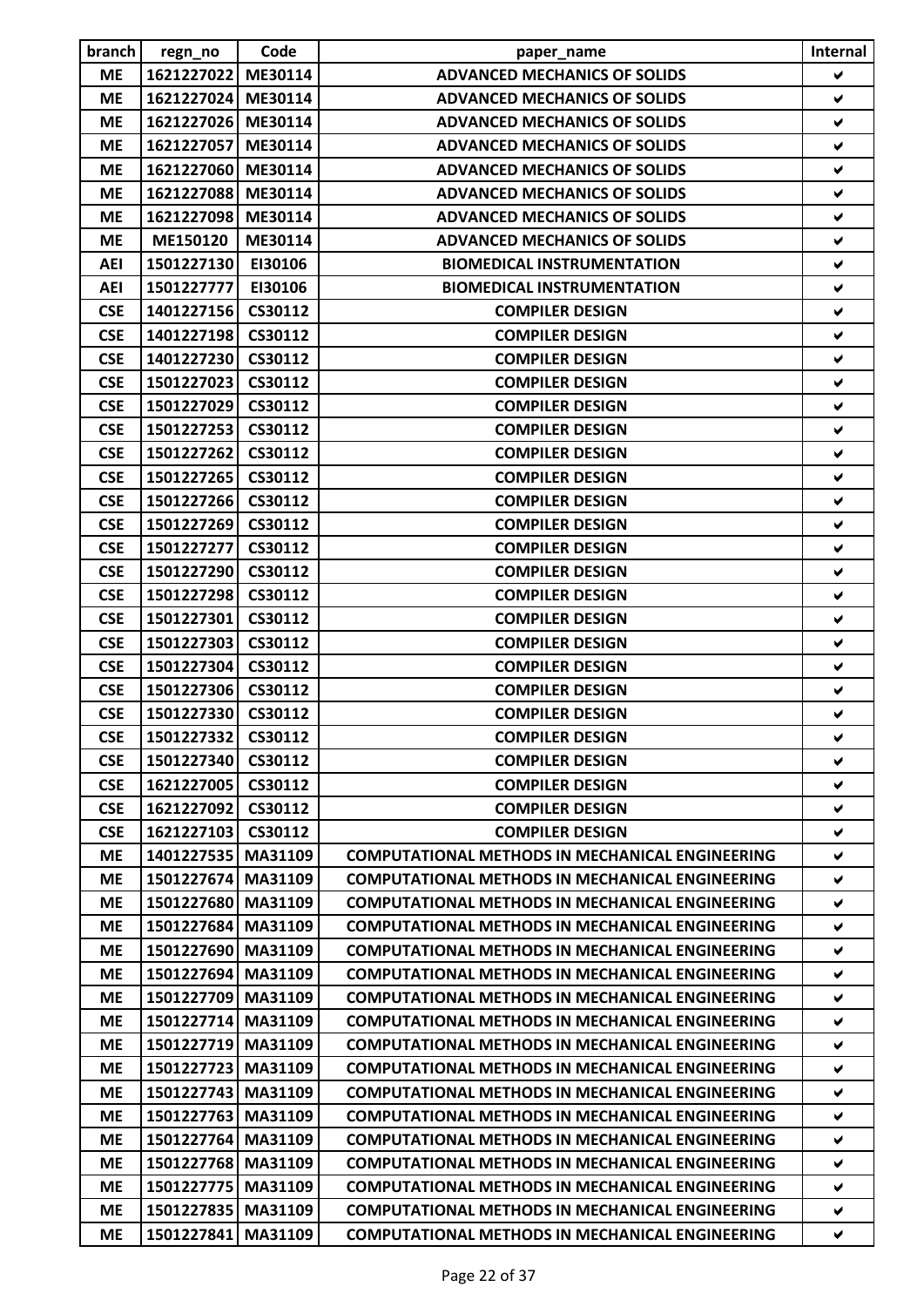| branch     | regn_no            | Code    | paper_name                                             | Internal             |
|------------|--------------------|---------|--------------------------------------------------------|----------------------|
| <b>ME</b>  | 1501227843         | MA31109 | <b>COMPUTATIONAL METHODS IN MECHANICAL ENGINEERING</b> | ✔                    |
| <b>ME</b>  | 1501227848 MA31109 |         | <b>COMPUTATIONAL METHODS IN MECHANICAL ENGINEERING</b> | ✔                    |
| <b>ME</b>  | 1501227850 MA31109 |         | <b>COMPUTATIONAL METHODS IN MECHANICAL ENGINEERING</b> | V                    |
| <b>ME</b>  | 1501227853 MA31109 |         | <b>COMPUTATIONAL METHODS IN MECHANICAL ENGINEERING</b> | ✔                    |
| <b>ME</b>  | 1501227859         | MA31109 | <b>COMPUTATIONAL METHODS IN MECHANICAL ENGINEERING</b> | ✔                    |
| <b>ME</b>  | 1501227880 MA31109 |         | <b>COMPUTATIONAL METHODS IN MECHANICAL ENGINEERING</b> | ✔                    |
| <b>ME</b>  | 1621227004 MA31109 |         | <b>COMPUTATIONAL METHODS IN MECHANICAL ENGINEERING</b> | ✔                    |
| <b>ME</b>  | 1621227022 MA31109 |         | <b>COMPUTATIONAL METHODS IN MECHANICAL ENGINEERING</b> | ✔                    |
| <b>ME</b>  | 1621227024 MA31109 |         | <b>COMPUTATIONAL METHODS IN MECHANICAL ENGINEERING</b> | $\blacktriangledown$ |
| <b>ME</b>  | 1621227026 MA31109 |         | <b>COMPUTATIONAL METHODS IN MECHANICAL ENGINEERING</b> | ✔                    |
| <b>ME</b>  | 1621227057 MA31109 |         | <b>COMPUTATIONAL METHODS IN MECHANICAL ENGINEERING</b> | ✔                    |
| <b>ME</b>  | 1621227060         | MA31109 | <b>COMPUTATIONAL METHODS IN MECHANICAL ENGINEERING</b> | V                    |
| <b>ME</b>  | 1621227088 MA31109 |         | <b>COMPUTATIONAL METHODS IN MECHANICAL ENGINEERING</b> | ✔                    |
| <b>ME</b>  | 1621227098 MA31109 |         | <b>COMPUTATIONAL METHODS IN MECHANICAL ENGINEERING</b> | ✔                    |
| <b>ME</b>  | ME150120           | MA31109 | <b>COMPUTATIONAL METHODS IN MECHANICAL ENGINEERING</b> | V                    |
| <b>ETC</b> | 1501227031         | EE31109 | <b>CONTROL SYSTEM ENGINEERING</b>                      | ✔                    |
| <b>ETC</b> | 1501227035         | EE31109 | <b>CONTROL SYSTEM ENGINEERING</b>                      | ✔                    |
| <b>ETC</b> | 1501227039         | EE31109 | <b>CONTROL SYSTEM ENGINEERING</b>                      | V                    |
| <b>AEI</b> | 1501227103         | EE31109 | <b>CONTROL SYSTEM ENGINEERING</b>                      | ✔                    |
| <b>AEI</b> | 1501227105         | EE31109 | <b>CONTROL SYSTEM ENGINEERING</b>                      | ✔                    |
| <b>AEI</b> | 1501227114         | EE31109 | <b>CONTROL SYSTEM ENGINEERING</b>                      | V                    |
| <b>AEI</b> | 1501227118         | EE31109 | <b>CONTROL SYSTEM ENGINEERING</b>                      | ✔                    |
| <b>AEI</b> | 1501227122         | EE31109 | <b>CONTROL SYSTEM ENGINEERING</b>                      | ✔                    |
| <b>AEI</b> | 1501227130         | EE31109 | <b>CONTROL SYSTEM ENGINEERING</b>                      | ✔                    |
| <b>ETC</b> | 1501227464         | EE31109 | <b>CONTROL SYSTEM ENGINEERING</b>                      | ✔                    |
| <b>ETC</b> | 1501227469         | EE31109 | <b>CONTROL SYSTEM ENGINEERING</b>                      | ✔                    |
| <b>ETC</b> | 1501227472         | EE31109 | <b>CONTROL SYSTEM ENGINEERING</b>                      | $\blacktriangledown$ |
| <b>ETC</b> | 1501227486         | EE31109 | <b>CONTROL SYSTEM ENGINEERING</b>                      | ✔                    |
| <b>ETC</b> | 1501227491         | EE31109 | <b>CONTROL SYSTEM ENGINEERING</b>                      | V                    |
| <b>ETC</b> | 1501227501         | EE31109 | <b>CONTROL SYSTEM ENGINEERING</b>                      | V                    |
| <b>ETC</b> | 1501227510 EE31109 |         | <b>CONTROL SYSTEM ENGINEERING</b>                      | V                    |
| <b>ETC</b> | 1501227539         | EE31109 | <b>CONTROL SYSTEM ENGINEERING</b>                      | ✔                    |
| <b>ETC</b> | 1501227547         | EE31109 | <b>CONTROL SYSTEM ENGINEERING</b>                      | V                    |
| <b>ETC</b> | 1501227551         | EE31109 | <b>CONTROL SYSTEM ENGINEERING</b>                      | ✔                    |
| <b>ETC</b> | 1501227589         | EE31109 | <b>CONTROL SYSTEM ENGINEERING</b>                      | ✔                    |
| <b>ETC</b> | 1501227600         | EE31109 | <b>CONTROL SYSTEM ENGINEERING</b>                      | V.                   |
| <b>ETC</b> | 1501227605         | EE31109 | <b>CONTROL SYSTEM ENGINEERING</b>                      | V                    |
| <b>ETC</b> | 1501227607         | EE31109 | <b>CONTROL SYSTEM ENGINEERING</b>                      | ✔                    |
| <b>ETC</b> | 1501227611         | EE31109 | <b>CONTROL SYSTEM ENGINEERING</b>                      | V                    |
| AEI        | 1501227777         | EE31109 | <b>CONTROL SYSTEM ENGINEERING</b>                      | V                    |
| <b>ETC</b> | 1621227055         | EE31109 | <b>CONTROL SYSTEM ENGINEERING</b>                      | ✔                    |
| <b>ETC</b> | 1621227090         | EE31109 | <b>CONTROL SYSTEM ENGINEERING</b>                      | V                    |
| <b>ETC</b> | ET150159           | EE31109 | <b>CONTROL SYSTEM ENGINEERING</b>                      | V                    |
| EE         | 1501227082         | EE30113 | <b>CONTROL SYSTEM ENGINEERING - II</b>                 | V                    |
| EE         | 1501227352         | EE30113 | <b>CONTROL SYSTEM ENGINEERING - II</b>                 | V                    |
| EE         | 1501227362         | EE30113 | <b>CONTROL SYSTEM ENGINEERING - II</b>                 | V                    |
| EE         | 1501227374         | EE30113 | <b>CONTROL SYSTEM ENGINEERING - II</b>                 | V                    |
| EE         | 1501227375         | EE30113 | <b>CONTROL SYSTEM ENGINEERING - II</b>                 | V                    |
| EE         | 1501227382         | EE30113 | <b>CONTROL SYSTEM ENGINEERING - II</b>                 | ✔                    |
| <b>EE</b>  | 1501227383         | EE30113 | <b>CONTROL SYSTEM ENGINEERING - II</b>                 | V                    |
|            |                    |         |                                                        |                      |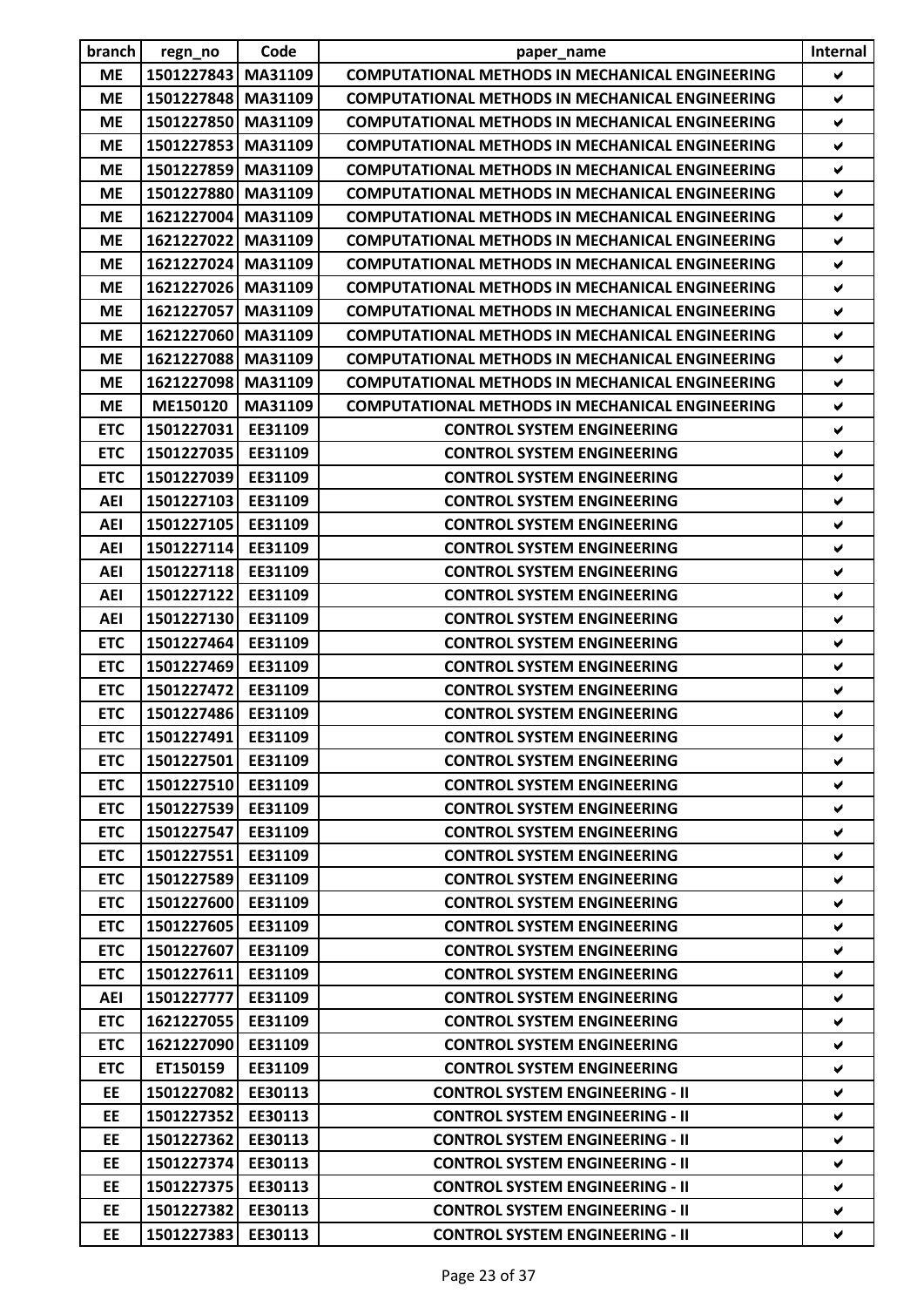| branch          | regn_no                  | Code               | paper_name                             | <b>Internal</b> |
|-----------------|--------------------------|--------------------|----------------------------------------|-----------------|
| <b>EE</b>       | 1501227394               | EE30113            | <b>CONTROL SYSTEM ENGINEERING - II</b> | V               |
| EE              | 1501227407               | EE30113            | <b>CONTROL SYSTEM ENGINEERING - II</b> | ✔               |
| EE              | 1501227408               | EE30113            | <b>CONTROL SYSTEM ENGINEERING - II</b> | V               |
| EE              | 1501227429               | EE30113            | <b>CONTROL SYSTEM ENGINEERING - II</b> | $\checkmark$    |
| EE              | 1501227432               | EE30113            | <b>CONTROL SYSTEM ENGINEERING - II</b> | V               |
| EE              | 1501227434               | EE30113            | <b>CONTROL SYSTEM ENGINEERING - II</b> | V               |
| EE              | 1501227435               | EE30113            | <b>CONTROL SYSTEM ENGINEERING - II</b> | ✔               |
| EE              | 1501227438               | EE30113            | <b>CONTROL SYSTEM ENGINEERING - II</b> | ✔               |
| EE              | 1501227445               | EE30113            | <b>CONTROL SYSTEM ENGINEERING - II</b> | V               |
| <b>EE</b>       | 1501227448               | EE30113            | <b>CONTROL SYSTEM ENGINEERING - II</b> | ✔               |
| EE              | 1501227453               | EE30113            | <b>CONTROL SYSTEM ENGINEERING - II</b> | ✔               |
| EE              | 1501227786               | EE30113            | <b>CONTROL SYSTEM ENGINEERING - II</b> | V               |
| EE              | 1501227789               | EE30113            | <b>CONTROL SYSTEM ENGINEERING - II</b> | ✔               |
| EE              | 1501227791               | EE30113            | <b>CONTROL SYSTEM ENGINEERING - II</b> | ✔               |
| EE              | 1501227793               | EE30113            | <b>CONTROL SYSTEM ENGINEERING - II</b> | V               |
| EE              | 1501227794               | EE30113            | <b>CONTROL SYSTEM ENGINEERING - II</b> | V               |
| EE              | 1501227798               | EE30113            | <b>CONTROL SYSTEM ENGINEERING - II</b> | ✔               |
| EE              | 1501227803               | EE30113            | <b>CONTROL SYSTEM ENGINEERING - II</b> | V               |
| EE              | 1501227804               | EE30113            | <b>CONTROL SYSTEM ENGINEERING - II</b> | ✔               |
| EE              | 1501227807               | EE30113            | <b>CONTROL SYSTEM ENGINEERING - II</b> | ✔               |
| EE              | 1501227809               | EE30113            | <b>CONTROL SYSTEM ENGINEERING - II</b> | V               |
| EE              | 1501227814               | EE30113            | <b>CONTROL SYSTEM ENGINEERING - II</b> | V               |
| <b>EE</b>       | 1501227816               | EE30113            | <b>CONTROL SYSTEM ENGINEERING - II</b> | V               |
| EE              | 1501227817               | EE30113            | <b>CONTROL SYSTEM ENGINEERING - II</b> | V               |
| EE              | 1501227819               | EE30113            | <b>CONTROL SYSTEM ENGINEERING - II</b> | ✔               |
| EE              | 1501227821               | EE30113            | <b>CONTROL SYSTEM ENGINEERING - II</b> | ✔               |
| EE              | 1501227822               | EE30113            | <b>CONTROL SYSTEM ENGINEERING - II</b> | V               |
| EE              | 1501227823               | EE30113            | <b>CONTROL SYSTEM ENGINEERING - II</b> | $\checkmark$    |
| EE              | 1501227829 EE30113       |                    | <b>CONTROL SYSTEM ENGINEERING - II</b> |                 |
| EE              | 1621227068               | EE30113            | <b>CONTROL SYSTEM ENGINEERING - II</b> | V<br>V          |
| EE              | 1621227087               | EE30113            | <b>CONTROL SYSTEM ENGINEERING - II</b> | V               |
| <b>EE</b>       |                          |                    | <b>CONTROL SYSTEM ENGINEERING - II</b> | V               |
|                 | 1621227094<br>1621227100 | EE30113            | <b>CONTROL SYSTEM ENGINEERING - II</b> |                 |
| EE<br><b>EE</b> | EE16L003                 | EE30113<br>EE30113 | <b>CONTROL SYSTEM ENGINEERING - II</b> | V               |
|                 |                          |                    |                                        | v               |
| <b>CH</b>       | 1501227134<br>1501227136 | CS30102            | <b>DATABASE ENGINEERING</b>            | V<br>V          |
| <b>CH</b>       |                          | CS30102            | <b>DATABASE ENGINEERING</b>            |                 |
| <b>CH</b>       | 1501227146<br>1501227151 | CS30102            | <b>DATABASE ENGINEERING</b>            | v<br>V          |
| <b>CH</b>       |                          | CS30102            | <b>DATABASE ENGINEERING</b>            |                 |
| <b>CH</b>       | 1621227007               | CS30102            | <b>DATABASE ENGINEERING</b>            | V               |
| <b>CH</b>       | 1621227072               | CS30102            | <b>DATABASE ENGINEERING</b>            | V               |
| ME              | 1401227535               | ME30115            | <b>DESIGN OF MACHINE COMPONENTS</b>    | ✔               |
| ME              | 1501227051               | ME30115            | <b>DESIGN OF MACHINE COMPONENTS</b>    | V               |
| ME              | 1501227060               | ME30115            | <b>DESIGN OF MACHINE COMPONENTS</b>    | V               |
| ME              | 1501227673               | ME30115            | <b>DESIGN OF MACHINE COMPONENTS</b>    | ✔               |
| ME              | 1501227674               | ME30115            | <b>DESIGN OF MACHINE COMPONENTS</b>    | ✔               |
| ME              | 1501227677               | ME30115            | <b>DESIGN OF MACHINE COMPONENTS</b>    | V               |
| ME              | 1501227680 ME30115       |                    | <b>DESIGN OF MACHINE COMPONENTS</b>    | V               |
| <b>ME</b>       | 1501227693               | ME30115            | <b>DESIGN OF MACHINE COMPONENTS</b>    | V               |
| МE              | 1501227694               | ME30115            | <b>DESIGN OF MACHINE COMPONENTS</b>    | V               |
| ME              | 1501227709               | ME30115            | <b>DESIGN OF MACHINE COMPONENTS</b>    | V               |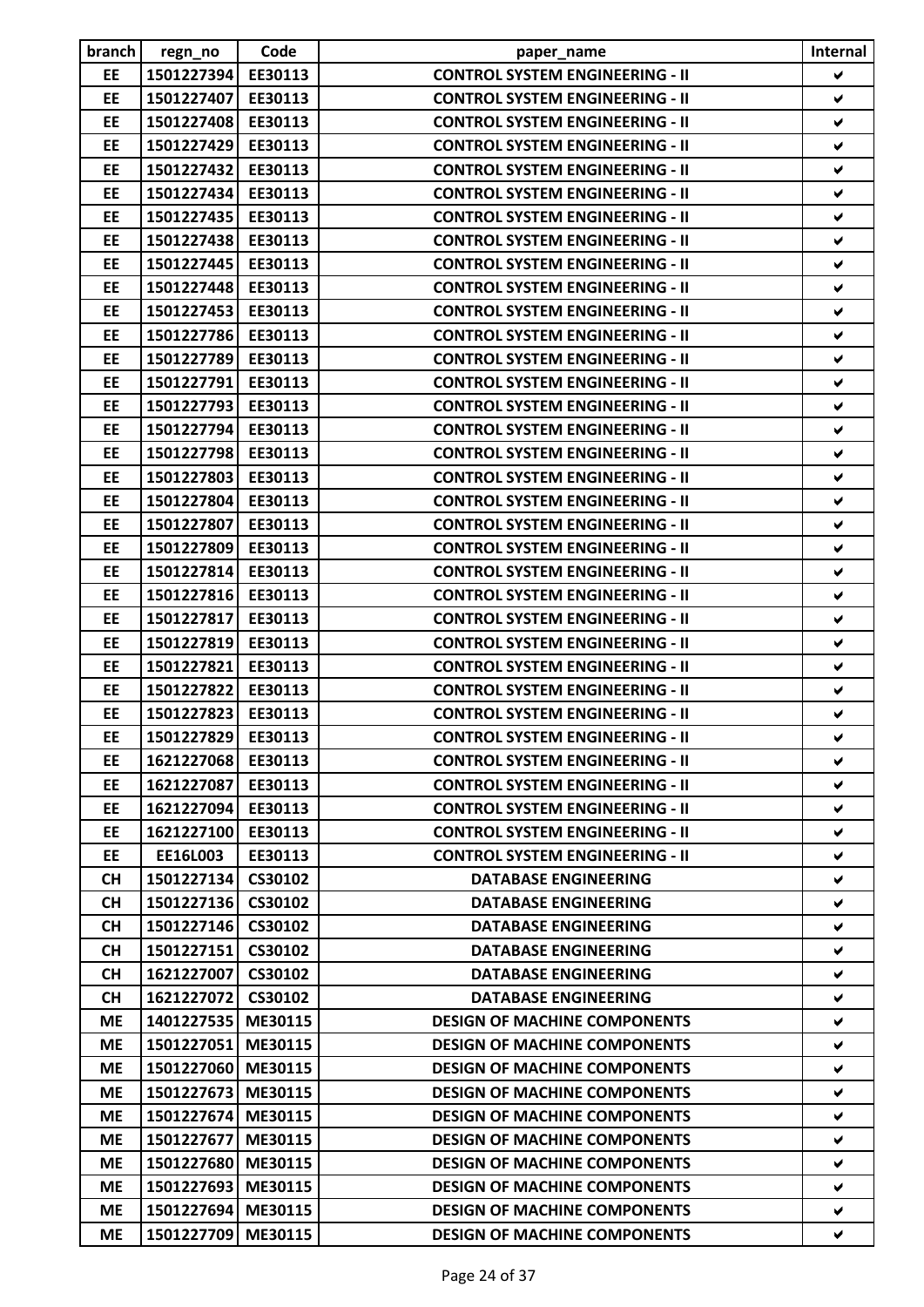| branch                   | regn_no                  | Code               | paper_name                                                           | Internal             |
|--------------------------|--------------------------|--------------------|----------------------------------------------------------------------|----------------------|
| <b>ME</b>                | 1501227714 ME30115       |                    | <b>DESIGN OF MACHINE COMPONENTS</b>                                  | V                    |
| <b>ME</b>                | 1501227719               | ME30115            | <b>DESIGN OF MACHINE COMPONENTS</b>                                  | ✔                    |
| <b>ME</b>                | 1501227723               | ME30115            | <b>DESIGN OF MACHINE COMPONENTS</b>                                  | V                    |
| <b>ME</b>                | 1501227731               | ME30115            | <b>DESIGN OF MACHINE COMPONENTS</b>                                  | $\checkmark$         |
| <b>ME</b>                | 1501227763               | ME30115            | <b>DESIGN OF MACHINE COMPONENTS</b>                                  | ✔                    |
| <b>ME</b>                | 1501227764               | ME30115            | <b>DESIGN OF MACHINE COMPONENTS</b>                                  | V                    |
| <b>ME</b>                | 1501227768               | ME30115            | <b>DESIGN OF MACHINE COMPONENTS</b>                                  | ✔                    |
| <b>ME</b>                | 1501227775               | ME30115            | <b>DESIGN OF MACHINE COMPONENTS</b>                                  | ✔                    |
| <b>ME</b>                | 1501227835               | ME30115            | <b>DESIGN OF MACHINE COMPONENTS</b>                                  | ✔                    |
| <b>ME</b>                | 1501227835 ME30115       |                    | <b>DESIGN OF MACHINE COMPONENTS</b>                                  | ✔                    |
| <b>ME</b>                | 1501227838 ME30115       |                    | <b>DESIGN OF MACHINE COMPONENTS</b>                                  | ✔                    |
| <b>ME</b>                | 1501227840               | ME30115            | <b>DESIGN OF MACHINE COMPONENTS</b>                                  | V                    |
| <b>ME</b>                | 1501227841               | ME30115            | <b>DESIGN OF MACHINE COMPONENTS</b>                                  | ✔                    |
| <b>ME</b>                | 1501227842               | ME30115            | <b>DESIGN OF MACHINE COMPONENTS</b>                                  | ✔                    |
| <b>ME</b>                | 1501227843               | ME30115            | <b>DESIGN OF MACHINE COMPONENTS</b>                                  | $\blacktriangledown$ |
| <b>ME</b>                | 1501227848               | ME30115            | <b>DESIGN OF MACHINE COMPONENTS</b>                                  | ✔                    |
| <b>ME</b>                | 1501227850               | ME30115            | <b>DESIGN OF MACHINE COMPONENTS</b>                                  | ✔                    |
| <b>ME</b>                | 1501227871               | ME30115            | <b>DESIGN OF MACHINE COMPONENTS</b>                                  | V                    |
| <b>ME</b>                | 1501227880               | ME30115            | <b>DESIGN OF MACHINE COMPONENTS</b>                                  | ✔                    |
| <b>ME</b>                | 1621227004               | ME30115            | <b>DESIGN OF MACHINE COMPONENTS</b>                                  | ✔                    |
| <b>ME</b>                | 1621227008               | ME30115            | <b>DESIGN OF MACHINE COMPONENTS</b>                                  | ✔                    |
| <b>ME</b>                | 1621227024               | ME30115            | <b>DESIGN OF MACHINE COMPONENTS</b>                                  | ✔                    |
| <b>ME</b>                | 1621227026 ME30115       |                    | <b>DESIGN OF MACHINE COMPONENTS</b>                                  | ✔                    |
| <b>ME</b>                | 1621227057               | ME30115            | <b>DESIGN OF MACHINE COMPONENTS</b>                                  | V                    |
| <b>ME</b>                | 1621227060               | ME30115            | <b>DESIGN OF MACHINE COMPONENTS</b>                                  | ✔                    |
| <b>ME</b>                | 1621227088 ME30115       |                    | <b>DESIGN OF MACHINE COMPONENTS</b>                                  | ✔                    |
| <b>ME</b>                | 1621227098 ME30115       |                    | <b>DESIGN OF MACHINE COMPONENTS</b>                                  | ✔                    |
| <b>ME</b>                | ME150120                 | ME30115            | <b>DESIGN OF MACHINE COMPONENTS</b>                                  | ✔                    |
| <b>ETC</b>               | 1501227031 EC30110       |                    | <b>DIGITAL SIGNAL PROCESSING</b>                                     | ✔                    |
| <b>ETC</b>               | 1501227035               | EC30110            | <b>DIGITAL SIGNAL PROCESSING</b>                                     | V                    |
| <b>ETC</b>               | 1501227039 EC30110       |                    | <b>DIGITAL SIGNAL PROCESSING</b>                                     | ✔                    |
| <b>AEI</b>               | 1501227103               | EC31110            | <b>DIGITAL SIGNAL PROCESSING</b>                                     | V                    |
| AEI                      | 1501227114               | EC31110            | <b>DIGITAL SIGNAL PROCESSING</b>                                     | v.                   |
| AEI                      | 1501227122 EC31110       |                    | <b>DIGITAL SIGNAL PROCESSING</b>                                     | v                    |
| AEI                      | 1501227130 EC31110       |                    | <b>DIGITAL SIGNAL PROCESSING</b>                                     | ✔                    |
|                          | 1501227464               |                    | <b>DIGITAL SIGNAL PROCESSING</b>                                     | V                    |
| <b>ETC</b><br><b>ETC</b> | 1501227468               | EC30110<br>EC30110 | <b>DIGITAL SIGNAL PROCESSING</b>                                     | V                    |
| <b>ETC</b>               | 1501227469               | EC30110            | <b>DIGITAL SIGNAL PROCESSING</b>                                     | ✔                    |
| <b>ETC</b>               | 1501227472               | EC30110            | <b>DIGITAL SIGNAL PROCESSING</b>                                     | V                    |
| <b>ETC</b>               | 1501227486               | EC30110            | <b>DIGITAL SIGNAL PROCESSING</b>                                     | ✔                    |
|                          |                          |                    |                                                                      |                      |
| <b>ETC</b><br><b>ETC</b> | 1501227491<br>1501227501 | EC30110<br>EC30110 | <b>DIGITAL SIGNAL PROCESSING</b><br><b>DIGITAL SIGNAL PROCESSING</b> | ✔<br>V               |
|                          |                          |                    |                                                                      |                      |
| <b>ETC</b>               | 1501227513               | EC30110            | <b>DIGITAL SIGNAL PROCESSING</b>                                     | V                    |
| <b>ETC</b>               | 1501227528               | EC30110            | <b>DIGITAL SIGNAL PROCESSING</b>                                     | ✔                    |
| <b>ETC</b>               | 1501227539               | EC30110            | <b>DIGITAL SIGNAL PROCESSING</b>                                     | V                    |
| <b>ETC</b>               | 1501227541               | EC30110            | <b>DIGITAL SIGNAL PROCESSING</b>                                     | V                    |
| <b>ETC</b>               | 1501227547               | EC30110            | <b>DIGITAL SIGNAL PROCESSING</b>                                     | V                    |
| <b>ETC</b>               | 1501227548               | EC30110            | <b>DIGITAL SIGNAL PROCESSING</b>                                     | V                    |
| <b>ETC</b>               | 1501227551               | EC30110            | <b>DIGITAL SIGNAL PROCESSING</b>                                     | V                    |
| <b>ETC</b>               | 1501227566               | EC30110            | <b>DIGITAL SIGNAL PROCESSING</b>                                     | V                    |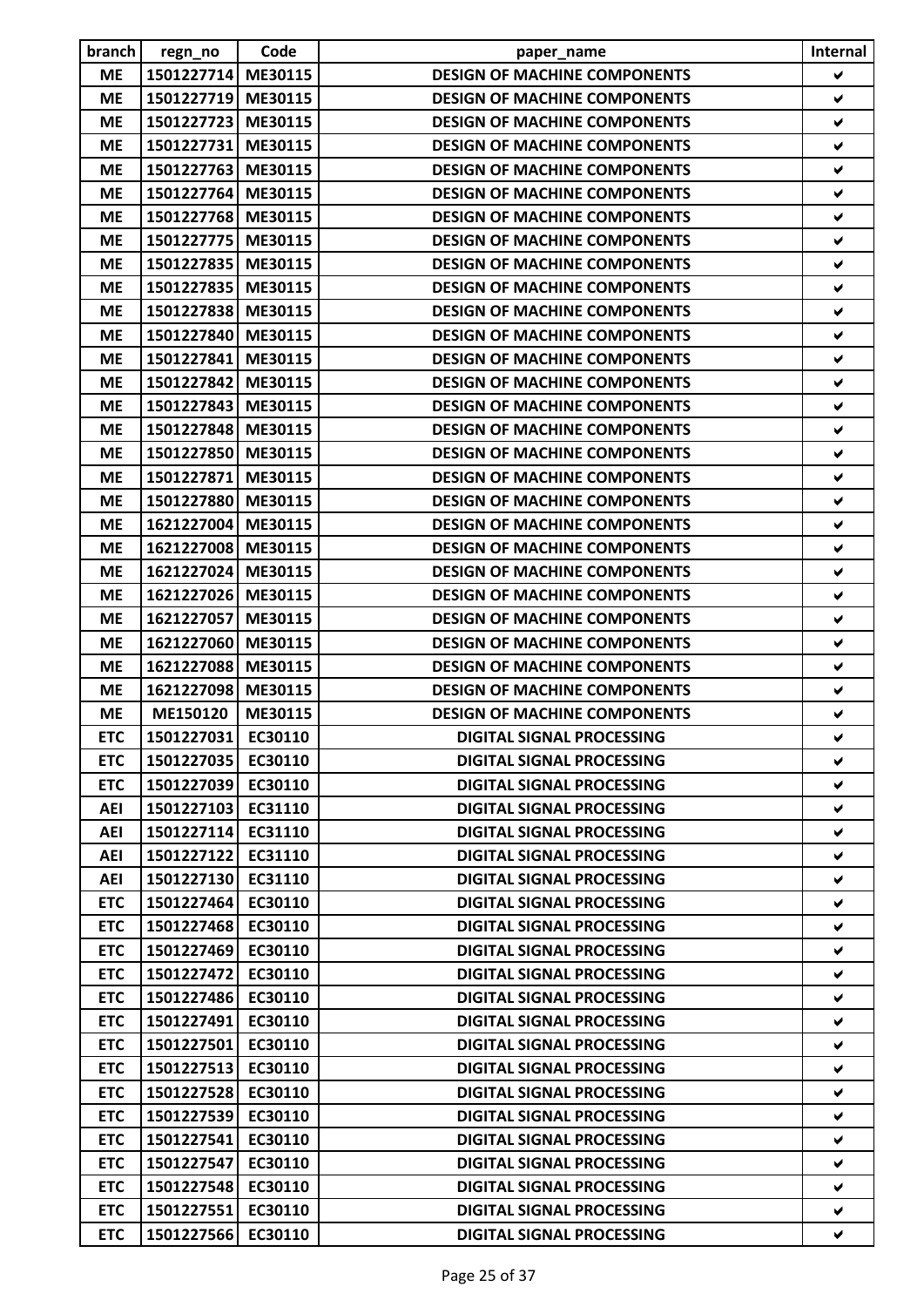| branch     | regn_no            | Code    | paper_name                       | Internal             |
|------------|--------------------|---------|----------------------------------|----------------------|
| <b>ETC</b> | 1501227567         | EC30110 | <b>DIGITAL SIGNAL PROCESSING</b> | V                    |
| <b>ETC</b> | 1501227589         | EC30110 | <b>DIGITAL SIGNAL PROCESSING</b> | ✔                    |
| <b>ETC</b> | 1501227591         | EC30110 | <b>DIGITAL SIGNAL PROCESSING</b> | ✔                    |
| <b>ETC</b> | 1501227594         | EC30110 | <b>DIGITAL SIGNAL PROCESSING</b> | $\checkmark$         |
| <b>ETC</b> | 1501227607         | EC30110 | <b>DIGITAL SIGNAL PROCESSING</b> | ✔                    |
| <b>AEI</b> | 1501227777         | EC31110 | <b>DIGITAL SIGNAL PROCESSING</b> | ✔                    |
| <b>ETC</b> | 1621227003         | EC30110 | <b>DIGITAL SIGNAL PROCESSING</b> | ✔                    |
| <b>ETC</b> | 1621227101         | EC30110 | <b>DIGITAL SIGNAL PROCESSING</b> | ✔                    |
| <b>ETC</b> | ET150159           | EC30110 | <b>DIGITAL SIGNAL PROCESSING</b> | ✔                    |
| EE         | 1501227082         | EE30110 | <b>ELECTRICAL DRIVES</b>         | ✔                    |
| <b>EE</b>  | 1501227352         | EE30110 | <b>ELECTRICAL DRIVES</b>         | ✔                    |
| EE         | 1501227356         | EE30110 | <b>ELECTRICAL DRIVES</b>         | V                    |
| EE         | 1501227362         | EE30110 | <b>ELECTRICAL DRIVES</b>         | ✔                    |
| EE         | 1501227374         | EE30110 | <b>ELECTRICAL DRIVES</b>         | ✔                    |
| EE         | 1501227375         | EE30110 | <b>ELECTRICAL DRIVES</b>         | $\blacktriangledown$ |
| EE         | 1501227382         | EE30110 | <b>ELECTRICAL DRIVES</b>         | $\blacktriangledown$ |
| EE         | 1501227383         | EE30110 | <b>ELECTRICAL DRIVES</b>         | ✔                    |
| EE         | 1501227394         | EE30110 | <b>ELECTRICAL DRIVES</b>         | V                    |
| EE         | 1501227408         | EE30110 | <b>ELECTRICAL DRIVES</b>         | ✔                    |
| EE         | 1501227429         | EE30110 | <b>ELECTRICAL DRIVES</b>         | ✔                    |
| EE         | 1501227432         | EE30110 | <b>ELECTRICAL DRIVES</b>         | ✔                    |
| <b>EE</b>  | 1501227434         | EE30110 | <b>ELECTRICAL DRIVES</b>         | ✔                    |
| EE         | 1501227438         | EE30110 | <b>ELECTRICAL DRIVES</b>         | $\blacktriangledown$ |
| EE         | 1501227445         | EE30110 | <b>ELECTRICAL DRIVES</b>         | ✔                    |
| EE         | 1501227448         | EE30110 | <b>ELECTRICAL DRIVES</b>         | ✔                    |
| EE         | 1501227453         | EE30110 | <b>ELECTRICAL DRIVES</b>         | ✔                    |
| EE         | 1501227789         | EE30110 | <b>ELECTRICAL DRIVES</b>         | ✔                    |
| EE         | 1501227791         | EE30110 | <b>ELECTRICAL DRIVES</b>         | ✔                    |
| EE         | 1501227793 EE30110 |         | <b>ELECTRICAL DRIVES</b>         | ✔                    |
| EE         | 1501227804         | EE30110 | <b>ELECTRICAL DRIVES</b>         | V.                   |
| EE         | 1501227807         | EE30110 | <b>ELECTRICAL DRIVES</b>         | ✔                    |
| <b>EE</b>  | 1501227814         | EE30110 | <b>ELECTRICAL DRIVES</b>         | ✔                    |
| EE         | 1501227817         | EE30110 | <b>ELECTRICAL DRIVES</b>         | ✔                    |
| <b>EE</b>  | 1501227823         | EE30110 | <b>ELECTRICAL DRIVES</b>         | v                    |
| EE         | 1621227068         | EE30110 | <b>ELECTRICAL DRIVES</b>         | ✔                    |
| EE         | 1621227087         | EE30110 | <b>ELECTRICAL DRIVES</b>         | V.                   |
| EE         | 1621227094         | EE30110 | <b>ELECTRICAL DRIVES</b>         | V                    |
| EE         | 1621227100         | EE30110 | <b>ELECTRICAL DRIVES</b>         | v                    |
| EE         | EE16L003           | EE30110 | <b>ELECTRICAL DRIVES</b>         | V                    |
| EE         | 1501227082         | EE30111 | <b>ELECTRICAL MACHINE - II</b>   | V                    |
| EE         | 1501227352         | EE30111 | <b>ELECTRICAL MACHINE - II</b>   | V                    |
| EE         | 1501227356         | EE30111 | <b>ELECTRICAL MACHINE - II</b>   | V.                   |
| EE         | 1501227362         | EE30111 | <b>ELECTRICAL MACHINE - II</b>   | ✔                    |
| EE         | 1501227374         | EE30111 | <b>ELECTRICAL MACHINE - II</b>   | ✔                    |
| <b>EE</b>  | 1501227375         | EE30111 | <b>ELECTRICAL MACHINE - II</b>   | V                    |
| EE         | 1501227382         | EE30111 | <b>ELECTRICAL MACHINE - II</b>   | V                    |
| <b>EE</b>  | 1501227383         | EE30111 | <b>ELECTRICAL MACHINE - II</b>   | v                    |
| EE         | 1501227394         | EE30111 | <b>ELECTRICAL MACHINE - II</b>   | V                    |
| EE         | 1501227399         | EE30111 | <b>ELECTRICAL MACHINE - II</b>   | V                    |
| EE         | 1501227408         | EE30111 | <b>ELECTRICAL MACHINE - II</b>   | v                    |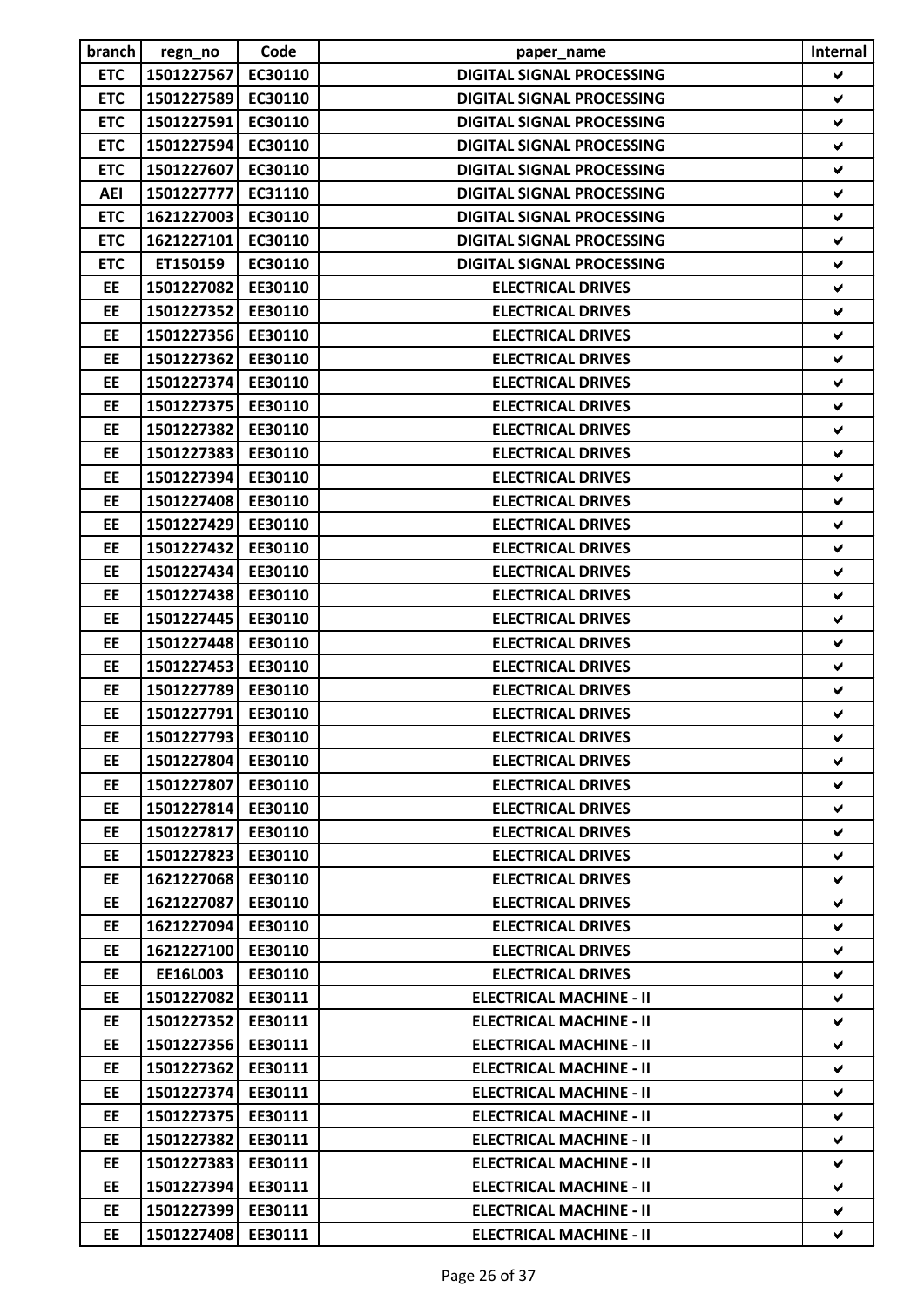| branch     | regn_no            | Code    | paper_name                         | Internal             |
|------------|--------------------|---------|------------------------------------|----------------------|
| <b>EE</b>  | 1501227428         | EE30111 | <b>ELECTRICAL MACHINE - II</b>     | V                    |
| EE         | 1501227429         | EE30111 | <b>ELECTRICAL MACHINE - II</b>     | ✔                    |
| <b>EE</b>  | 1501227432         | EE30111 | <b>ELECTRICAL MACHINE - II</b>     | ✔                    |
| EE         | 1501227434         | EE30111 | <b>ELECTRICAL MACHINE - II</b>     | $\checkmark$         |
| EE         | 1501227438         | EE30111 | <b>ELECTRICAL MACHINE - II</b>     | V                    |
| EE         | 1501227445         | EE30111 | <b>ELECTRICAL MACHINE - II</b>     | V                    |
| EE         | 1501227448         | EE30111 | <b>ELECTRICAL MACHINE - II</b>     | ✔                    |
| EE         | 1501227453         | EE30111 | <b>ELECTRICAL MACHINE - II</b>     | ✔                    |
| EE         | 1501227786         | EE30111 | <b>ELECTRICAL MACHINE - II</b>     | V                    |
| EE         | 1501227789         | EE30111 | <b>ELECTRICAL MACHINE - II</b>     | ✔                    |
| EE         | 1501227791         | EE30111 | <b>ELECTRICAL MACHINE - II</b>     | ✔                    |
| EE         | 1501227794         | EE30111 | <b>ELECTRICAL MACHINE - II</b>     | V                    |
| EE         | 1501227798         | EE30111 | <b>ELECTRICAL MACHINE - II</b>     | ✔                    |
| EE         | 1501227804         | EE30111 | <b>ELECTRICAL MACHINE - II</b>     | ✔                    |
| EE         | 1501227814         | EE30111 | <b>ELECTRICAL MACHINE - II</b>     | V                    |
| EE         | 1501227823         | EE30111 | <b>ELECTRICAL MACHINE - II</b>     | V                    |
| EE         | 1501227829         | EE30111 | <b>ELECTRICAL MACHINE - II</b>     | ✔                    |
| EE         | 1621227068         | EE30111 | <b>ELECTRICAL MACHINE - II</b>     | V                    |
| EE         | 1621227087         | EE30111 | <b>ELECTRICAL MACHINE - II</b>     | ✔                    |
| EE         | 1621227094         | EE30111 | <b>ELECTRICAL MACHINE - II</b>     | ✔                    |
| EE         | 1621227100         | EE30111 | <b>ELECTRICAL MACHINE - II</b>     | ✔                    |
| EE         | EE16L003           | EE30111 | <b>ELECTRICAL MACHINE - II</b>     | ✔                    |
| <b>AEI</b> | 1501227103         | EC31102 | <b>ELECTROMAGNETIC ENGINEERING</b> | V                    |
| <b>AEI</b> | 1501227114         | EC31102 | <b>ELECTROMAGNETIC ENGINEERING</b> | V                    |
| <b>AEI</b> | 1501227777         | EC31102 | <b>ELECTROMAGNETIC ENGINEERING</b> | ✔                    |
| EE         | 1501227082         | EE30112 | <b>ELECTROMAGNETIC THEORY</b>      | ✔                    |
| EE         | 1501227352         | EE30112 | <b>ELECTROMAGNETIC THEORY</b>      | V                    |
| EE         | 1501227356         | EE30112 | <b>ELECTROMAGNETIC THEORY</b>      | $\blacktriangledown$ |
| EE         | 1501227362 EE30112 |         | <b>ELECTROMAGNETIC THEORY</b>      | ✔                    |
| EE         | 1501227368         | EE30112 | <b>ELECTROMAGNETIC THEORY</b>      | V                    |
| EE         | 1501227372         | EE30112 | <b>ELECTROMAGNETIC THEORY</b>      | ✔                    |
| <b>EE</b>  | 1501227374         | EE30112 | <b>ELECTROMAGNETIC THEORY</b>      | V                    |
| EE         | 1501227375         | EE30112 | <b>ELECTROMAGNETIC THEORY</b>      | V.                   |
| <b>EE</b>  | 1501227382         | EE30112 | <b>ELECTROMAGNETIC THEORY</b>      | V                    |
| EE         | 1501227383         | EE30112 | <b>ELECTROMAGNETIC THEORY</b>      | V                    |
| <b>EE</b>  | 1501227399         | EE30112 | <b>ELECTROMAGNETIC THEORY</b>      | V.                   |
| EE         | 1501227399         | EE30112 | <b>ELECTROMAGNETIC THEORY</b>      | V                    |
| EE         | 1501227404         | EE30112 | <b>ELECTROMAGNETIC THEORY</b>      | V                    |
| EE         | 1501227408         | EE30112 | <b>ELECTROMAGNETIC THEORY</b>      | V                    |
| EE         | 1501227429         | EE30112 | <b>ELECTROMAGNETIC THEORY</b>      | V                    |
| EE         | 1501227432         | EE30112 | <b>ELECTROMAGNETIC THEORY</b>      | ✔                    |
| EE         | 1501227434         | EE30112 | <b>ELECTROMAGNETIC THEORY</b>      | V                    |
| EE         | 1501227435         | EE30112 | <b>ELECTROMAGNETIC THEORY</b>      | V                    |
| EE         | 1501227438         | EE30112 | <b>ELECTROMAGNETIC THEORY</b>      | V                    |
| <b>EE</b>  | 1501227445         | EE30112 | <b>ELECTROMAGNETIC THEORY</b>      | V                    |
| EE         | 1501227448         | EE30112 | <b>ELECTROMAGNETIC THEORY</b>      | V                    |
| <b>EE</b>  | 1501227451         | EE30112 | <b>ELECTROMAGNETIC THEORY</b>      | V                    |
| EE         | 1501227453         | EE30112 | <b>ELECTROMAGNETIC THEORY</b>      | V                    |
| EE         | 1501227786         | EE30112 | <b>ELECTROMAGNETIC THEORY</b>      | V                    |
| EE         | 1501227789         | EE30112 | <b>ELECTROMAGNETIC THEORY</b>      | V                    |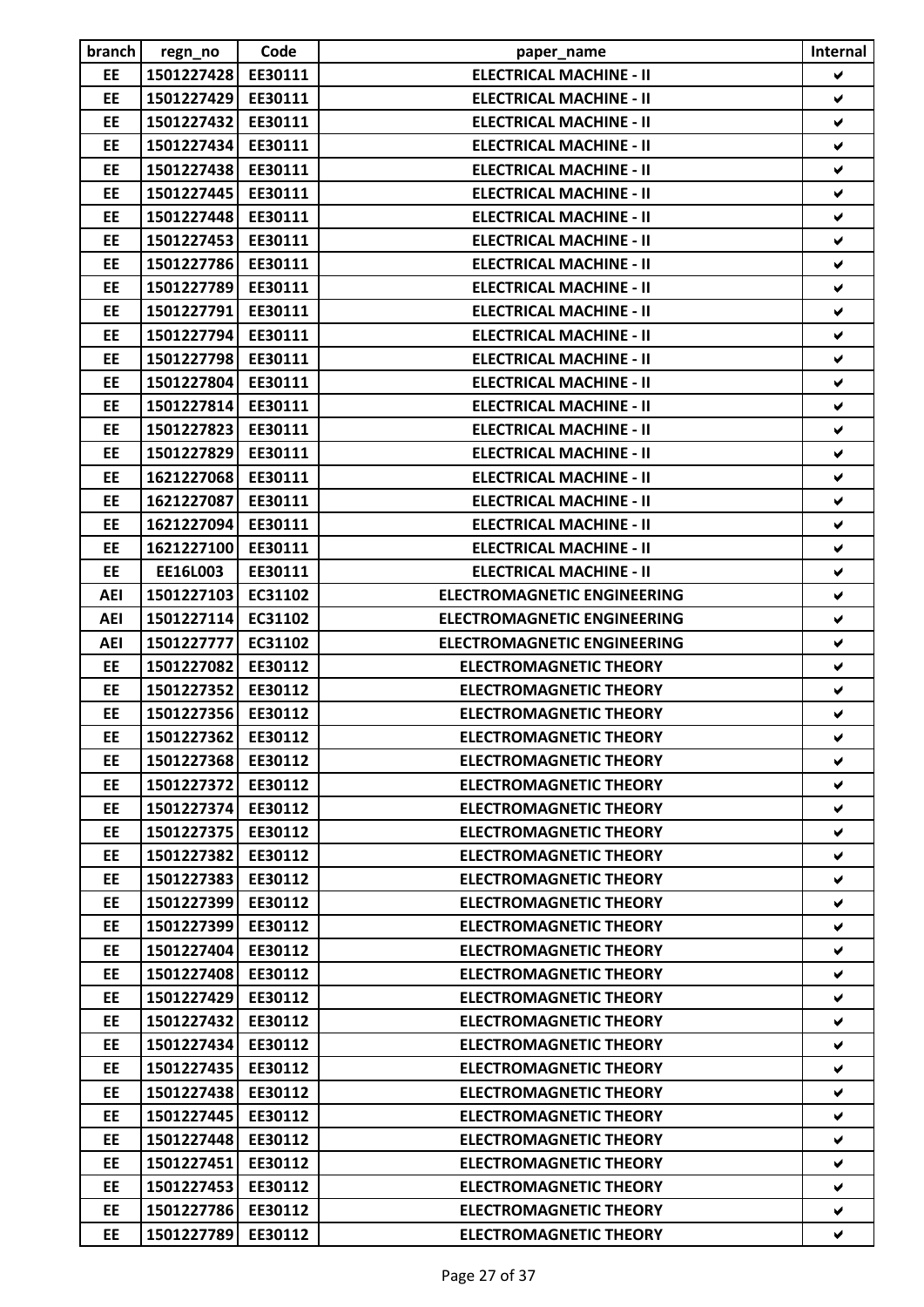| branch     | regn_no            | Code    | paper_name                        | Internal             |
|------------|--------------------|---------|-----------------------------------|----------------------|
| <b>EE</b>  | 1501227791         | EE30112 | <b>ELECTROMAGNETIC THEORY</b>     | V                    |
| EE         | 1501227794         | EE30112 | <b>ELECTROMAGNETIC THEORY</b>     | ✔                    |
| EE         | 1501227804         | EE30112 | <b>ELECTROMAGNETIC THEORY</b>     | ✔                    |
| EE         | 1501227814         | EE30112 | <b>ELECTROMAGNETIC THEORY</b>     | ✔                    |
| EE         | 1501227823         | EE30112 | <b>ELECTROMAGNETIC THEORY</b>     | ✔                    |
| EE         | 1621227068         | EE30112 | <b>ELECTROMAGNETIC THEORY</b>     | ✔                    |
| EE         | 1621227087         | EE30112 | <b>ELECTROMAGNETIC THEORY</b>     | ✔                    |
| EE         | 1621227094         | EE30112 | <b>ELECTROMAGNETIC THEORY</b>     | ✔                    |
| EE         | 1621227100         | EE30112 | <b>ELECTROMAGNETIC THEORY</b>     | V                    |
| EE         | EE16L003           | EE30112 | <b>ELECTROMAGNETIC THEORY</b>     | ✔                    |
| <b>ME</b>  | 1401227535         | ME30113 | <b>HEAT TRANSFER</b>              | ✔                    |
| <b>ME</b>  | 1501227674 ME30113 |         | <b>HEAT TRANSFER</b>              | $\blacktriangledown$ |
| <b>ME</b>  | 1501227694         | ME30113 | <b>HEAT TRANSFER</b>              | ✔                    |
| <b>ME</b>  | 1501227709 ME30113 |         | <b>HEAT TRANSFER</b>              | ✔                    |
| <b>ME</b>  | 1501227714 ME30113 |         | <b>HEAT TRANSFER</b>              | ✔                    |
| <b>ME</b>  | 1501227719 ME30113 |         | <b>HEAT TRANSFER</b>              | ✔                    |
| <b>ME</b>  | 1501227723         | ME30113 | <b>HEAT TRANSFER</b>              | ✔                    |
| <b>ME</b>  | 1501227740 ME30113 |         | <b>HEAT TRANSFER</b>              | V                    |
| <b>ME</b>  | 1501227743         | ME30113 | <b>HEAT TRANSFER</b>              | $\blacktriangledown$ |
| <b>ME</b>  | 1501227763         | ME30113 | <b>HEAT TRANSFER</b>              | ✔                    |
| <b>ME</b>  | 1501227764         | ME30113 | <b>HEAT TRANSFER</b>              | ✔                    |
| <b>ME</b>  | 1501227768         | ME30113 | <b>HEAT TRANSFER</b>              | ✔                    |
| <b>ME</b>  | 1501227775 ME30113 |         | <b>HEAT TRANSFER</b>              | ✔                    |
| <b>ME</b>  | 1501227835         | ME30113 | <b>HEAT TRANSFER</b>              | $\blacktriangledown$ |
| <b>ME</b>  | 1501227835 ME30113 |         | <b>HEAT TRANSFER</b>              | ✔                    |
| <b>ME</b>  | 1501227841         | ME30113 | <b>HEAT TRANSFER</b>              | ✔                    |
| <b>ME</b>  | 1501227843 ME30113 |         | <b>HEAT TRANSFER</b>              | V                    |
| <b>ME</b>  | 1501227847         | ME30113 | <b>HEAT TRANSFER</b>              | ✔                    |
| <b>ME</b>  | 1501227848 ME30113 |         | <b>HEAT TRANSFER</b>              | V                    |
| <b>ME</b>  | 1501227850 ME30113 |         | <b>HEAT TRANSFER</b>              | V                    |
| <b>ME</b>  | 1501227869 ME30113 |         | <b>HEAT TRANSFER</b>              | ✔                    |
| <b>ME</b>  | 1501227880 ME30113 |         | <b>HEAT TRANSFER</b>              | ✔                    |
| <b>ME</b>  | 1621227004         | ME30113 | <b>HEAT TRANSFER</b>              | V                    |
| <b>ME</b>  | 1621227008 ME30113 |         | <b>HEAT TRANSFER</b>              | ✔                    |
| <b>ME</b>  | 1621227022         | ME30113 | <b>HEAT TRANSFER</b>              | V                    |
| <b>ME</b>  | 1621227024 ME30113 |         | <b>HEAT TRANSFER</b>              | V                    |
| <b>ME</b>  | 1621227026         | ME30113 | <b>HEAT TRANSFER</b>              | V                    |
| <b>ME</b>  | 1621227057         | ME30113 | <b>HEAT TRANSFER</b>              | V                    |
| <b>ME</b>  | 1621227060 ME30113 |         | <b>HEAT TRANSFER</b>              | V                    |
| <b>ME</b>  | 1621227088         | ME30113 | <b>HEAT TRANSFER</b>              | V                    |
| <b>ME</b>  | 1621227098         | ME30113 | <b>HEAT TRANSFER</b>              | ✔                    |
| <b>ME</b>  | ME150120           | ME30113 | <b>HEAT TRANSFER</b>              | V                    |
| <b>AEI</b> | 1501227103         | EI30107 | <b>INDUSTRIAL INSTRUMRNTATION</b> | V                    |
| AEI        | 1501227105         | EI30107 | <b>INDUSTRIAL INSTRUMRNTATION</b> | ✔                    |
| <b>AEI</b> | 1501227122         | EI30107 | <b>INDUSTRIAL INSTRUMRNTATION</b> | V                    |
| AEI        | 1501227130         | EI30107 | <b>INDUSTRIAL INSTRUMRNTATION</b> | V                    |
| AEI        | 1501227777         | EI30107 | <b>INDUSTRIAL INSTRUMRNTATION</b> | V                    |
| <b>CE</b>  | 1501227090         | CE30107 | <b>IRRIGATION ENGG</b>            | V                    |
| <b>CE</b>  | 1501227092         | CE30107 | <b>IRRIGATION ENGG</b>            | V                    |
| <b>CE</b>  | 1501227155         | CE30107 | <b>IRRIGATION ENGG</b>            | V                    |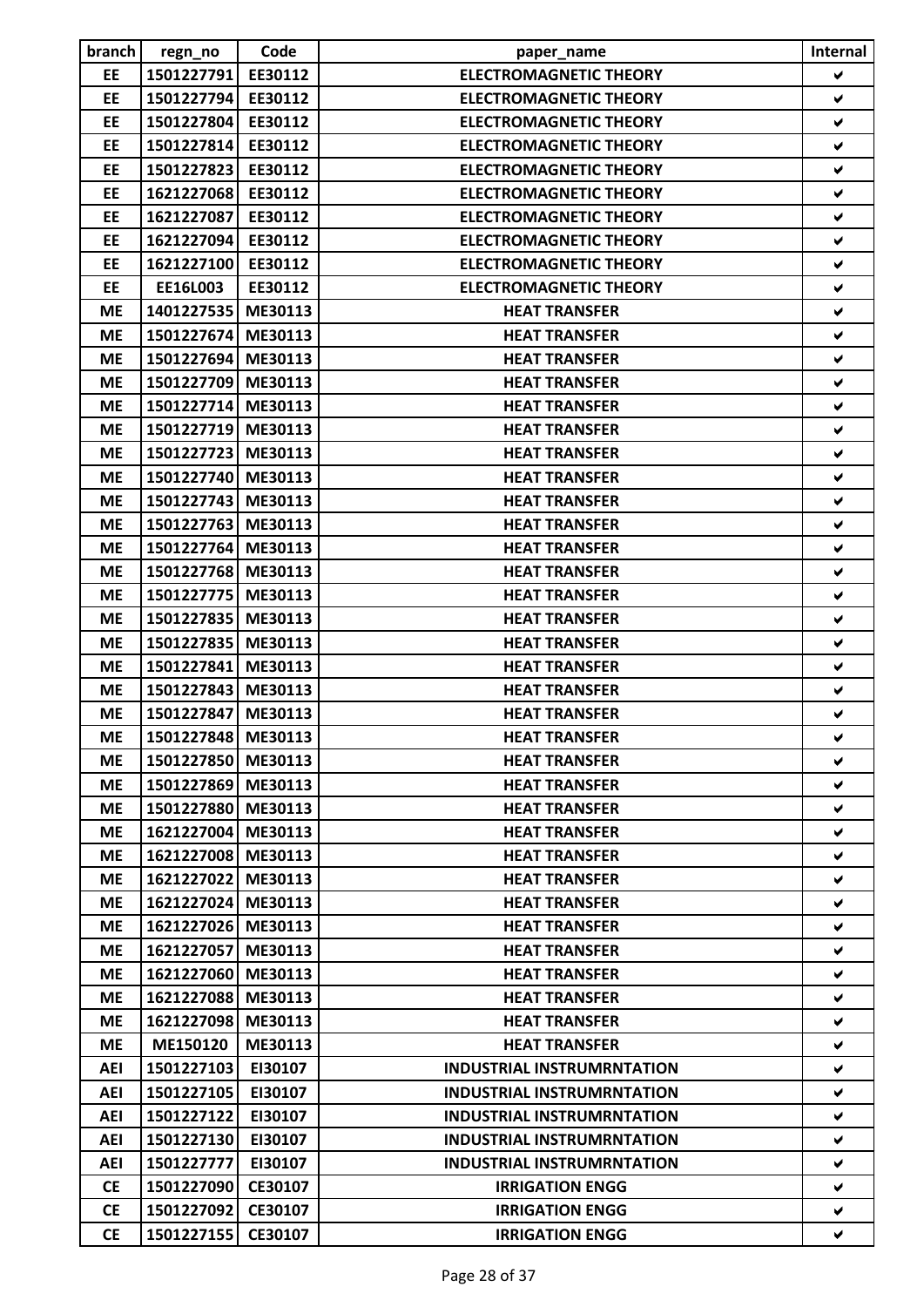| branch     | regn_no            | Code           | paper_name             | Internal             |
|------------|--------------------|----------------|------------------------|----------------------|
| <b>CE</b>  | 1501227157         | CE30107        | <b>IRRIGATION ENGG</b> | V                    |
| <b>CE</b>  | 1501227164         | CE30107        | <b>IRRIGATION ENGG</b> | ✔                    |
| <b>CE</b>  | 1501227168         | CE30107        | <b>IRRIGATION ENGG</b> | V                    |
| <b>CE</b>  | 1501227168         | CE30107        | <b>IRRIGATION ENGG</b> | ✔                    |
| <b>CE</b>  | 1501227169         | CE30107        | <b>IRRIGATION ENGG</b> | ✔                    |
| <b>CE</b>  | 1501227170         | CE30107        | <b>IRRIGATION ENGG</b> | V                    |
| <b>CE</b>  | 1501227171         | CE30107        | <b>IRRIGATION ENGG</b> | V                    |
| <b>CE</b>  | 1501227173         | CE30107        | <b>IRRIGATION ENGG</b> | ✔                    |
| <b>CE</b>  | 1501227173         | CE30107        | <b>IRRIGATION ENGG</b> | V                    |
| <b>CE</b>  | 1501227174         | CE30107        | <b>IRRIGATION ENGG</b> | ✔                    |
| <b>CE</b>  | 1501227175         | CE30107        | <b>IRRIGATION ENGG</b> | ✔                    |
| <b>CE</b>  | 1501227177         | CE30107        | <b>IRRIGATION ENGG</b> | V                    |
| <b>CE</b>  | 1501227178         | CE30107        | <b>IRRIGATION ENGG</b> | $\blacktriangledown$ |
| <b>CE</b>  | 1501227179         | CE30107        | <b>IRRIGATION ENGG</b> | ✔                    |
| <b>CE</b>  | 1501227183         | CE30107        | <b>IRRIGATION ENGG</b> | ✔                    |
| <b>CE</b>  | 1501227184         | CE30107        | <b>IRRIGATION ENGG</b> | V                    |
| <b>CE</b>  | 1501227187         | CE30107        | <b>IRRIGATION ENGG</b> | ✔                    |
| <b>CE</b>  | 1501227192         | CE30107        | <b>IRRIGATION ENGG</b> | V                    |
| <b>CE</b>  | 1501227196         | CE30107        | <b>IRRIGATION ENGG</b> | V                    |
| <b>CE</b>  | 1501227196         | CE30107        | <b>IRRIGATION ENGG</b> | ✔                    |
| <b>CE</b>  | 1501227203         | CE30107        | <b>IRRIGATION ENGG</b> | V                    |
| <b>CE</b>  | 1501227208         | CE30107        | <b>IRRIGATION ENGG</b> | ✔                    |
| <b>CE</b>  | 1501227215         | CE30107        | <b>IRRIGATION ENGG</b> | V                    |
| <b>CE</b>  | 1501227225         | CE30107        | <b>IRRIGATION ENGG</b> | V                    |
| <b>CE</b>  | 1501227226         | CE30107        | <b>IRRIGATION ENGG</b> | ✔                    |
| <b>CE</b>  | 1501227233         | CE30107        | <b>IRRIGATION ENGG</b> | ✔                    |
| <b>CE</b>  | 1501227234         | CE30107        | <b>IRRIGATION ENGG</b> | ✔                    |
|            | 1501227887         |                |                        |                      |
| <b>CE</b>  |                    | CE30107        | <b>IRRIGATION ENGG</b> | ✔                    |
| <b>CE</b>  | 1621227006 CE30107 |                | <b>IRRIGATION ENGG</b> |                      |
| <b>CE</b>  | 1621227023         | CE30107        | <b>IRRIGATION ENGG</b> | V                    |
| <b>CE</b>  | 1621227030         | CE30107        | <b>IRRIGATION ENGG</b> | ✔                    |
| <b>CE</b>  | 1621227049         | CE30107        | <b>IRRIGATION ENGG</b> | ✔                    |
| <b>CE</b>  | 1621227050         | CE30107        | <b>IRRIGATION ENGG</b> | ✔                    |
| <b>CE</b>  | 1621227052         | CE30107        | <b>IRRIGATION ENGG</b> | V                    |
| <b>CE</b>  | 1621227069         | CE30107        | <b>IRRIGATION ENGG</b> | V                    |
| <b>CE</b>  | 1621227077         | CE30107        | <b>IRRIGATION ENGG</b> | V                    |
| <b>CE</b>  | 1621227091         | CE30107        | <b>IRRIGATION ENGG</b> | V                    |
| <b>CSE</b> | 1401227156         | <b>IT30109</b> | <b>IT SECURITY</b>     | V                    |
| <b>CSE</b> | 1401227198         | <b>IT30109</b> | <b>IT SECURITY</b>     | V                    |
| <b>CSE</b> | 1401227230         | <b>IT30109</b> | <b>IT SECURITY</b>     | ✔                    |
| <b>CSE</b> | 1501227023         | <b>IT30109</b> | <b>IT SECURITY</b>     | V                    |
| <b>CSE</b> | 1501227029         | <b>IT30109</b> | <b>IT SECURITY</b>     | V                    |
| <b>CSE</b> | 1501227253         | <b>IT30109</b> | <b>IT SECURITY</b>     | V                    |
| <b>CSE</b> | 1501227262         | <b>IT30109</b> | <b>IT SECURITY</b>     | ✔                    |
| <b>CSE</b> | 1501227265         | <b>IT30109</b> | <b>IT SECURITY</b>     | V                    |
| <b>CSE</b> | 1501227266         | <b>IT30109</b> | <b>IT SECURITY</b>     | V                    |
| <b>CSE</b> | 1501227269         | <b>IT30109</b> | <b>IT SECURITY</b>     | V                    |
| <b>CSE</b> | 1501227277         | <b>IT30109</b> | <b>IT SECURITY</b>     | V                    |
| <b>CSE</b> | 1501227288         | <b>IT30109</b> | <b>IT SECURITY</b>     | v                    |
| <b>CSE</b> | 1501227290         | <b>IT30109</b> | <b>IT SECURITY</b>     | V                    |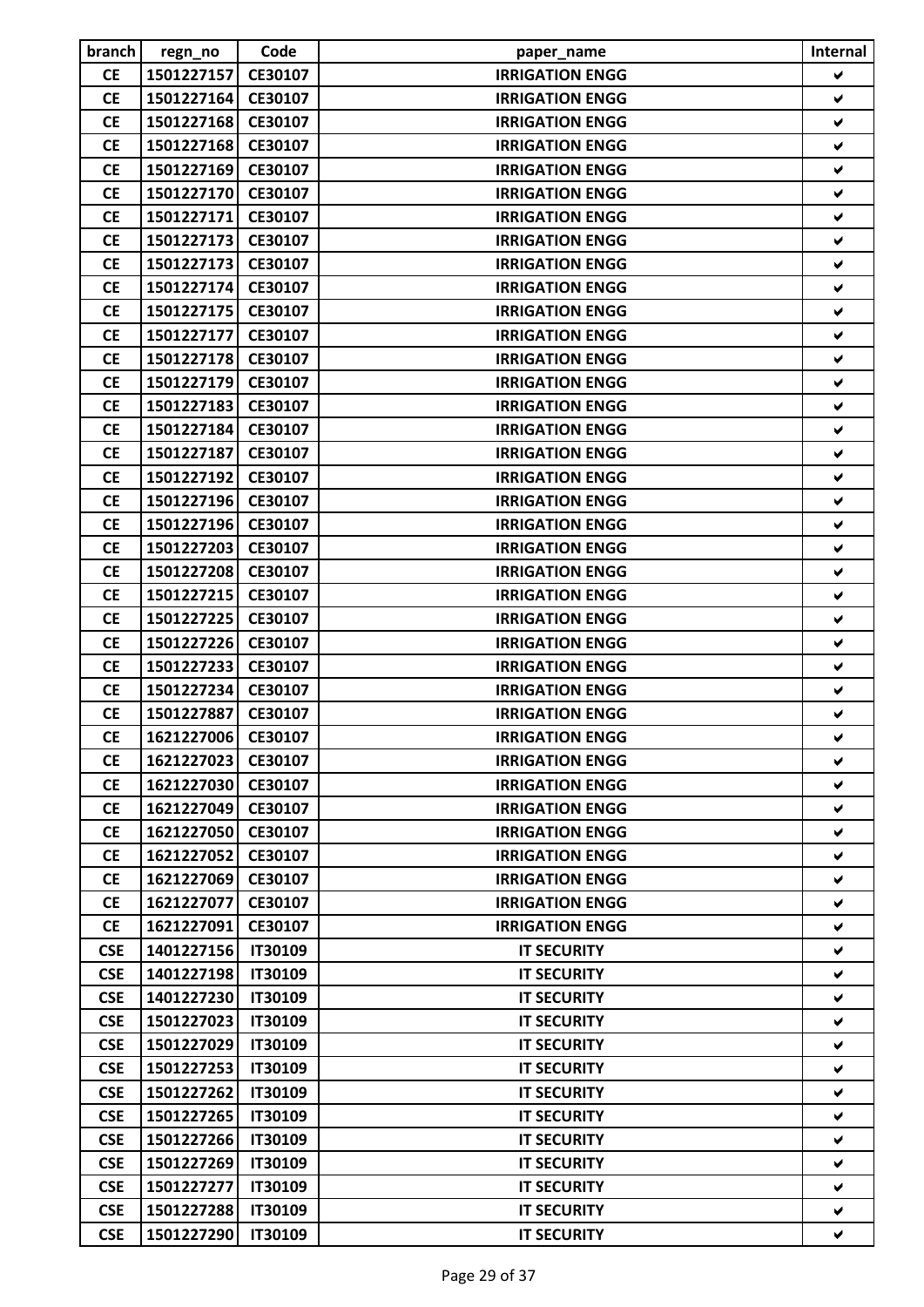| branch     | regn_no            | Code           | paper_name              | Internal |
|------------|--------------------|----------------|-------------------------|----------|
| <b>CSE</b> | 1501227301         | <b>IT30109</b> | <b>IT SECURITY</b>      | V        |
| <b>CSE</b> | 1501227304         | <b>IT30109</b> | <b>IT SECURITY</b>      | ✔        |
| <b>CSE</b> | 1501227306         | <b>IT30109</b> | <b>IT SECURITY</b>      | ✔        |
| <b>CSE</b> | 1501227330         | <b>IT30109</b> | <b>IT SECURITY</b>      | V        |
| <b>CSE</b> | 1501227332         | <b>IT30109</b> | <b>IT SECURITY</b>      | ✔        |
| IT         | 1501227627         | <b>IT30109</b> | <b>IT SECURITY</b>      | ✔        |
| IT         | 1501227629         | <b>IT30109</b> | <b>IT SECURITY</b>      | V        |
| IT         | 1501227784         | <b>IT30109</b> | <b>IT SECURITY</b>      | ✔        |
| <b>CSE</b> | 1621227005         | <b>IT30109</b> | <b>IT SECURITY</b>      | ✔        |
| <b>CSE</b> | 1621227103         | <b>IT30109</b> | <b>IT SECURITY</b>      | ✔        |
| <b>ETC</b> | 1501227031         | CS31107        | <b>JAVA</b>             | ✔        |
| <b>ETC</b> | 1501227035         | CS31107        | <b>JAVA</b>             | ✔        |
| <b>ETC</b> | 1501227469         | CS31107        | <b>JAVA</b>             | V        |
| <b>ETC</b> | 1501227472         | CS31107        | <b>JAVA</b>             | ✔        |
| <b>ETC</b> | 1501227486         | CS31107        | <b>JAVA</b>             | ✔        |
| <b>ETC</b> | 1501227491         | CS31107        | <b>JAVA</b>             | ✔        |
| <b>ETC</b> | 1501227513         | CS31107        | <b>JAVA</b>             | ✔        |
| <b>ETC</b> | 1501227529         | CS31107        | <b>JAVA</b>             | V        |
| <b>ETC</b> | 1501227539         | CS31107        | <b>JAVA</b>             | V        |
| <b>ETC</b> | 1501227541         | CS31107        | <b>JAVA</b>             | ✔        |
| <b>ETC</b> | 1501227548         | CS31107        | <b>JAVA</b>             | ✔        |
| <b>ETC</b> | 1501227549         | CS31107        | <b>JAVA</b>             | ✔        |
| <b>ETC</b> | 1501227551         | CS31107        | <b>JAVA</b>             | ✔        |
| <b>ETC</b> | 1501227557         | CS31107        | <b>JAVA</b>             | V        |
| <b>ETC</b> | 1501227560         | CS31107        | <b>JAVA</b>             | ✔        |
| <b>ETC</b> | 1501227566         | CS31107        | <b>JAVA</b>             | ✔        |
| <b>ETC</b> | 1501227567         | CS31107        | <b>JAVA</b>             | ✔        |
| <b>ETC</b> | 1501227587         | CS31107        | <b>JAVA</b>             | ✔        |
| <b>ETC</b> | 1501227589 CS31107 |                | <b>JAVA</b>             |          |
| <b>ETC</b> | 1501227591         | CS31107        | <b>JAVA</b>             | V        |
| <b>ETC</b> | 1501227594 CS31107 |                | <b>JAVA</b>             | V.       |
| <b>ETC</b> | 1501227600         | CS31107        | <b>JAVA</b>             | V        |
| <b>ETC</b> | 1501227602         | CS31107        | <b>JAVA</b>             | V        |
| <b>ETC</b> | 1501227605         | CS31107        | <b>JAVA</b>             | V        |
| <b>ETC</b> | 1501227610         | CS31107        | <b>JAVA</b>             | V        |
| <b>ETC</b> | 1501227611         | CS31107        | <b>JAVA</b>             | V        |
| <b>ETC</b> | 1621227003         | CS31107        | <b>JAVA</b>             | V        |
| <b>ETC</b> | 1621227012         | CS31107        | <b>JAVA</b>             | ✔        |
| <b>ETC</b> | 1621227055         | CS31107        | <b>JAVA</b>             | V        |
| <b>ETC</b> | 1621227095         | CS31107        | <b>JAVA</b>             | V        |
| <b>ETC</b> | 1621227101         | CS31107        | <b>JAVA</b>             | V        |
| <b>ETC</b> | ET150159           | CS31107        | <b>JAVA</b>             | V        |
| <b>CSE</b> | 1401227156         | CS30110        | <b>MACHINE LEARNING</b> | V        |
| <b>CSE</b> | 1401227198         | CS30110        | <b>MACHINE LEARNING</b> | ✔        |
| <b>CSE</b> | 1401227230         | CS30110        | <b>MACHINE LEARNING</b> | V        |
| IT         | 1501227007         | CS30110        | <b>MACHINE LEARNING</b> | V        |
| <b>CSE</b> | 1501227029         | CS30110        | <b>MACHINE LEARNING</b> | V        |
| <b>CSE</b> | 1501227262         | CS30110        | <b>MACHINE LEARNING</b> |          |
| <b>CSE</b> |                    |                |                         | v<br>V   |
|            | 1501227265         | CS30110        | <b>MACHINE LEARNING</b> |          |
| <b>CSE</b> | 1501227269         | CS30110        | <b>MACHINE LEARNING</b> | V        |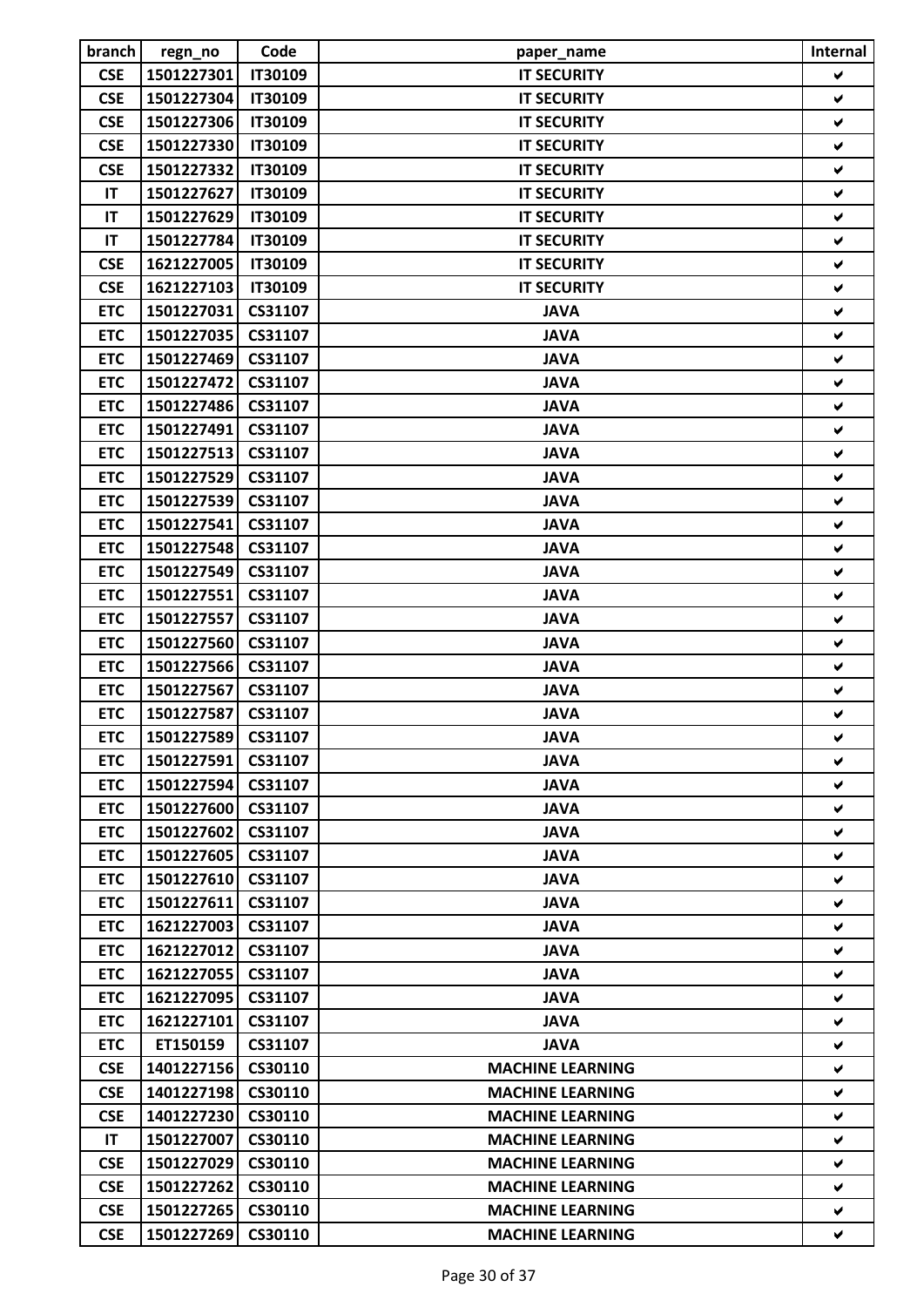| branch     | regn_no            | Code    | paper_name                                  | Internal             |
|------------|--------------------|---------|---------------------------------------------|----------------------|
| <b>CSE</b> | 1501227277         | CS30110 | <b>MACHINE LEARNING</b>                     | V                    |
| <b>CSE</b> | 1501227290         | CS30110 | <b>MACHINE LEARNING</b>                     | ✔                    |
| <b>CSE</b> | 1501227301         | CS30110 | <b>MACHINE LEARNING</b>                     | ✔                    |
| <b>CSE</b> | 1501227304         | CS30110 | <b>MACHINE LEARNING</b>                     | ✔                    |
| <b>CSE</b> | 1501227306         | CS30110 | <b>MACHINE LEARNING</b>                     | ✔                    |
| <b>CSE</b> | 1501227330         | CS30110 | <b>MACHINE LEARNING</b>                     | ✔                    |
| <b>CSE</b> | 1501227332         | CS30110 | <b>MACHINE LEARNING</b>                     | ✔                    |
| <b>CSE</b> | 1501227340         | CS30110 | <b>MACHINE LEARNING</b>                     | ✔                    |
| IT         | 1501227627         | CS30110 | <b>MACHINE LEARNING</b>                     | V                    |
| IT         | 1501227629         | CS30110 | <b>MACHINE LEARNING</b>                     | ✔                    |
| IT         | 1501227637         | CS30110 | <b>MACHINE LEARNING</b>                     | ✔                    |
| IT         | 1501227670         | CS30110 | <b>MACHINE LEARNING</b>                     | $\blacktriangledown$ |
| <b>CSE</b> | 1621227005         | CS30110 | <b>MACHINE LEARNING</b>                     | ✔                    |
| <b>CSE</b> | 1621227103         | CS30110 | <b>MACHINE LEARNING</b>                     | ✔                    |
| <b>ME</b>  | 1401227535 ME31116 |         | <b>METAL CUTTING &amp; MACHINE TOOLS</b>    | ✔                    |
| <b>ME</b>  | 1501227060 ME31116 |         | <b>METAL CUTTING &amp; MACHINE TOOLS</b>    | ✔                    |
| <b>ME</b>  | 1501227674         | ME31116 | <b>METAL CUTTING &amp; MACHINE TOOLS</b>    | ✔                    |
| <b>ME</b>  | 1501227684         | ME31116 | <b>METAL CUTTING &amp; MACHINE TOOLS</b>    | V                    |
| <b>ME</b>  | 1501227690         | ME31116 | <b>METAL CUTTING &amp; MACHINE TOOLS</b>    | ✔                    |
| <b>ME</b>  | 1501227694         | ME31116 | <b>METAL CUTTING &amp; MACHINE TOOLS</b>    | ✔                    |
| <b>ME</b>  | 1501227709         | ME31116 | <b>METAL CUTTING &amp; MACHINE TOOLS</b>    | V                    |
| <b>ME</b>  | 1501227714         | ME31116 | <b>METAL CUTTING &amp; MACHINE TOOLS</b>    | ✔                    |
| <b>ME</b>  | 1501227719 ME31116 |         | <b>METAL CUTTING &amp; MACHINE TOOLS</b>    | ✔                    |
| <b>ME</b>  | 1501227723         | ME31116 | <b>METAL CUTTING &amp; MACHINE TOOLS</b>    | ✔                    |
| <b>ME</b>  | 1501227731         | ME31116 | <b>METAL CUTTING &amp; MACHINE TOOLS</b>    | ✔                    |
| <b>ME</b>  | 1501227743 ME31116 |         | <b>METAL CUTTING &amp; MACHINE TOOLS</b>    | ✔                    |
| <b>ME</b>  | 1501227753 ME31116 |         | <b>METAL CUTTING &amp; MACHINE TOOLS</b>    | ✔                    |
| <b>ME</b>  | 1501227763 ME31116 |         | <b>METAL CUTTING &amp; MACHINE TOOLS</b>    | ✔                    |
| <b>ME</b>  | 1501227764 ME31116 |         | <b>METAL CUTTING &amp; MACHINE TOOLS</b>    | V                    |
| <b>ME</b>  | 1501227768 ME31116 |         | <b>METAL CUTTING &amp; MACHINE TOOLS</b>    | V                    |
| <b>ME</b>  | 1501227775 ME31116 |         | <b>METAL CUTTING &amp; MACHINE TOOLS</b>    | ✔                    |
| <b>ME</b>  | 1501227835 ME31116 |         | <b>METAL CUTTING &amp; MACHINE TOOLS</b>    | ✔                    |
| <b>ME</b>  | 1501227841         | ME31116 | <b>METAL CUTTING &amp; MACHINE TOOLS</b>    | V                    |
| <b>ME</b>  | 1501227843         | ME31116 | <b>METAL CUTTING &amp; MACHINE TOOLS</b>    | ✔                    |
| <b>ME</b>  | 1501227848         | ME31116 | <b>METAL CUTTING &amp; MACHINE TOOLS</b>    | V                    |
| <b>ME</b>  | 1501227850 ME31116 |         | <b>METAL CUTTING &amp; MACHINE TOOLS</b>    | V                    |
| <b>ME</b>  | 1501227853         | ME31116 | <b>METAL CUTTING &amp; MACHINE TOOLS</b>    | V                    |
| <b>ME</b>  | 1501227859 ME31116 |         | <b>METAL CUTTING &amp; MACHINE TOOLS</b>    | V                    |
| МE         | 1501227878 ME31116 |         | <b>METAL CUTTING &amp; MACHINE TOOLS</b>    | V                    |
| ME         | 1501227880 ME31116 |         | <b>METAL CUTTING &amp; MACHINE TOOLS</b>    | V                    |
| <b>ME</b>  | 1621227004         | ME31116 | <b>METAL CUTTING &amp; MACHINE TOOLS</b>    | ✔                    |
| <b>ME</b>  | 1621227008 ME31116 |         | <b>METAL CUTTING &amp; MACHINE TOOLS</b>    | V                    |
| ME         | 1621227022         | ME31116 | <b>METAL CUTTING &amp; MACHINE TOOLS</b>    | V                    |
| <b>ME</b>  | 1621227024         | ME31116 | <b>METAL CUTTING &amp; MACHINE TOOLS</b>    | ✔                    |
| <b>ME</b>  | 1621227026 ME31116 |         | <b>METAL CUTTING &amp; MACHINE TOOLS</b>    | V                    |
| <b>ME</b>  | 1621227057         | ME31116 | <b>METAL CUTTING &amp; MACHINE TOOLS</b>    | V                    |
| <b>ME</b>  | 1621227060 ME31116 |         | <b>METAL CUTTING &amp; MACHINE TOOLS</b>    | V                    |
| <b>ME</b>  | 1621227088         | ME31116 | <b>METAL CUTTING &amp; MACHINE TOOLS</b>    | V                    |
| <b>ME</b>  | ME150120           | ME31116 | <b>METAL CUTTING &amp; MACHINE TOOLS</b>    | V                    |
| EE         | 1501227082         | EC31108 | <b>MICROPROCESSOR &amp; MICROCONTROLLER</b> | ✔                    |
|            |                    |         |                                             |                      |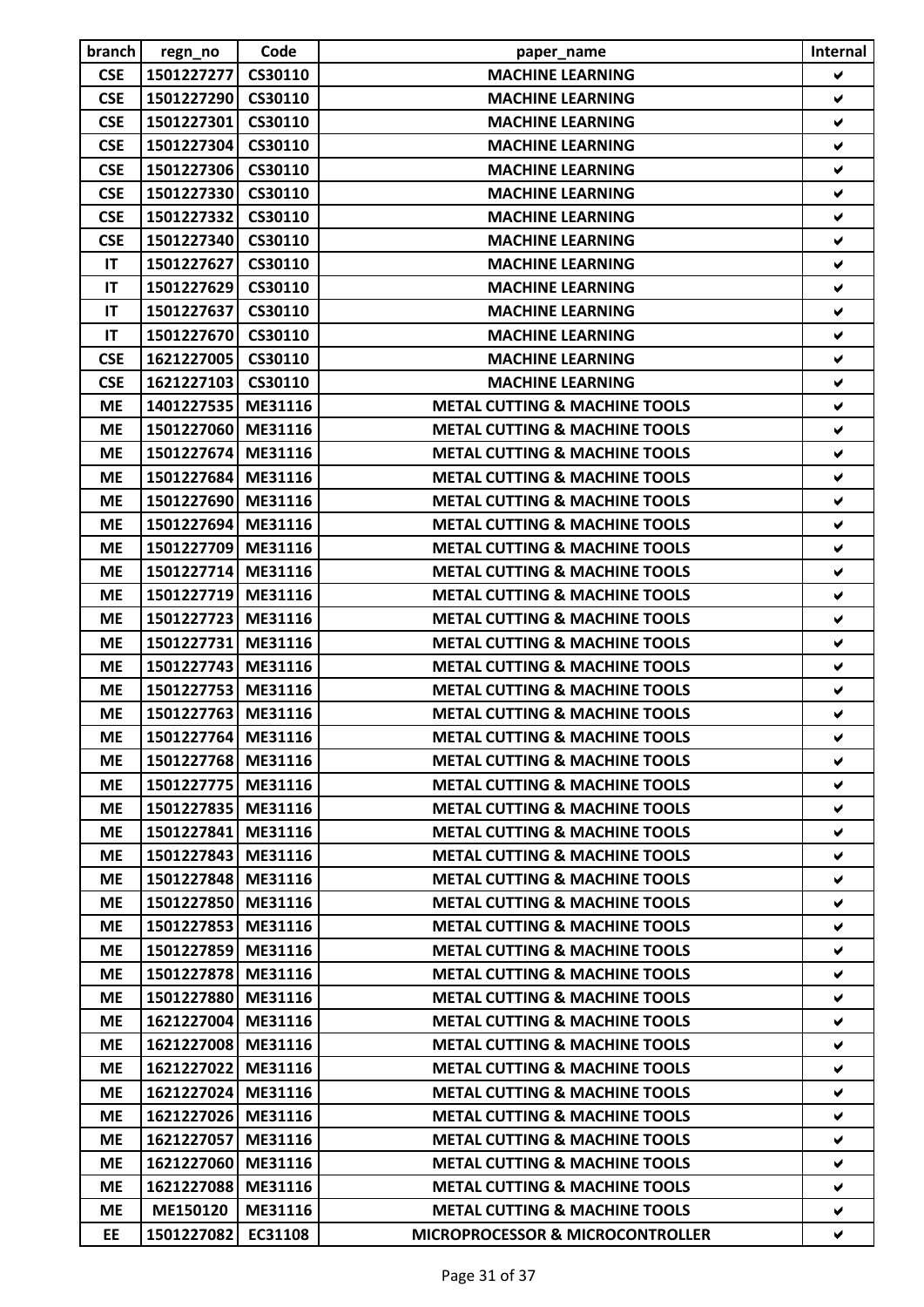| branch    | regn_no            | Code    | paper_name                                               | Internal             |
|-----------|--------------------|---------|----------------------------------------------------------|----------------------|
| EE        | 1501227352         | EC31108 | <b>MICROPROCESSOR &amp; MICROCONTROLLER</b>              | $\blacktriangledown$ |
| EE        | 1501227356         | EC31108 | MICROPROCESSOR & MICROCONTROLLER                         | ✔                    |
| EE        | 1501227362         | EC31108 | <b>MICROPROCESSOR &amp; MICROCONTROLLER</b>              | $\checkmark$         |
| EE        | 1501227374         | EC31108 | <b>MICROPROCESSOR &amp; MICROCONTROLLER</b>              | $\blacktriangledown$ |
| EE        | 1501227375         | EC31108 | <b>MICROPROCESSOR &amp; MICROCONTROLLER</b>              | ✔                    |
| <b>EE</b> | 1501227382         | EC31108 | <b>MICROPROCESSOR &amp; MICROCONTROLLER</b>              | V                    |
| <b>EE</b> | 1501227383         | EC31108 | <b>MICROPROCESSOR &amp; MICROCONTROLLER</b>              | V                    |
| EE        | 1501227394 EC31108 |         | MICROPROCESSOR & MICROCONTROLLER                         | V                    |
| EE        | 1501227408         | EC31108 | <b>MICROPROCESSOR &amp; MICROCONTROLLER</b>              | V                    |
| EE        | 1501227429 EC31108 |         | <b>MICROPROCESSOR &amp; MICROCONTROLLER</b>              | V                    |
| <b>EE</b> | 1501227432         | EC31108 | <b>MICROPROCESSOR &amp; MICROCONTROLLER</b>              | ✔                    |
| EE        | 1501227434         | EC31108 | <b>MICROPROCESSOR &amp; MICROCONTROLLER</b>              | V                    |
| EE        | 1501227438         | EC31108 | <b>MICROPROCESSOR &amp; MICROCONTROLLER</b>              | ✔                    |
| EE        | 1501227445         | EC31108 | <b>MICROPROCESSOR &amp; MICROCONTROLLER</b>              | V                    |
| EE        | 1501227448         | EC31108 | <b>MICROPROCESSOR &amp; MICROCONTROLLER</b>              | $\checkmark$         |
| EE        | 1501227453         | EC31108 | <b>MICROPROCESSOR &amp; MICROCONTROLLER</b>              | $\checkmark$         |
| EE        | 1501227786 EC31108 |         | <b>MICROPROCESSOR &amp; MICROCONTROLLER</b>              | ✔                    |
| <b>EE</b> | 1501227791         | EC31108 | <b>MICROPROCESSOR &amp; MICROCONTROLLER</b>              | V                    |
| EE        | 1501227793 EC31108 |         | <b>MICROPROCESSOR &amp; MICROCONTROLLER</b>              | ✔                    |
| <b>EE</b> | 1501227794         | EC31108 | <b>MICROPROCESSOR &amp; MICROCONTROLLER</b>              | ✔                    |
| EE        | 1501227803         | EC31108 | <b>MICROPROCESSOR &amp; MICROCONTROLLER</b>              | V                    |
| EE        | 1501227804 EC31108 |         | <b>MICROPROCESSOR &amp; MICROCONTROLLER</b>              | V                    |
| EE        | 1501227814         | EC31108 | <b>MICROPROCESSOR &amp; MICROCONTROLLER</b>              | ✔                    |
| EE        | 1501227823         | EC31108 | <b>MICROPROCESSOR &amp; MICROCONTROLLER</b>              | V                    |
| EE        | 1621227068         | EC31108 | <b>MICROPROCESSOR &amp; MICROCONTROLLER</b>              | $\blacktriangledown$ |
| EE        | 1621227087         | EC31108 | <b>MICROPROCESSOR &amp; MICROCONTROLLER</b>              | V                    |
| EE        | 1621227094         | EC31108 | <b>MICROPROCESSOR &amp; MICROCONTROLLER</b>              | $\checkmark$         |
| EE        | 1621227100         | EC31108 | <b>MICROPROCESSOR &amp; MICROCONTROLLER</b>              | $\blacktriangledown$ |
| EE        | <b>EE16L003</b>    | EC31108 | MICROPROCESSOR & MICROCONTROLLER                         | ✔                    |
| <b>CH</b> | 1501227134         | CH30114 | NON-CONVENTIONAL ENERGY & ENERGY CONSERVATION            | V                    |
| <b>CH</b> | 1501227146 CH30114 |         | NON-CONVENTIONAL ENERGY & ENERGY CONSERVATION            | ✔                    |
| <b>CH</b> | 1501227151         | CH30114 | NON-CONVENTIONAL ENERGY & ENERGY CONSERVATION            | ✔                    |
| <b>CH</b> | 1621227007         | CH30114 | <b>NON-CONVENTIONAL ENERGY &amp; ENERGY CONSERVATION</b> | ✔                    |
| <b>CH</b> | 1621227072         | CH30114 | NON-CONVENTIONAL ENERGY & ENERGY CONSERVATION            | V                    |
| <b>CE</b> | 1501227090 MA31108 |         | <b>NUMERICAL AND OPTIMISATION TECHNIQUES</b>             | ✔                    |
| <b>CE</b> | 1501227153 MA31108 |         | <b>NUMERICAL AND OPTIMISATION TECHNIQUES</b>             | $\blacktriangledown$ |
| <b>CE</b> | 1501227155 MA31108 |         | <b>NUMERICAL AND OPTIMISATION TECHNIQUES</b>             | ✔                    |
| <b>CE</b> | 1501227157 MA31108 |         | <b>NUMERICAL AND OPTIMISATION TECHNIQUES</b>             | V                    |
| <b>CE</b> | 1501227164 MA31108 |         | <b>NUMERICAL AND OPTIMISATION TECHNIQUES</b>             | V                    |
| <b>CE</b> | 1501227166 MA31108 |         | <b>NUMERICAL AND OPTIMISATION TECHNIQUES</b>             | $\checkmark$         |
| <b>CE</b> | 1501227168 MA31108 |         | <b>NUMERICAL AND OPTIMISATION TECHNIQUES</b>             | ✔                    |
| <b>CE</b> | 1501227169 MA31108 |         | <b>NUMERICAL AND OPTIMISATION TECHNIQUES</b>             | ✔                    |
| <b>CE</b> | 1501227170 MA31108 |         | <b>NUMERICAL AND OPTIMISATION TECHNIQUES</b>             | ✔                    |
| <b>CE</b> | 1501227173         | MA31108 | <b>NUMERICAL AND OPTIMISATION TECHNIQUES</b>             | ✔                    |
| <b>CE</b> | 1501227174 MA31108 |         | <b>NUMERICAL AND OPTIMISATION TECHNIQUES</b>             | ✔                    |
| <b>CE</b> | 1501227177 MA31108 |         | <b>NUMERICAL AND OPTIMISATION TECHNIQUES</b>             | ✔                    |
| <b>CE</b> | 1501227178 MA31108 |         | <b>NUMERICAL AND OPTIMISATION TECHNIQUES</b>             | ✔                    |
| <b>CE</b> | 1501227179         | MA31108 | <b>NUMERICAL AND OPTIMISATION TECHNIQUES</b>             | ✔                    |
| <b>CE</b> | 1501227181 MA31108 |         | <b>NUMERICAL AND OPTIMISATION TECHNIQUES</b>             | ✔                    |
| <b>CE</b> | 1501227186 MA31108 |         | NUMERICAL AND OPTIMISATION TECHNIQUES                    | V                    |
|           |                    |         |                                                          |                      |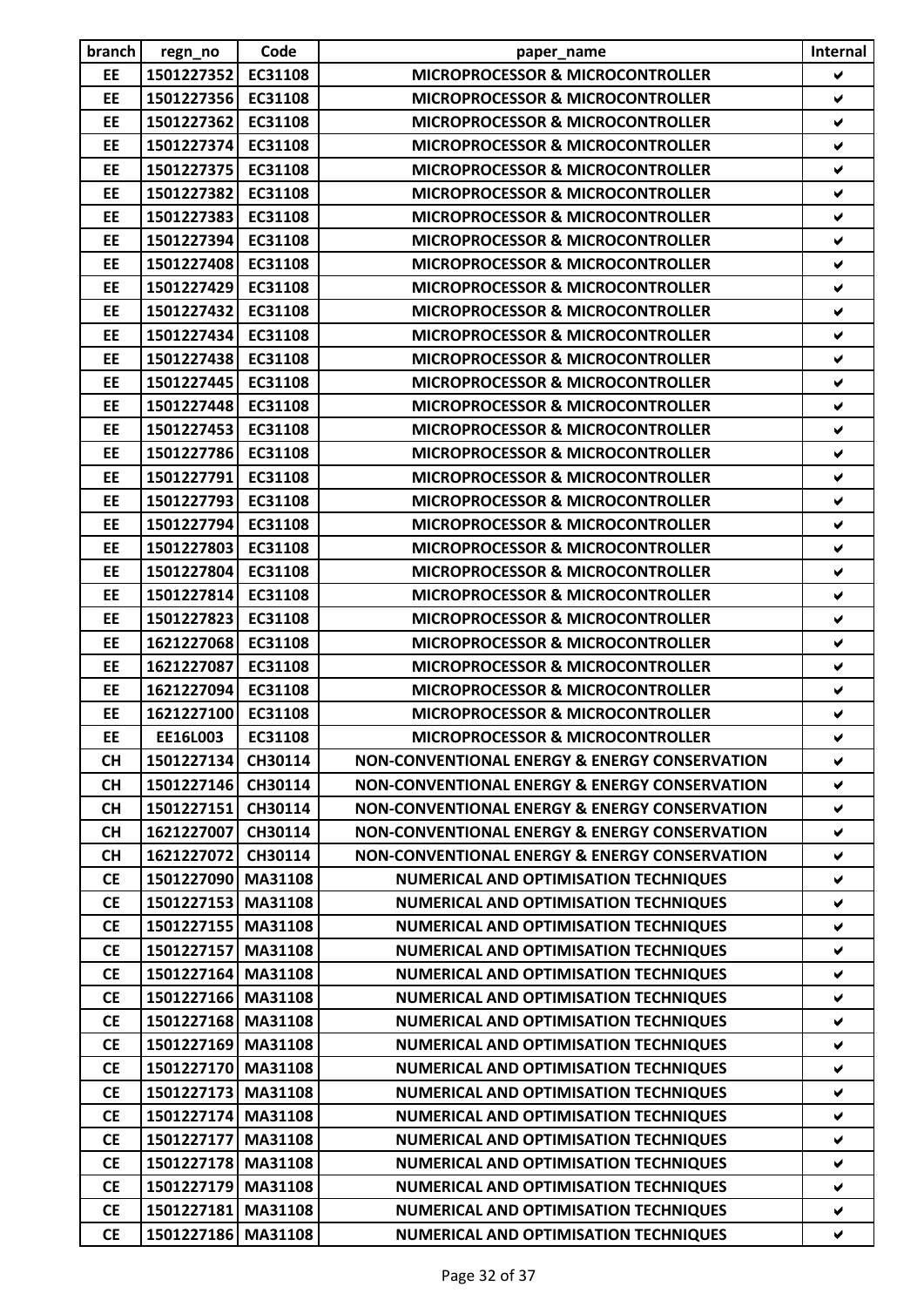| branch     | regn_no            | Code               | paper_name                                         | Internal             |
|------------|--------------------|--------------------|----------------------------------------------------|----------------------|
| <b>CE</b>  | 1501227187         | MA31108            | NUMERICAL AND OPTIMISATION TECHNIQUES              | $\blacktriangledown$ |
| <b>CE</b>  | 1501227188 MA31108 |                    | <b>NUMERICAL AND OPTIMISATION TECHNIQUES</b>       | $\checkmark$         |
| <b>CE</b>  | 1501227196 MA31108 |                    | <b>NUMERICAL AND OPTIMISATION TECHNIQUES</b>       | $\blacktriangledown$ |
| <b>CE</b>  | 1501227203 MA31108 |                    | <b>NUMERICAL AND OPTIMISATION TECHNIQUES</b>       | $\checkmark$         |
| <b>CE</b>  | 1501227204 MA31108 |                    | <b>NUMERICAL AND OPTIMISATION TECHNIQUES</b>       | $\checkmark$         |
| <b>CE</b>  | 1501227208 MA31108 |                    | <b>NUMERICAL AND OPTIMISATION TECHNIQUES</b>       | $\blacktriangledown$ |
| <b>CE</b>  | 1501227215 MA31108 |                    | NUMERICAL AND OPTIMISATION TECHNIQUES              | ✔                    |
| <b>CE</b>  | 1501227225 MA31108 |                    | <b>NUMERICAL AND OPTIMISATION TECHNIQUES</b>       | V                    |
| <b>CE</b>  | 1501227233 MA31108 |                    | <b>NUMERICAL AND OPTIMISATION TECHNIQUES</b>       | $\checkmark$         |
| <b>CE</b>  | 1501227234 MA31108 |                    | <b>NUMERICAL AND OPTIMISATION TECHNIQUES</b>       | V                    |
| <b>CE</b>  | 1501227778 MA31108 |                    | <b>NUMERICAL AND OPTIMISATION TECHNIQUES</b>       | ✔                    |
| <b>CE</b>  | 1501227887 MA31108 |                    | <b>NUMERICAL AND OPTIMISATION TECHNIQUES</b>       | V                    |
| <b>CE</b>  | 1621227006 MA31108 |                    | <b>NUMERICAL AND OPTIMISATION TECHNIQUES</b>       | $\checkmark$         |
| <b>CE</b>  | 1621227030 MA31108 |                    | <b>NUMERICAL AND OPTIMISATION TECHNIQUES</b>       | $\blacktriangledown$ |
| <b>CE</b>  | 1621227049 MA31108 |                    | <b>NUMERICAL AND OPTIMISATION TECHNIQUES</b>       | $\checkmark$         |
| <b>CE</b>  | 1621227069 MA31108 |                    | <b>NUMERICAL AND OPTIMISATION TECHNIQUES</b>       | $\checkmark$         |
| <b>CE</b>  | 1621227077 MA31108 |                    | <b>NUMERICAL AND OPTIMISATION TECHNIQUES</b>       | ✔                    |
| <b>CE</b>  | 1621227091         | MA31108            | <b>NUMERICAL AND OPTIMISATION TECHNIQUES</b>       | V                    |
| <b>CSE</b> | 1401227156 CS30109 |                    | <b>OPERATING SYSTEM</b>                            | ✔                    |
| <b>CSE</b> | 1401227198         | CS30109            | <b>OPERATING SYSTEM</b>                            | $\checkmark$         |
| <b>CSE</b> | 1401227230 CS30109 |                    | <b>OPERATING SYSTEM</b>                            | ✔                    |
| <b>CSE</b> | 1501227023         | CS30109            | <b>OPERATING SYSTEM</b>                            | $\checkmark$         |
| <b>CSE</b> | 1501227029         | CS30109            | <b>OPERATING SYSTEM</b>                            | V                    |
|            |                    |                    | <b>OPERATING SYSTEM</b>                            | V                    |
| <b>CSE</b> | 1501227262         | CS30109            |                                                    | $\blacktriangledown$ |
| <b>CSE</b> | 1501227265         | CS30109            | <b>OPERATING SYSTEM</b>                            | $\checkmark$         |
| <b>CSE</b> | 1501227266         | CS30109<br>CS30109 | <b>OPERATING SYSTEM</b><br><b>OPERATING SYSTEM</b> | $\checkmark$         |
| <b>CSE</b> | 1501227269         |                    |                                                    |                      |
| <b>CSE</b> | 1501227277         | CS30109            | <b>OPERATING SYSTEM</b>                            | $\blacktriangledown$ |
| <b>CSE</b> | 1501227290         | CS30109            | <b>OPERATING SYSTEM</b>                            | ✔                    |
| <b>CSE</b> | 1501227301         | CS30109            | <b>OPERATING SYSTEM</b>                            | v                    |
| <b>CSE</b> | 1501227304 CS30109 |                    | <b>OPERATING SYSTEM</b>                            | v                    |
| <b>CSE</b> | 1501227306 CS30109 |                    | <b>OPERATING SYSTEM</b>                            | ✔                    |
| <b>CSE</b> | 1501227308         | CS30109            | <b>OPERATING SYSTEM</b>                            | V                    |
| <b>CSE</b> | 1501227330 CS30109 |                    | <b>OPERATING SYSTEM</b>                            | v                    |
| <b>CSE</b> | 1501227332         | CS30109            | <b>OPERATING SYSTEM</b>                            | V                    |
| <b>CSE</b> | 1501227336         | CS30109            | <b>OPERATING SYSTEM</b>                            | V                    |
| <b>CSE</b> | 1501227340         | CS30109            | <b>OPERATING SYSTEM</b>                            | V                    |
| <b>IT</b>  | 1501227627         | CS30109            | <b>OPERATING SYSTEM</b>                            | V                    |
| IT         | 1501227629         | CS30109            | <b>OPERATING SYSTEM</b>                            | V.                   |
| IT         | 1501227634         | CS30109            | <b>OPERATING SYSTEM</b>                            | V                    |
| IT         | 1501227670         | CS30109            | <b>OPERATING SYSTEM</b>                            | V                    |
| <b>CSE</b> | 1621227005         | CS30109            | <b>OPERATING SYSTEM</b>                            | v                    |
| <b>CSE</b> | 1621227092         | CS30109            | <b>OPERATING SYSTEM</b>                            | ✔                    |
| <b>CSE</b> | 1621227103         | CS30109            | <b>OPERATING SYSTEM</b>                            | ✔                    |
| <b>IT</b>  | 1501227627 MB43171 |                    | PRINCIPLES OF MANAGEMENT                           | V                    |
| ΙT         | 1501227629 MB43171 |                    | <b>PRINCIPLES OF MANAGEMENT</b>                    | V                    |
| <b>IT</b>  | 1501227661         | MB43171            | PRINCIPLES OF MANAGEMENT                           | V                    |
| IT         | 1501227670 MB43171 |                    | PRINCIPLES OF MANAGEMENT                           | ✔                    |
| <b>CH</b>  | 1501227134 CH30112 |                    | <b>PROCESS DYNAMICS AND CONTROL</b>                | v                    |
| <b>CH</b>  | 1501227146         | CH30112            | PROCESS DYNAMICS AND CONTROL                       | V                    |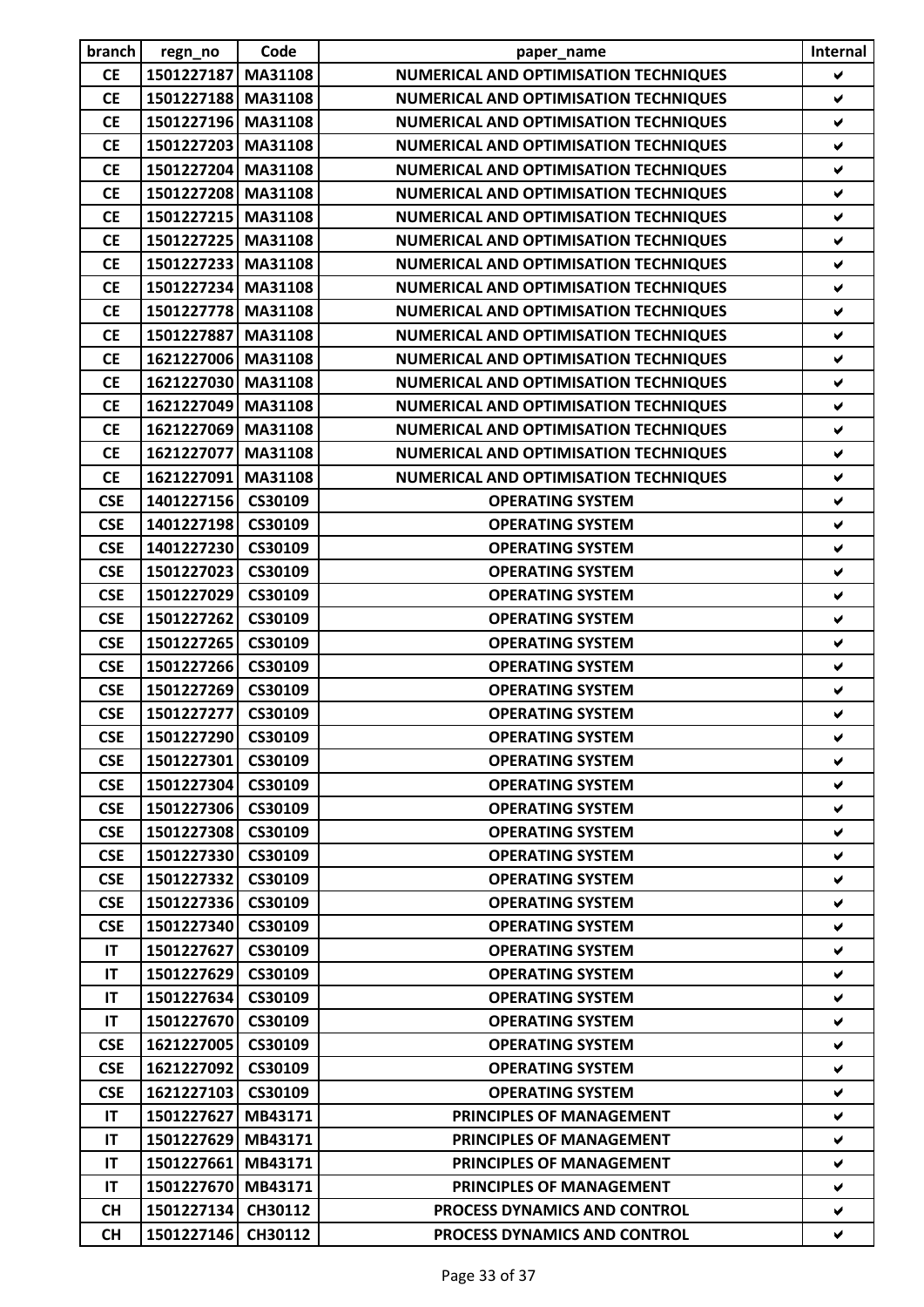| branch     | regn_no            | Code    | paper_name                            | Internal             |
|------------|--------------------|---------|---------------------------------------|----------------------|
| <b>CH</b>  | 1621227007         | CH30112 | PROCESS DYNAMICS AND CONTROL          | V                    |
| <b>CH</b>  | 1621227072         | CH30112 | PROCESS DYNAMICS AND CONTROL          | ✔                    |
| <b>CH</b>  | 1501227134 CH30113 |         | PROCESS EQUIPMENT DESIGN              | V                    |
| <b>CH</b>  | 1501227136 CH30113 |         | PROCESS EQUIPMENT DESIGN              | $\checkmark$         |
| <b>CH</b>  | 1501227146         | CH30113 | PROCESS EQUIPMENT DESIGN              | $\checkmark$         |
| <b>CH</b>  | 1501227151         | CH30113 | PROCESS EQUIPMENT DESIGN              | V                    |
| <b>CH</b>  | 1621227007         | CH30113 | PROCESS EQUIPMENT DESIGN              | ✔                    |
| CH         | 1621227072 CH30113 |         | PROCESS EQUIPMENT DESIGN              | ✔                    |
| <b>ETC</b> | 1501227031         | EC30112 | <b>RF &amp; MICROWAVE ENGINEERING</b> | $\checkmark$         |
| <b>ETC</b> | 1501227035 EC30112 |         | <b>RF &amp; MICROWAVE ENGINEERING</b> | ✔                    |
| <b>ETC</b> | 1501227469 EC30112 |         | <b>RF &amp; MICROWAVE ENGINEERING</b> | ✔                    |
| <b>ETC</b> | 1501227472         | EC30112 | <b>RF &amp; MICROWAVE ENGINEERING</b> | V                    |
| <b>ETC</b> | 1501227486         | EC30112 | <b>RF &amp; MICROWAVE ENGINEERING</b> | ✔                    |
| <b>ETC</b> | 1501227491         | EC30112 | <b>RF &amp; MICROWAVE ENGINEERING</b> | ✔                    |
| <b>ETC</b> | 1501227510         | EC30112 | <b>RF &amp; MICROWAVE ENGINEERING</b> | $\checkmark$         |
| <b>ETC</b> | 1501227513         | EC30112 | <b>RF &amp; MICROWAVE ENGINEERING</b> | ✔                    |
| <b>ETC</b> | 1501227523         | EC30112 | <b>RF &amp; MICROWAVE ENGINEERING</b> | ✔                    |
| <b>ETC</b> | 1501227525         | EC30112 | <b>RF &amp; MICROWAVE ENGINEERING</b> | $\checkmark$         |
| <b>ETC</b> | 1501227526 EC30112 |         | <b>RF &amp; MICROWAVE ENGINEERING</b> | ✔                    |
| <b>ETC</b> | 1501227528         | EC30112 | <b>RF &amp; MICROWAVE ENGINEERING</b> | $\checkmark$         |
| <b>ETC</b> | 1501227529 EC30112 |         | <b>RF &amp; MICROWAVE ENGINEERING</b> | V                    |
| <b>ETC</b> | 1501227530 EC30112 |         | <b>RF &amp; MICROWAVE ENGINEERING</b> | ✔                    |
| <b>ETC</b> | 1501227536         | EC30112 | <b>RF &amp; MICROWAVE ENGINEERING</b> | ✔                    |
| <b>ETC</b> | 1501227539         | EC30112 | <b>RF &amp; MICROWAVE ENGINEERING</b> | ✔                    |
| <b>ETC</b> | 1501227541         | EC30112 | <b>RF &amp; MICROWAVE ENGINEERING</b> | ✔                    |
| <b>ETC</b> | 1501227543         | EC30112 | <b>RF &amp; MICROWAVE ENGINEERING</b> | ✔                    |
| <b>ETC</b> | 1501227546         | EC30112 | <b>RF &amp; MICROWAVE ENGINEERING</b> | $\blacktriangledown$ |
| <b>ETC</b> | 1501227547         | EC30112 | <b>RF &amp; MICROWAVE ENGINEERING</b> | ✔                    |
| <b>ETC</b> | 1501227548 EC30112 |         | RF & MICROWAVE ENGINEERING            | ✔                    |
| <b>ETC</b> | 1501227551         | EC30112 | <b>RF &amp; MICROWAVE ENGINEERING</b> | ✔                    |
| <b>ETC</b> | 1501227552         | EC30112 | <b>RF &amp; MICROWAVE ENGINEERING</b> | V                    |
| <b>ETC</b> | 1501227557         | EC30112 | <b>RF &amp; MICROWAVE ENGINEERING</b> | ✔                    |
| <b>ETC</b> | 1501227566         | EC30112 | <b>RF &amp; MICROWAVE ENGINEERING</b> | V                    |
| <b>ETC</b> | 1501227567         | EC30112 | <b>RF &amp; MICROWAVE ENGINEERING</b> | ✔                    |
| <b>ETC</b> | 1501227589         | EC30112 | <b>RF &amp; MICROWAVE ENGINEERING</b> | ✔                    |
| <b>ETC</b> | 1501227591         | EC30112 | <b>RF &amp; MICROWAVE ENGINEERING</b> | V                    |
| <b>ETC</b> | 1501227594         | EC30112 | <b>RF &amp; MICROWAVE ENGINEERING</b> | ✔                    |
| <b>ETC</b> | 1501227600         | EC30112 | <b>RF &amp; MICROWAVE ENGINEERING</b> | ✔                    |
| <b>ETC</b> | 1501227605         | EC30112 | <b>RF &amp; MICROWAVE ENGINEERING</b> | ✔                    |
| <b>ETC</b> | 1501227607         | EC30112 | <b>RF &amp; MICROWAVE ENGINEERING</b> | V                    |
| <b>ETC</b> | 1621227003         | EC30112 | <b>RF &amp; MICROWAVE ENGINEERING</b> | ✔                    |
| <b>ETC</b> | 1621227101         | EC30112 | <b>RF &amp; MICROWAVE ENGINEERING</b> | ✔                    |
| <b>ETC</b> | ET150159           | EC30112 | <b>RF &amp; MICROWAVE ENGINEERING</b> | ✔                    |
| <b>ETC</b> | 1501227031         | EC30111 | <b>SOFT COMPUTING</b>                 | V                    |
| <b>ETC</b> | 1501227035         | EC30111 | <b>SOFT COMPUTING</b>                 | ✔                    |
| <b>ETC</b> | 1501227469         | EC30111 | <b>SOFT COMPUTING</b>                 | V                    |
| <b>ETC</b> | 1501227472         | EC30111 | <b>SOFT COMPUTING</b>                 | ✔                    |
| <b>ETC</b> | 1501227486         | EC30111 | <b>SOFT COMPUTING</b>                 | ✔                    |
| <b>ETC</b> | 1501227491         | EC30111 | <b>SOFT COMPUTING</b>                 | ✔                    |
| <b>ETC</b> | 1501227539         | EC30111 | <b>SOFT COMPUTING</b>                 | V                    |
|            |                    |         |                                       |                      |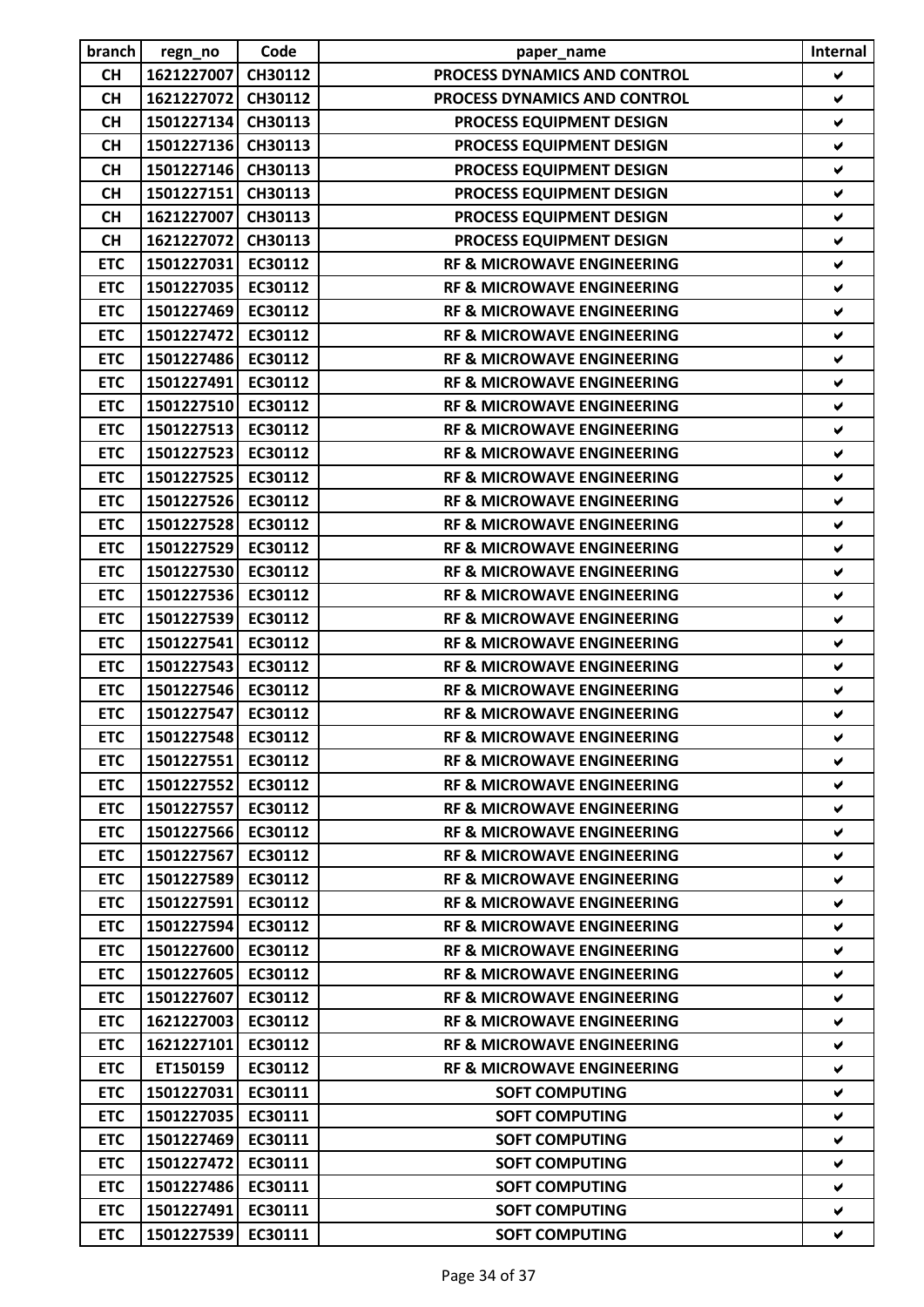| branch     | regn_no            | Code    | paper_name              | Internal             |
|------------|--------------------|---------|-------------------------|----------------------|
| <b>ETC</b> | 1501227551         | EC30111 | <b>SOFT COMPUTING</b>   | V                    |
| <b>ETC</b> | 1501227566         | EC30111 | <b>SOFT COMPUTING</b>   | ✔                    |
| <b>ETC</b> | 1501227567         | EC30111 | <b>SOFT COMPUTING</b>   | ✔                    |
| <b>ETC</b> | 1501227589         | EC30111 | <b>SOFT COMPUTING</b>   | $\blacktriangledown$ |
| <b>ETC</b> | 1501227591         | EC30111 | <b>SOFT COMPUTING</b>   | ✔                    |
| <b>ETC</b> | 1501227594         | EC30111 | <b>SOFT COMPUTING</b>   | ✔                    |
| <b>ETC</b> | 1501227600         | EC30111 | <b>SOFT COMPUTING</b>   | ✔                    |
| <b>ETC</b> | 1501227605         | EC30111 | <b>SOFT COMPUTING</b>   | ✔                    |
| <b>ETC</b> | 1501227607         | EC30111 | <b>SOFT COMPUTING</b>   | ✔                    |
| <b>ETC</b> | 1621227055         | EC30111 | <b>SOFT COMPUTING</b>   | ✔                    |
| <b>ETC</b> | 1621227095         | EC30111 | <b>SOFT COMPUTING</b>   | ✔                    |
| <b>ETC</b> | ET150159           | EC30111 | <b>SOFT COMPUTING</b>   | ✔                    |
| <b>CE</b>  | 1501227090         | CE30109 | <b>STEEL STRUCTURES</b> | ✔                    |
| <b>CE</b>  | 1501227094         | CE30109 | <b>STEEL STRUCTURES</b> | ✔                    |
| <b>CE</b>  | 1501227153         | CE30109 | <b>STEEL STRUCTURES</b> | V                    |
| <b>CE</b>  | 1501227155         | CE30109 | <b>STEEL STRUCTURES</b> | ✔                    |
| <b>CE</b>  | 1501227157         | CE30109 | <b>STEEL STRUCTURES</b> | ✔                    |
| <b>CE</b>  | 1501227158         | CE30109 | <b>STEEL STRUCTURES</b> | V                    |
| <b>CE</b>  | 1501227160         | CE30109 | <b>STEEL STRUCTURES</b> | $\blacktriangledown$ |
| <b>CE</b>  | 1501227164         | CE30109 | <b>STEEL STRUCTURES</b> | ✔                    |
| <b>CE</b>  | 1501227166         | CE30109 | <b>STEEL STRUCTURES</b> | ✔                    |
| <b>CE</b>  | 1501227168         | CE30109 | <b>STEEL STRUCTURES</b> | ✔                    |
| <b>CE</b>  | 1501227169         | CE30109 | <b>STEEL STRUCTURES</b> | ✔                    |
| <b>CE</b>  | 1501227169         | CE30109 | <b>STEEL STRUCTURES</b> | ✔                    |
| <b>CE</b>  | 1501227170         | CE30109 | <b>STEEL STRUCTURES</b> | ✔                    |
| <b>CE</b>  | 1501227171         | CE30109 | <b>STEEL STRUCTURES</b> | ✔                    |
| <b>CE</b>  | 1501227173         | CE30109 | <b>STEEL STRUCTURES</b> | ✔                    |
| <b>CE</b>  | 1501227173         | CE30109 | <b>STEEL STRUCTURES</b> | ✔                    |
| <b>CE</b>  | 1501227174 CE30109 |         | <b>STEEL STRUCTURES</b> | ⊻                    |
| <b>CE</b>  | 1501227175         | CE30109 | <b>STEEL STRUCTURES</b> | V                    |
| <b>CE</b>  | 1501227176         | CE30109 | <b>STEEL STRUCTURES</b> | V                    |
| <b>CE</b>  | 1501227177         | CE30109 | <b>STEEL STRUCTURES</b> | V                    |
| <b>CE</b>  | 1501227178         | CE30109 | <b>STEEL STRUCTURES</b> | V                    |
| <b>CE</b>  | 1501227179         | CE30109 | <b>STEEL STRUCTURES</b> | V                    |
| <b>CE</b>  | 1501227181         | CE30109 | <b>STEEL STRUCTURES</b> | V                    |
| <b>CE</b>  | 1501227186         | CE30109 | <b>STEEL STRUCTURES</b> | V                    |
| <b>CE</b>  | 1501227187         | CE30109 | <b>STEEL STRUCTURES</b> | v                    |
| <b>CE</b>  | 1501227188         | CE30109 | <b>STEEL STRUCTURES</b> | V                    |
| <b>CE</b>  | 1501227192         | CE30109 | <b>STEEL STRUCTURES</b> | V                    |
| <b>CE</b>  | 1501227196         | CE30109 | <b>STEEL STRUCTURES</b> | V                    |
| <b>CE</b>  | 1501227196         | CE30109 | <b>STEEL STRUCTURES</b> | ✔                    |
| <b>CE</b>  | 1501227199         | CE30109 | <b>STEEL STRUCTURES</b> | V                    |
| <b>CE</b>  | 1501227203         | CE30109 | <b>STEEL STRUCTURES</b> | V                    |
| <b>CE</b>  | 1501227204         | CE30109 | <b>STEEL STRUCTURES</b> | ✔                    |
| <b>CE</b>  | 1501227205         | CE30109 | <b>STEEL STRUCTURES</b> | V                    |
| <b>CE</b>  | 1501227208         | CE30109 | <b>STEEL STRUCTURES</b> | V                    |
| <b>CE</b>  | 1501227215         | CE30109 | <b>STEEL STRUCTURES</b> | V                    |
| <b>CE</b>  | 1501227225         | CE30109 | <b>STEEL STRUCTURES</b> | V                    |
| <b>CE</b>  | 1501227226         | CE30109 | <b>STEEL STRUCTURES</b> | V                    |
| <b>CE</b>  | 1501227231         | CE30109 | <b>STEEL STRUCTURES</b> | V                    |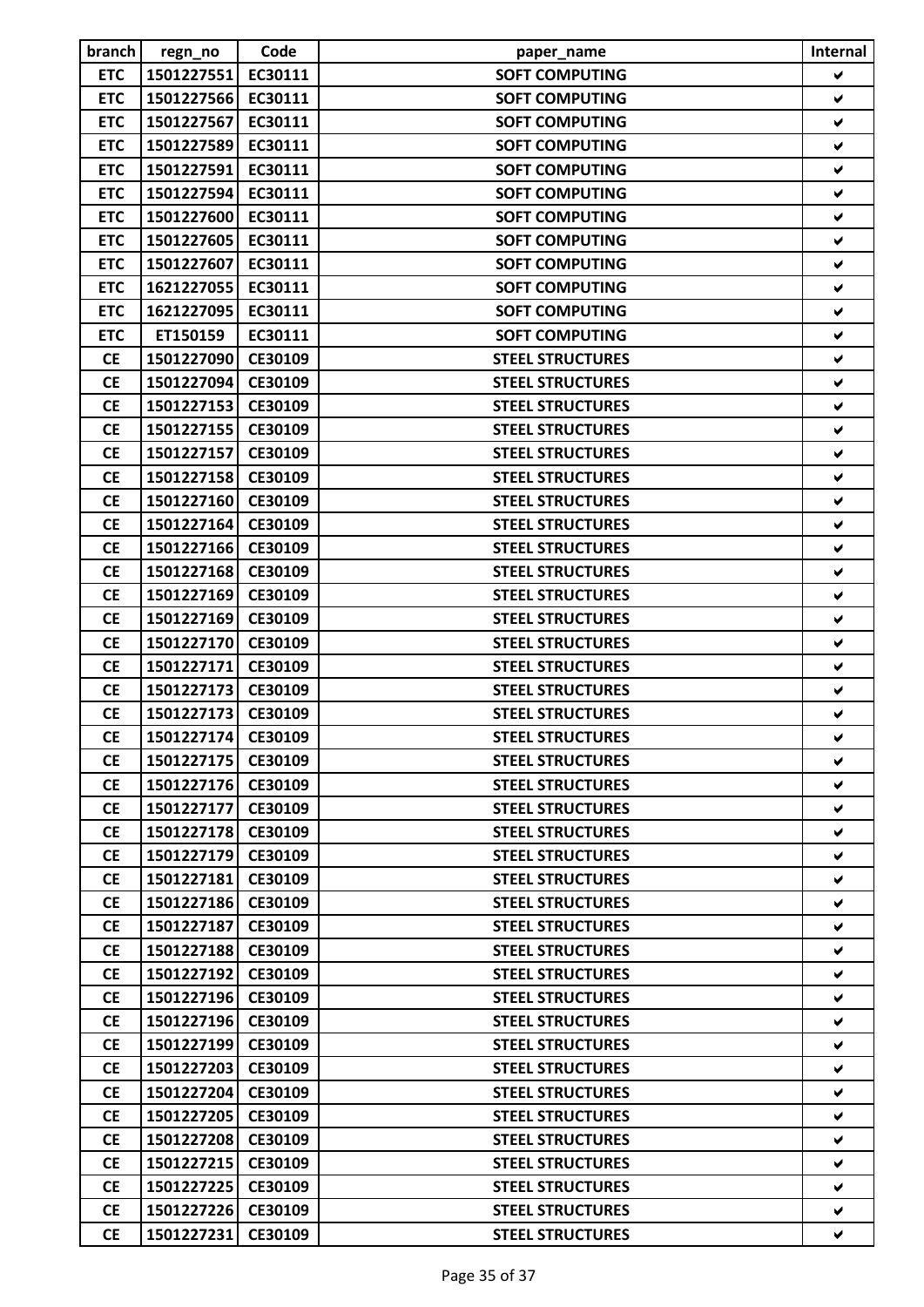| branch    | regn_no            | Code    | paper_name                     | Internal             |
|-----------|--------------------|---------|--------------------------------|----------------------|
| <b>CE</b> | 1501227233         | CE30109 | <b>STEEL STRUCTURES</b>        | V                    |
| <b>CE</b> | 1501227234         | CE30109 | <b>STEEL STRUCTURES</b>        | ✔                    |
| <b>CE</b> | 1501227234         | CE30109 | <b>STEEL STRUCTURES</b>        | V                    |
| <b>CE</b> | 1501227238         | CE30109 | <b>STEEL STRUCTURES</b>        | ✔                    |
| <b>CE</b> | 1501227778         | CE30109 | <b>STEEL STRUCTURES</b>        | ✔                    |
| <b>CE</b> | 1501227887         | CE30109 | <b>STEEL STRUCTURES</b>        | V                    |
| <b>CE</b> | 1621227030         | CE30109 | <b>STEEL STRUCTURES</b>        | V                    |
| <b>CE</b> | 1621227049         | CE30109 | <b>STEEL STRUCTURES</b>        | ✔                    |
| <b>CE</b> | 1621227050         | CE30109 | <b>STEEL STRUCTURES</b>        | V                    |
| <b>CE</b> | 1621227050         | CE30109 | <b>STEEL STRUCTURES</b>        | ✔                    |
| <b>CE</b> | 1621227069         | CE30109 | <b>STEEL STRUCTURES</b>        | ✔                    |
| <b>CE</b> | 1621227077         | CE30109 | <b>STEEL STRUCTURES</b>        | V                    |
| <b>CE</b> | 1621227091         | CE30109 | <b>STEEL STRUCTURES</b>        | $\blacktriangledown$ |
| <b>CE</b> | 1501227090         | CE30106 | <b>STRUCTURAL ANALYSIS- II</b> | ✔                    |
| <b>CE</b> | 1501227157         | CE30106 | <b>STRUCTURAL ANALYSIS- II</b> | ✔                    |
| <b>CE</b> | 1501227158         | CE30106 | <b>STRUCTURAL ANALYSIS- II</b> | ✔                    |
| <b>CE</b> | 1501227160         | CE30106 | <b>STRUCTURAL ANALYSIS- II</b> | ✔                    |
| <b>CE</b> | 1501227164         | CE30106 | <b>STRUCTURAL ANALYSIS- II</b> | V                    |
| <b>CE</b> | 1501227166         | CE30106 | <b>STRUCTURAL ANALYSIS- II</b> | $\blacktriangledown$ |
| <b>CE</b> | 1501227168         | CE30106 | <b>STRUCTURAL ANALYSIS- II</b> | ✔                    |
| <b>CE</b> | 1501227168         | CE30106 | <b>STRUCTURAL ANALYSIS- II</b> | V                    |
| <b>CE</b> | 1501227169         | CE30106 | <b>STRUCTURAL ANALYSIS- II</b> | ✔                    |
| <b>CE</b> | 1501227169         | CE30106 | <b>STRUCTURAL ANALYSIS- II</b> | ✔                    |
| <b>CE</b> | 1501227170         | CE30106 | <b>STRUCTURAL ANALYSIS- II</b> | V                    |
| <b>CE</b> | 1501227171         | CE30106 | <b>STRUCTURAL ANALYSIS- II</b> | ✔                    |
| <b>CE</b> | 1501227173         | CE30106 | <b>STRUCTURAL ANALYSIS- II</b> | ✔                    |
| <b>CE</b> | 1501227173         | CE30106 | <b>STRUCTURAL ANALYSIS- II</b> | ✔                    |
| <b>CE</b> | 1501227174         | CE30106 | <b>STRUCTURAL ANALYSIS- II</b> | ✔                    |
| <b>CE</b> | 1501227177 CE30106 |         | <b>STRUCTURAL ANALYSIS- II</b> | v                    |
| <b>CE</b> | 1501227178         | CE30106 | <b>STRUCTURAL ANALYSIS- II</b> | V                    |
| <b>CE</b> | 1501227179         | CE30106 | <b>STRUCTURAL ANALYSIS- II</b> | ✔                    |
| <b>CE</b> | 1501227181         | CE30106 | <b>STRUCTURAL ANALYSIS- II</b> | ✔                    |
| <b>CE</b> | 1501227187         | CE30106 | <b>STRUCTURAL ANALYSIS- II</b> | V                    |
| <b>CE</b> | 1501227196         | CE30106 | <b>STRUCTURAL ANALYSIS- II</b> | ✔                    |
| <b>CE</b> | 1501227196         | CE30106 | <b>STRUCTURAL ANALYSIS- II</b> | V                    |
| <b>CE</b> | 1501227203         | CE30106 | <b>STRUCTURAL ANALYSIS- II</b> | V                    |
| <b>CE</b> | 1501227204         | CE30106 | <b>STRUCTURAL ANALYSIS- II</b> | v                    |
| <b>CE</b> | 1501227208         | CE30106 | <b>STRUCTURAL ANALYSIS- II</b> | ✔                    |
| <b>CE</b> | 1501227209         | CE30106 | <b>STRUCTURAL ANALYSIS- II</b> | V                    |
| <b>CE</b> | 1501227215         | CE30106 | <b>STRUCTURAL ANALYSIS- II</b> | V                    |
| <b>CE</b> | 1501227225         | CE30106 | <b>STRUCTURAL ANALYSIS- II</b> | V                    |
| <b>CE</b> | 1501227228         | CE30106 | <b>STRUCTURAL ANALYSIS- II</b> | V                    |
| <b>CE</b> | 1501227233         | CE30106 | <b>STRUCTURAL ANALYSIS- II</b> | V                    |
| <b>CE</b> | 1501227234         | CE30106 | <b>STRUCTURAL ANALYSIS- II</b> | V                    |
| <b>CE</b> | 1501227234         | CE30106 | <b>STRUCTURAL ANALYSIS- II</b> | V                    |
| <b>CE</b> | 1501227887         | CE30106 | <b>STRUCTURAL ANALYSIS- II</b> | V                    |
| <b>CE</b> | 1621227030         | CE30106 | <b>STRUCTURAL ANALYSIS- II</b> | V                    |
| <b>CE</b> | 1621227037         | CE30106 | <b>STRUCTURAL ANALYSIS- II</b> | V                    |
| <b>CE</b> | 1621227049         | CE30106 | <b>STRUCTURAL ANALYSIS- II</b> | V                    |
| <b>CE</b> | 1621227050         | CE30106 | <b>STRUCTURAL ANALYSIS- II</b> | V                    |
|           |                    |         |                                |                      |